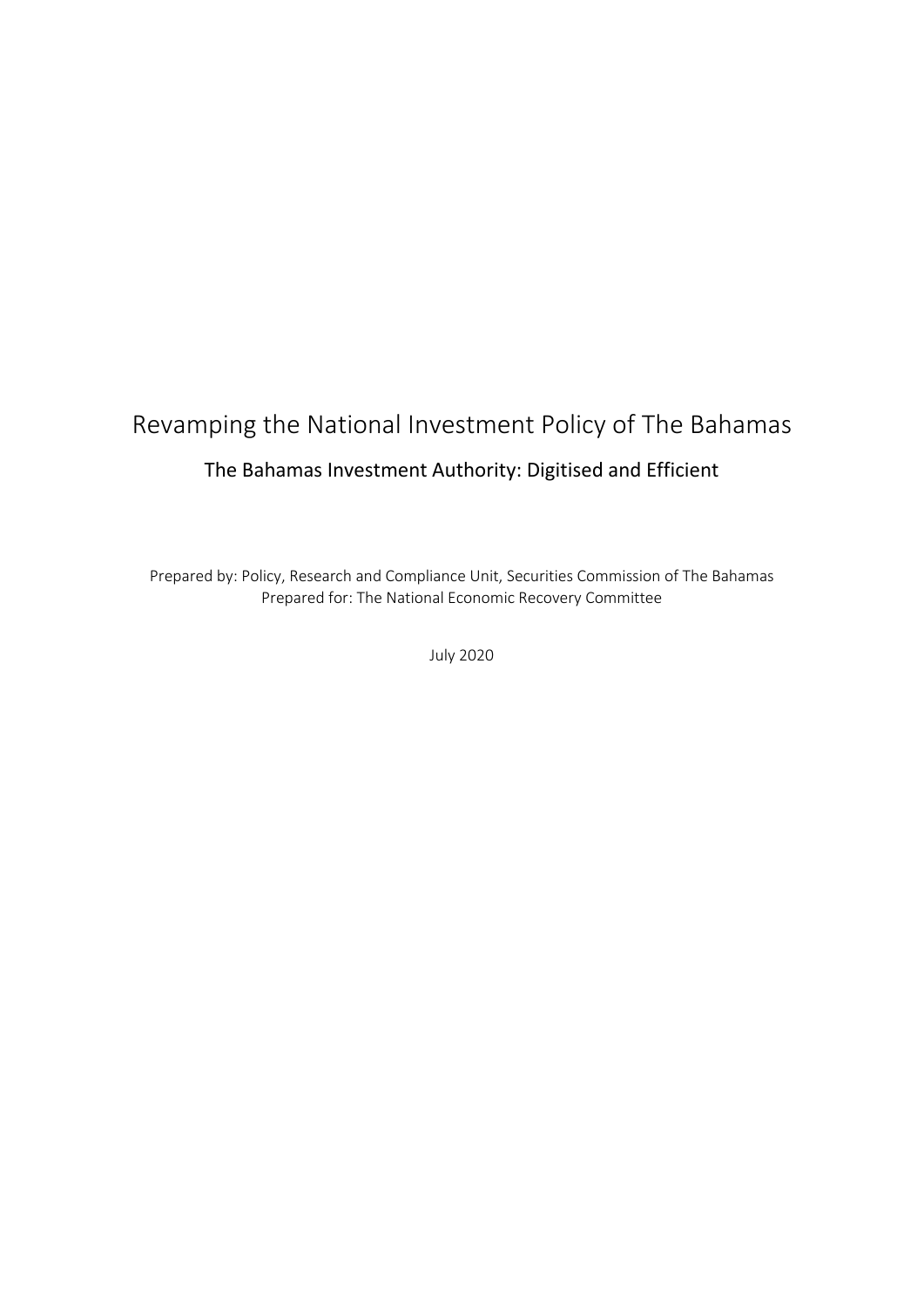|    |     | Table of Contents                                                          |  |
|----|-----|----------------------------------------------------------------------------|--|
|    |     |                                                                            |  |
| 1. |     |                                                                            |  |
| 2. |     |                                                                            |  |
|    | 2.1 |                                                                            |  |
|    | 2.2 |                                                                            |  |
|    | 2.3 |                                                                            |  |
|    | 2.4 |                                                                            |  |
|    | 2.5 |                                                                            |  |
|    | 2.6 |                                                                            |  |
| 3. |     |                                                                            |  |
|    | 3.1 |                                                                            |  |
|    | 3.2 |                                                                            |  |
|    | 3.3 | Proposed Updates to Target Investment Areas: Concessions and Incentives 18 |  |
| 4. |     |                                                                            |  |
|    | 4.1 |                                                                            |  |
|    | 4.2 |                                                                            |  |
|    | 4.3 |                                                                            |  |
|    | 4.4 |                                                                            |  |
| 5. |     |                                                                            |  |
| 6. |     |                                                                            |  |
|    |     |                                                                            |  |
|    |     |                                                                            |  |
| А. |     |                                                                            |  |
| В. |     |                                                                            |  |
| C. |     |                                                                            |  |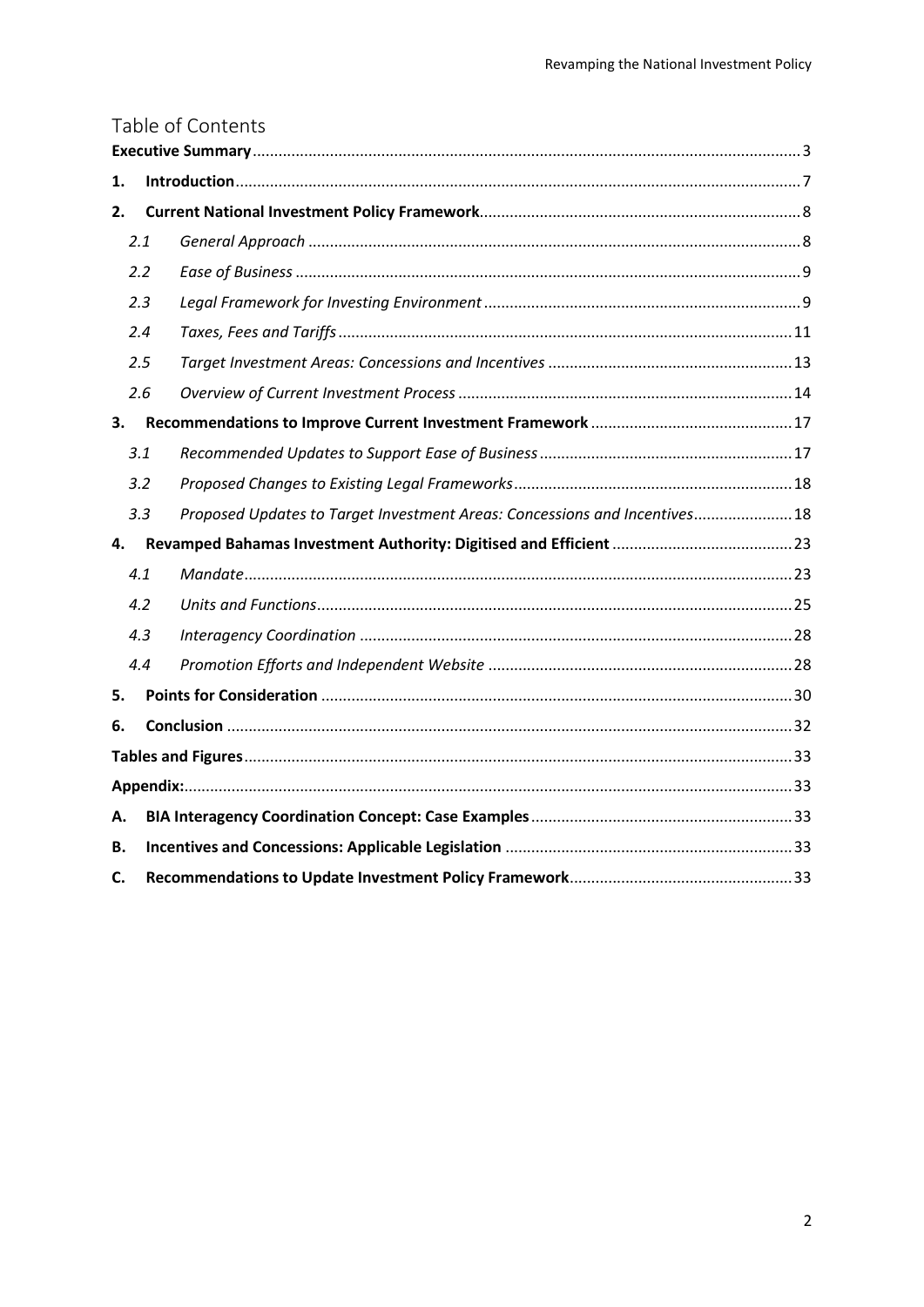## <span id="page-2-0"></span>Executive Summary

In April 2020, the Government of The Bahamas established the Economic Recovery Committee ("ERC")<sup>[1](#page-2-1)</sup> as its response to the novel coronavirus ("2019-ncov" or "COVID-19") global pandemic. One of the goals of the ERC is to review and revamp the national investment policy ("NIP"), with a view to, among other things, increase The Bahamas' economic growth. This review includes providing recommendations to improve the existing NIP, the framework under which foreign direct investment projects are approved, and the overall ease of doing business to attract foreign direct investment ("FDI") to the country.

FDI is defined as an investment made by a legal person in one country into business interests or ventures in another country<sup>[2](#page-2-2)</sup>. The investments into the host country are made to establish a lasting interest, which is defined as the investor obtaining and maintaining at least ten percent of the voting power in a firm<sup>[3](#page-2-3)</sup>.

The benefits of FDI can be significant and many countries around the world work feverishly to improve ease of doing business and promotional efforts, among other things, in an attempt to attract FDI inflows. One of the major advantages<sup>[4](#page-2-4)</sup> of FDI is that it can positively affect other macroeconomic factors, including the employment rate, and, perhaps most importantly, can contribute to economic growth and development in the host country. Economic growth and development is usually emphasized when foreign investors help to develop the underdeveloped industries in the host country, thus expanding the overall economy. An example of this benefit can be seen in Singapore, which is the fifth largest recipient of FDI inflows in the world<sup>[5](#page-2-5)</sup>. Singapore's FDI policies have contributed to its successful technology, finance, and pharmaceuticals industries<sup>[6](#page-2-6)</sup>. This is perhaps the main benefit The Bahamas wishes to experience through revamping the NIP, and will be the primary focus of this paper.

The Bahamas' current NIP incorporates the role and functions of the Bahamas Investment Authority ("BIA"), targeted areas for FDI and reserved areas for Bahamians, various investment incentives and concessions offered by way of legislation, and property investment incentives for foreigners. Target areas for FDI include touristic resorts, information and data processing services, and pharmaceutical

<span id="page-2-3"></span><sup>3</sup> "Foreign Direct Investment." *Corporate Finance Institute.* 

<span id="page-2-4"></span><https://corporatefinanceinstitute.com/resources/knowledge/economics/foreign-direct-investment-fdi/> <sup>4</sup> For further information, see the ERC's previous paper: Revamping The Bahamas' Foreign Direct Investment Policy, May 2020.

<span id="page-2-1"></span> $1$  The Economic Review Committee was officially announced by the Prime Minister, the Most Hon. Dr. Hubert Minnis, on April 26, 2020. The public-private Committee was created to make recommendations to the Cabinet of The Bahamas on the long-term economic recovery of The Bahamas economy, including job-creation and stimulating small business recovery and development in response to COVID-19. In particular, the Committee will focus on restoring the macro economy, restarting a competitive business environment, economic diversification, tourism and transport, financial services and labour. The committee is made of up of seventeen (17) members.

<span id="page-2-2"></span><sup>2</sup> "Foreign Direct Investment." *Investopedia.* <https://www.investopedia.com/terms/f/fdi.asp>

<span id="page-2-5"></span><sup>5</sup> World Investment Report, 2019, United Nations Conference on Trade and Development.

<span id="page-2-6"></span><sup>6</sup> Teck-Wong Soon and William A. Stoever, 1996, 'Foreign Investment and Economic Development in

Singapore: A Policy-Oriented Approach', *The Journal of Developing Areas*, Vol. 30, No. 3 (Apr., 1996), pp. 317- 340.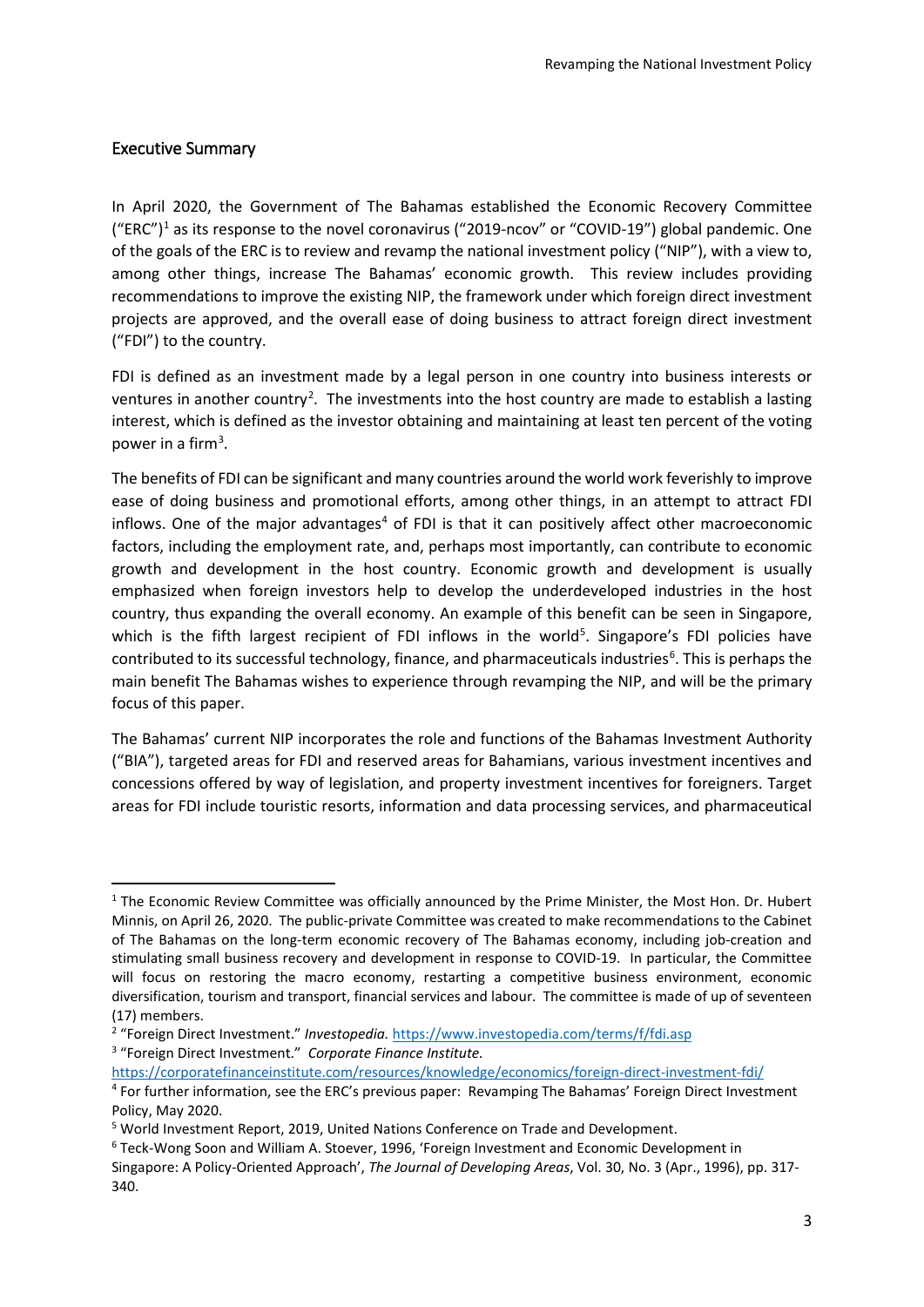manufacturing, while reserved areas include wholesale and retail operations, real estate, and auto and appliance service operations. The legal framework that supports the NIP includes:

- The intellectual property regime, which consists of six (6) pieces of legislation<sup>[7](#page-3-0)</sup>;
- The business licence procedures, which are supported by the Business Licence Act, 2010;
- The minimal taxation regime, inclusive of business licence taxes, value added tax, real property taxes, excise duties and tariffs; and
- **Incentives offered through various legislation, such as the Hotels Encouragement Act, 1954,** as amended.

Historically, FDI efforts have been heavily concentrated in the tourism industry; however, governments and academics have long questioned the viability of solely focusing on a specific industry as the primary source of a country's growth and development. Most recently, the effect of the COVID-19 pandemic has seemed to confirm that such a singular strategy is not ideal. In March 2020, employees from both the Atlantis and Baha Mar resorts were either furloughed or made redundant<sup>[8](#page-3-1)</sup>. This was a global effect on the tourism industry, as noted in the Minister of Tourism and Aviation, Hon. Dionisio D'Aguilar's address to the House of Assembly in March 2020. In his address<sup>[9](#page-3-2)</sup>, he noted that The Bahamas' tourism industry was in a dire situation and referenced that some 50 million jobs were at risk in the worldwide tourism sector, as reported by the World Travel and Tourism Council. This statement only serves to underscore the importance of not only encouraging foreign direct investment, but also ensuring that the investment is both quality and diverse.

To become more attractive to foreign investors, increase the level of foreign direct investment inflows and, as a result, increase economic growth, it is critical that The Bahamas revamps the existing NIP and framework to both apply for and access concession, to compete with both emerging and advanced countries. Previous benchmarking<sup>[10](#page-3-3)</sup> contained in the ERC's initial paper, "Revamping the *National Investment Policy of The Bahamas"*, provided a number of recommendations to increase the quality of foreign direct investment. This paper both supports and expands upon those recommendations.

Specifically, the recommendations are designed for the precise aim of attracting quality FDI ("QFDI"), which is characterized as follows:

- Contributing to the creation of decent and value-adding jobs;
- Enhancing the skill base of host economies;
- Facilitating the transfer of technology, knowledge and know-how;
- Boosting competitiveness of domestic firms and enabling their access to markets; and
- Operating in a socially and environmentally responsible manner.

The first, and perhaps most important, recommendation entails improving the investment application process, by primarily updating the role and function of the BIA. This includes expanding on the role

<span id="page-3-0"></span> <sup>7</sup> The Patents Act, 2015, Geographical Indications Act, 2015, False Trade Description Act, 2015, Integrated Circuits Act, 2015, and Copyright (Amendment) Act, 2015.

<span id="page-3-2"></span><span id="page-3-1"></span><sup>8</sup> See<https://ewnews.com/atlantis-asks-employees-to-take-unpaid-leave-after-first-confirmed-covid-19-case> an[d http://www.tribune242.com/news/2020/mar/21/baha-mar-close-march-25-until-further-notice-tempo/](http://www.tribune242.com/news/2020/mar/21/baha-mar-close-march-25-until-further-notice-tempo/) <sup>9</sup> Impact Of COVID-19 On The Bahamas' Tourism Industry[, https://www.tourismtoday.com/news/impact](https://www.tourismtoday.com/news/impact-covid-19-bahamas)[covid-19-bahamas'-tourism-industry](https://www.tourismtoday.com/news/impact-covid-19-bahamas)

<span id="page-3-3"></span><sup>10</sup> Countries benchmarked include Singapore, Hong Kong, Estonia, United Arab Emirates, and Jamaica.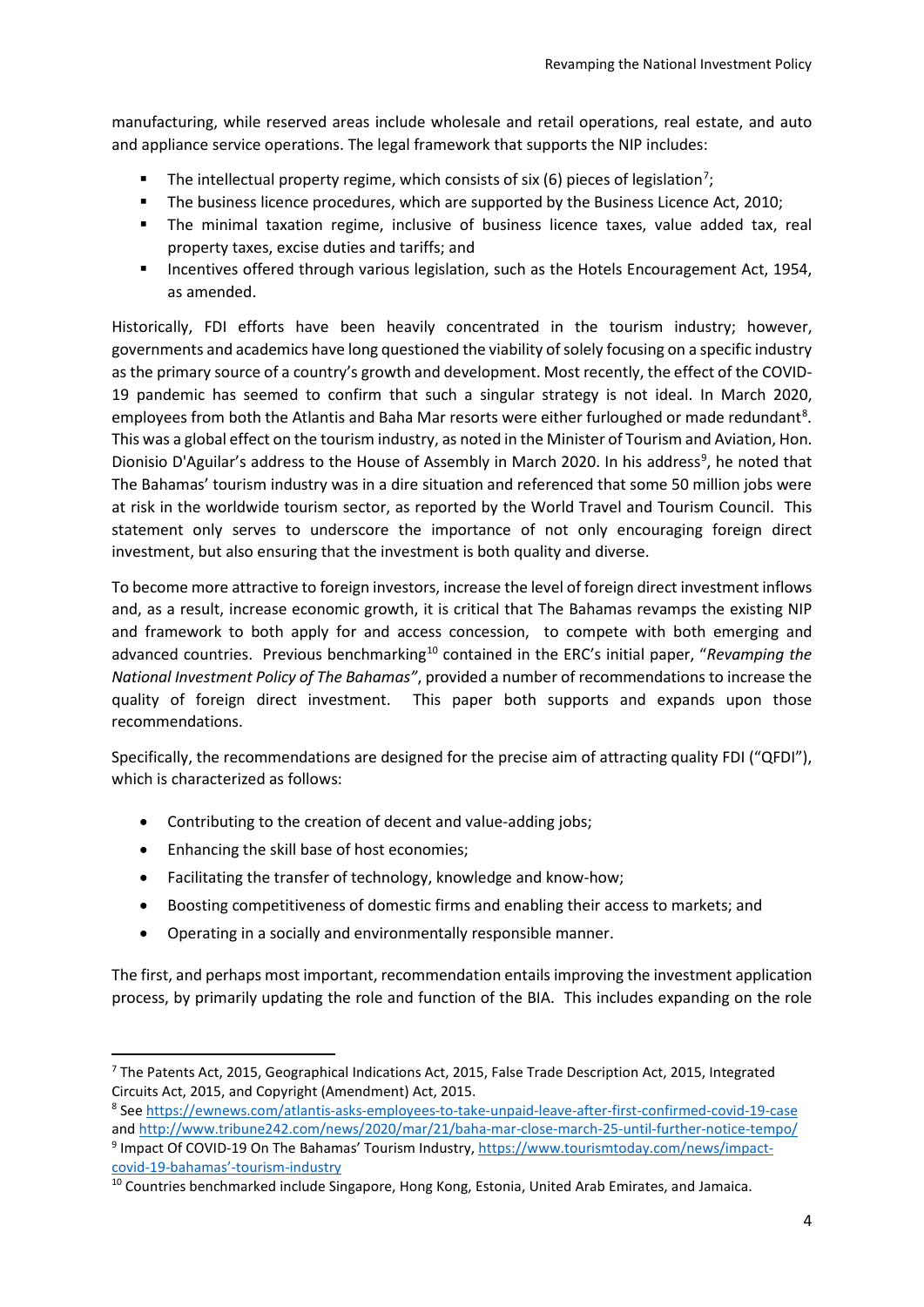and function of the BIA, modernizing the investment application process, and restructuring the role and authority of the National Economic Council ("NEC").

Currently, the investment process is unnecessarily bureaucratic, onerous and antiquated. The entire process, from the submission of a completed application to a final decision by the NEC, can exceed sixty days. Moreover, investors largely bear the responsibility of navigating the various government agencies to complete the approval process, although the BIA does assist with this process.

The paper recommends that the BIA be restructured and that its functions are expanded to more efficiently facilitate and coordinate the investment process, ultimately, providing a more modern, transparent and faster experience for investors. Other recommendations include refined units within the BIA, thus creating more specialised departments, and technological transformation to facilitate the investment proposal and approval process. Enhancing marketing and communication efforts to promote The Bahamas as "open for FDI" particularly through an updated BIA website and through special advertisements. Finally, as it relates to technological transformation, central to facilitating the investment process is the development and implementation of an integrated agency system, potentially with the use of application programming interface technology, to coordinate investment approval functions between relevant government agencies.

Other recommendations to support increased quality QFDI inflows include:

- i. Making adjustments to the certain existing legislation
- ii. Introduce legislation to allow for efficiency in enforcing contracts;
- iii. Introducing a national cybersecurity framework, with appropriate legislation<sup>11</sup>;
- iv. Refining the FDI focus on the development of underdeveloped industries;
- v. The promotion of The Bahamas as a FinTech hub and/or a Renewable Energy hub;
- vi. Revising the concessions and incentives offered to both Bahamians and foreign investors with a view to diversifying the economy and support the domestic and foreign investment process;
- vii. Redefining the list of target areas for FDI and categorising the industries as emerging/underdeveloped, sensitive/vulnerable, or developed to better monitor development in the industries and to inform any revisions made post revamping efforts;
- viii. Introducing a special entrepreneur visa, with special advantages, to attract investors for targeted areas, such as Financial Technology ("FinTech"); and
- ix. Streamlining the intellectual property application process with the use of technology and restructuring the Intellectual Property Office.

This paper also recommends the inclusion of concessions and incentives to attract Diaspora Direct Investment<sup>[12](#page-4-1)</sup> and supports investment initiatives to drive domestic Bahamian investment, some of which include:

i. Introducing Government supported programmes and incentives for investment in areas reserved for Bahamians, which would include collaboration efforts by the BIA and the Small Business Development Centre<sup>[13](#page-4-2)</sup> to provide resources for start-ups;

<span id="page-4-0"></span><sup>&</sup>lt;sup>11</sup> The government of The Bahamas has received proposals from Carapace InfoSec Services Ltd. to develop new API and cybersecurity legislation and protocols.

<span id="page-4-1"></span><sup>&</sup>lt;sup>12</sup> Investment from individuals with origin in The Bahamas, but located in another location geographically.

<span id="page-4-2"></span><sup>&</sup>lt;sup>13</sup> The SBDC is an initiative that advocates for and support the evolution of Micro, Small and Medium-sized Enterprises in The Bahamas. It offers business advisory services, training and entrepreneurial programs, and mentorship and incubation programs.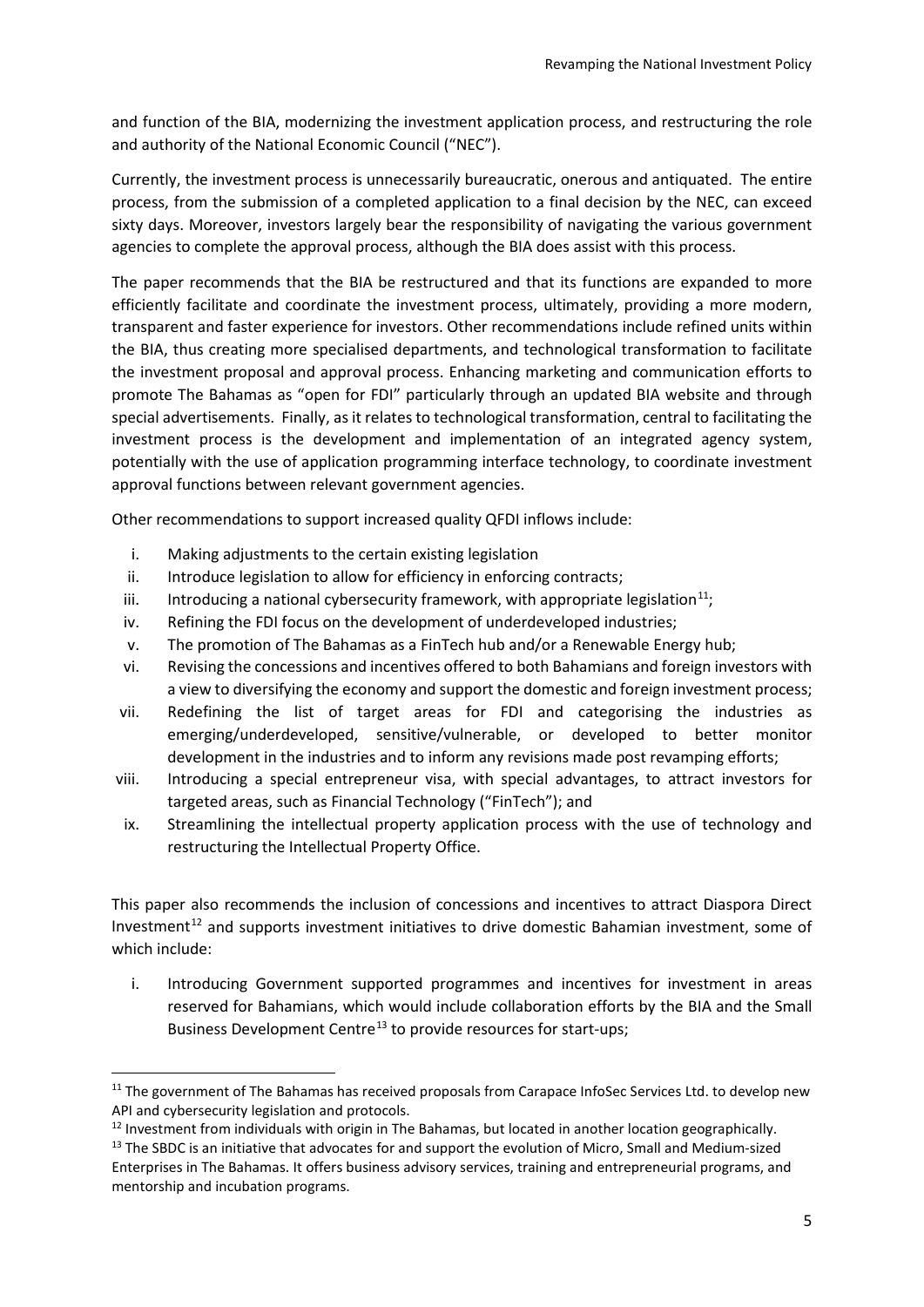- ii. Ensuring a levelled playing field for both members of the Bahamian diaspora and foreign investors;
- iii. Attracting international Bahamian talent through the offering of special grants and government subsidies; and
- iv. Creating a FinTech incubator to work alongside regulator-led initiatives.

## *Implications*

Due to a number of external and internal factors, including the housing crisis of 2008 and the reticence of successive governments to implement a more modern tax structure, for examples, The Bahamas recently, has experience negligible economic growth. Within in the past week, Moody's credit rating agency downgraded The Bahamas' investment rating to Baa1 – essentially "junk" status.

An important macroeconomic tool to facilitate economic growth and development is FDI. However, FDI inflowsto The Bahamas have been on the decline, with 2019 marking the second consecutive year of FDI contraction<sup>[14](#page-5-0)</sup>, and are at its nadir since 2010. With the unfortunate hurricane Dorian, and with the COVID-19 pandemic, global FDI inflows are predicted to decrease drastically in 2020 and 2021. Against this backdrop, companies and countries willing to invest internationally will become even more discerning in order to ensure asset protection, maximize return on investments and mitigate other risks. The need to develop and implement a new, robust and internationally competitive investment environment is essential, if The Bahamas hopes to compete for foreign investment.

The structure of this paper first presents the current business and investment environment of The Bahamas and notes any areas of merit or areas of concern, it then presents recommendations to adjust the current framework to address areas of concern and finally, a streamlined process for investment facilitated by the BIA, taking into consideration the recommendations made, is introduced.

Recommendations presented in this paper do not necessarily represent the views of the Securities Commission of The Bahamas ("the Commission"), but rather represents supported suggestions based on research efforts by members of the Policy, Research and Compliance Unit of the Commission.

<span id="page-5-0"></span> $14$  Ibid.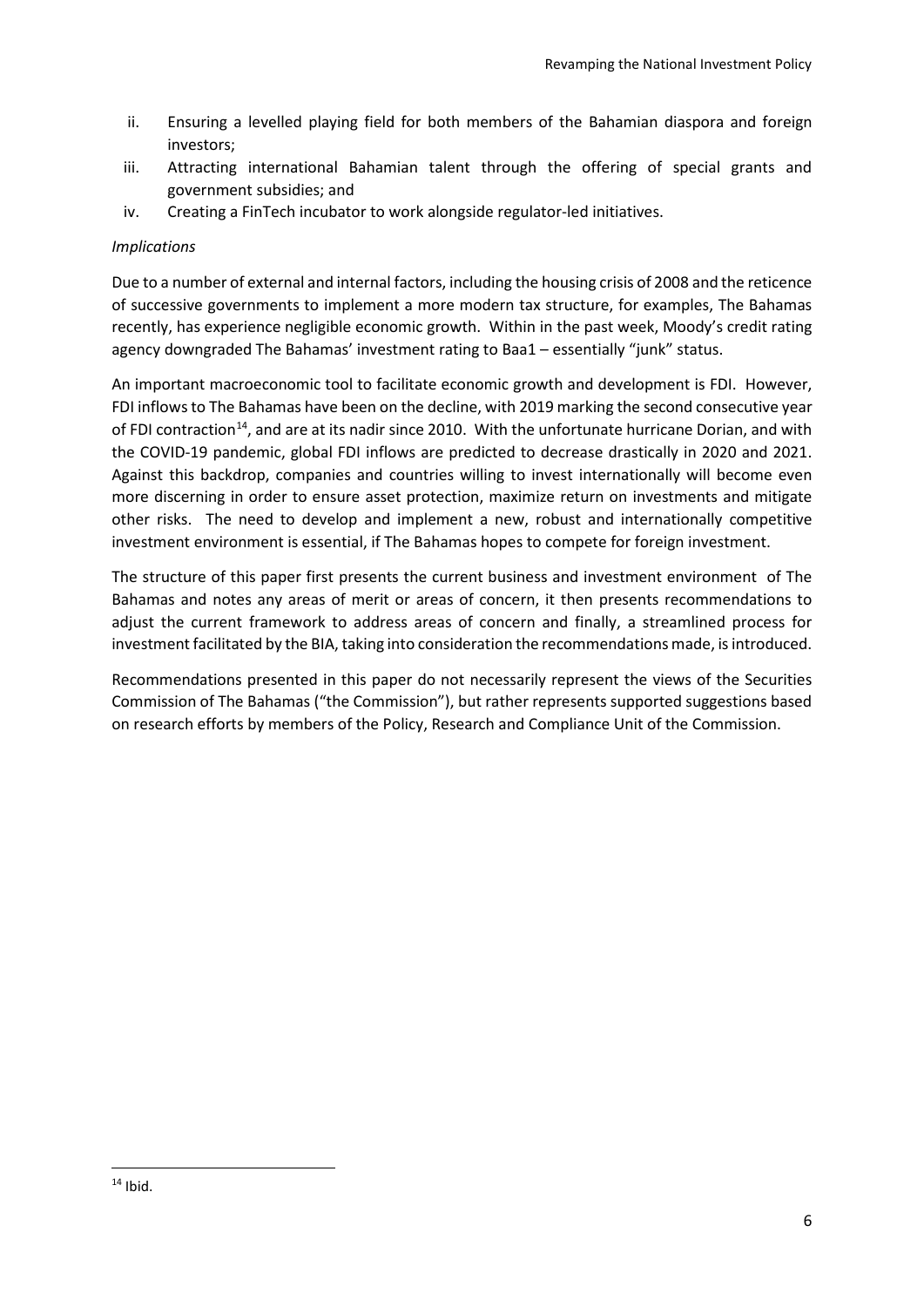## <span id="page-6-0"></span>1. Introduction

The World Investment Report<sup>[15](#page-6-1)</sup> published by the United Nations Conference on Trade and Development, recorded that FDI inflows to The Bahamas decreased by 9.1% (pg. 91) in 2019, contracting for yet another consecutive year. Still, it is somewhat notable that The Bahamas is one of the small island developing states where FDI is concentrated<sup>[16](#page-6-2)</sup>. In fact, the 2019 outlook for the Bahamian economy by IMF staff<sup>17</sup>, predicted that FDI (and tourism) would support near term growth. However, predictions did not anticipate the full impact of Hurricane Dorian on The Bahamian economy and indeed could not have anticipated the COVID-19 pandemic.

In April 2020, in response to the economic impact of COVID-19 and support current recovery efforts, the Prime Minister of The Bahamas, The Most Hon. Dr. Hubert Minnis, appointed the *Economic Recovery Committee[18](#page-6-4)* ("ERC"). The committee is tasked with restoring the macro economy by submitting recommendation for policies, changes to policies, and innovative measures to support a stronger, resilient, and diversified economy.

This paper seeks to support this mandate by presenting an overview of the current national investment framework and making recommendations to support FDI growth.

It should be noted that while recommendations are made to improve efficiency in the FDI process, current efforts undertaken by the government should be considered and aligned with such recommendations. More specifically, current efforts by the government to modernise processes, having received loans<sup>[19](#page-6-5)</sup> from the International Development Bank (IDB) to digitise public services in The Bahamas and to support sustainability, may address some of the deficiencies in administrative processes that this paper seeks to address.

It may be of some merit to note that the proposed approach to the investment framework recommendations made in this paper coincide with the assumptions of the FDI model tested under the comprehensive reform assumption presented in the second scenario for World Trade Organisation Accession in the study conducted by Oxford Economics ( $pg.9$ )<sup>20</sup>. This scenario predicts positive economic benefits to acceding to the WTO, but assumes a broad policy reform agenda that:

- i. Improves transparency and consistency in legislation;
- ii. Reduces time delays by introducing a modernised and streamlined process;
- iii. Reviews regulatory requirements for starting a business;
- iv. Strengthens the Intellectual Property Regime;
- v. Improves access to finance; and
- vi. Reforms the energy sector.

<span id="page-6-2"></span><span id="page-6-1"></span> <sup>15</sup> World Investment Report, 2019, UNCTAD. See [https://unctad.org/en/PublicationsLibrary/wir2019\\_en.pdf](https://unctad.org/en/PublicationsLibrary/wir2019_en.pdf) <sup>16</sup> FDI Stock remained greatly concentrated in The Bahamas and Barbados, with five of the top ten sources from developing Asian economies.

<span id="page-6-3"></span><sup>&</sup>lt;sup>17</sup> Bahamas IMF Staff Report for 2019 Article IV Consultation, May 2019. See [https://www.imf.org/en/Publications/CR/Issues/2019/07/01/The-Bahamas-2019-Article-IV-Consultation-](https://www.imf.org/en/Publications/CR/Issues/2019/07/01/The-Bahamas-2019-Article-IV-Consultation-Press-Release-and-Staff-Report-47067)[Press-Release-and-Staff-Report-47067](https://www.imf.org/en/Publications/CR/Issues/2019/07/01/The-Bahamas-2019-Article-IV-Consultation-Press-Release-and-Staff-Report-47067)

<span id="page-6-4"></span><sup>18</sup> Se[e https://thenassauguardian.com/2020/04/27/economic-recovery-committee-appointed/](https://thenassauguardian.com/2020/04/27/economic-recovery-committee-appointed/)

<span id="page-6-5"></span><sup>19</sup> Se[e http://www.thebahamasinvestor.com/2019/bahamas-launches-idb-funded-digital-transformation](http://www.thebahamasinvestor.com/2019/bahamas-launches-idb-funded-digital-transformation-programme/)[programme/](http://www.thebahamasinvestor.com/2019/bahamas-launches-idb-funded-digital-transformation-programme/) an[d https://www.iadb.org/en/news/bahamas-promote-renewable-energy-idb-support](https://www.iadb.org/en/news/bahamas-promote-renewable-energy-idb-support)

<span id="page-6-6"></span><sup>&</sup>lt;sup>20</sup> The Bahamas: WTO Impact Assessment, May 2019, Oxford Economics.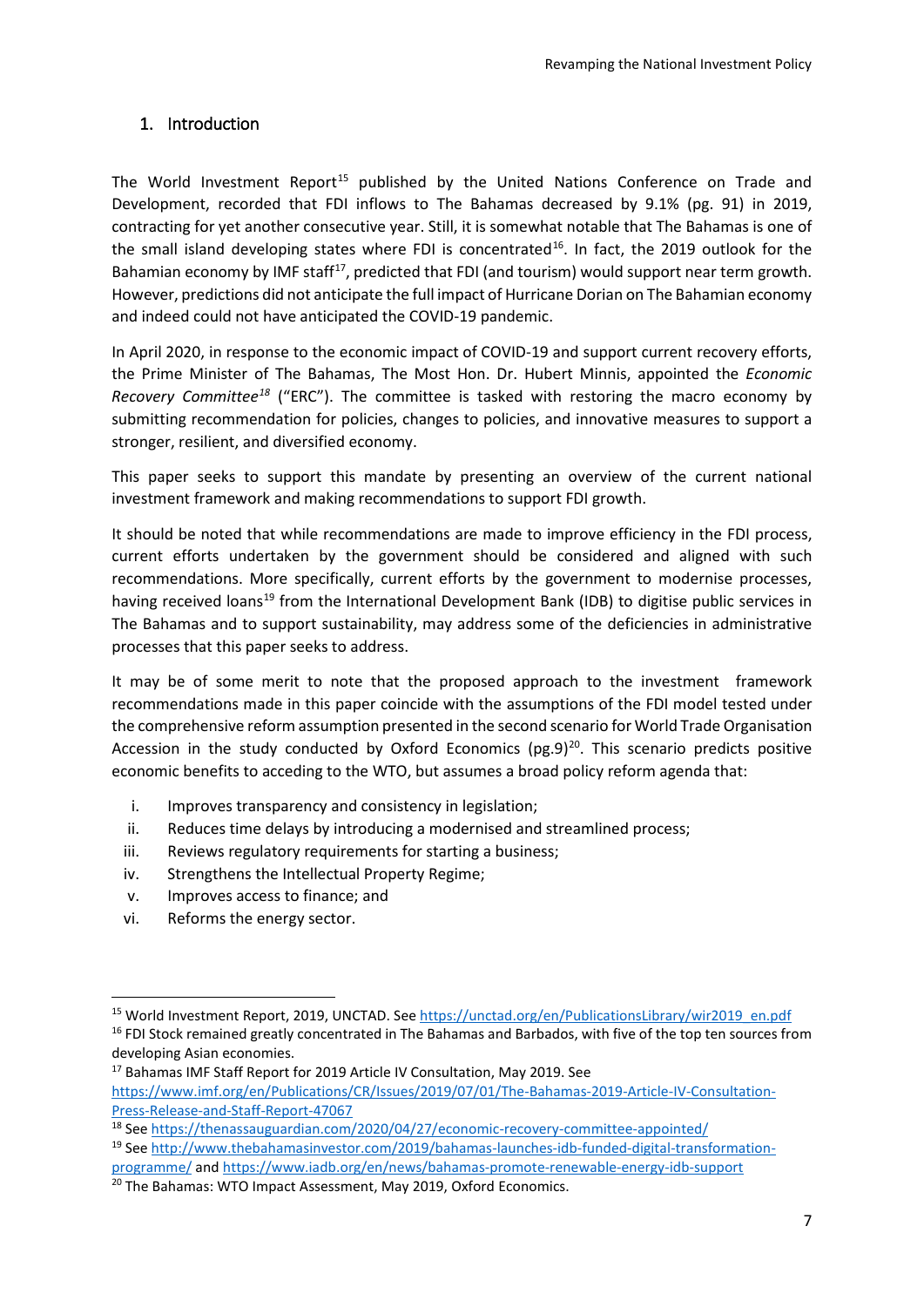## <span id="page-7-0"></span>2. Current National Investment Policy Framework

## *2.1 General Approach*

<span id="page-7-1"></span>The BIA serves as the administrative unit for NEC and the Investments Board ("IB") and is the point of entry for investment projects. The NEC renders investment decisions on foreign investment proposals, while the IB determines whether a foreigner can consummate a land transaction.

The NIP that is published and implemented today was reviewed and amended in 1994 and later again in 2011. The current policy does not seem to have been changed significantly since  $2011^{21}$ .

The existing National Investment Policy ("ENIP") has the following components<sup>22</sup>:

- Role of the Bahamas Investment Authority;
- **Investment Incentives and Concessions:**
- **Areas Targeted for Foreign Investors;**
- **F** Areas reserved for Bahamians; and
- **Property Investments: Minimum Investment and Immigration Benefits.**

While the process for investing or starting a business is different for Bahamians and Non-Bahamians, investment concessions and incentives are available for all investors, regardless of nationality.

A conceptual view of the components of the ENIP is presented in Figure 1. The current landscape of each component is outlined in this section<sup>[23](#page-7-4)</sup>, as a precursor to the recommendations for amendments.

<span id="page-7-5"></span>*Figure 1 National Investment Policy: A Conceptual View*



<span id="page-7-2"></span><sup>&</sup>lt;sup>21</sup> The Bahamas, A Paradise For Many Reasons, April 2011, Bahamas Information Services or The Bahamas Consulate versio[n http://bahconga.com/pdf/National-Investment.pdf](http://bahconga.com/pdf/National-Investment.pdf)

<span id="page-7-3"></span><sup>&</sup>lt;sup>22</sup> For further information, see the ERC's previous paper: Revamping The Bahamas' Foreign Direct Investment Policy, May 2020

<span id="page-7-4"></span> $23$  The Role of the BIA will be addressed in Section 4 of this paper.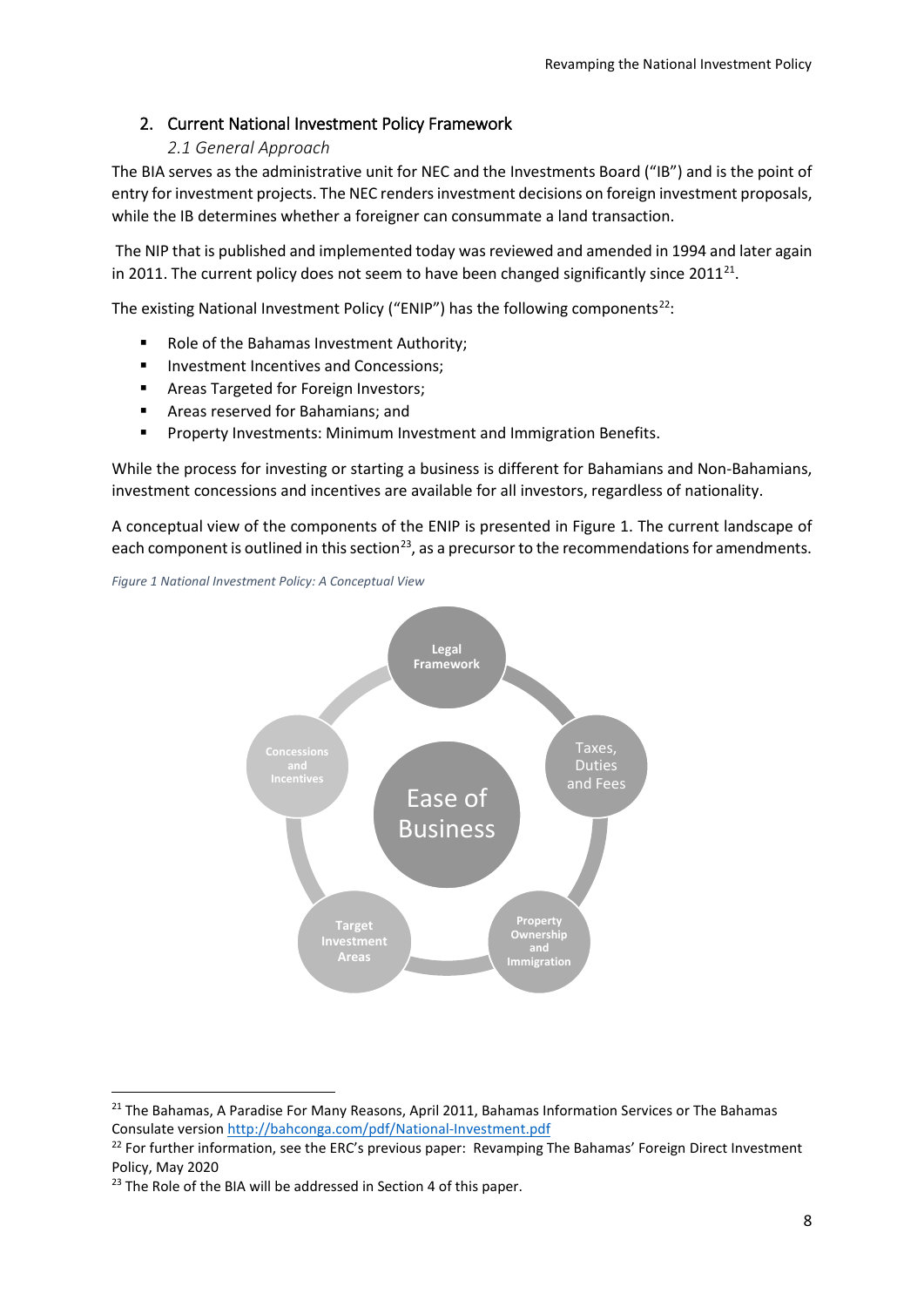## *2.2 Ease of Business*

<span id="page-8-0"></span>At the core of the ENIP is the ease of doing business. To this end, the BIA has increasingly used the moniker "one-stop shop" in an attempt to convey the ease in which investors can be approved to invest in The Bahamas. This ease of doing business, though, is almost routinely aligned with the foreign investor's ability to apply for concessions and incentives rather than the submission of application and approval process.

Unfortunately, however, The Bahamas' has not scored well in the area of ease of doing business. The World Bank's Doing Business Index provides objective measures of business regulations and their enforcement across 190 economies and selected cities at the subnational and regional level. A good ranking indicates that a country is business-friendly, in that it is relatively easy for entrepreneurs to start and operate a business. The 2020 Doing Business Report<sup>[24](#page-8-2)</sup> ranks The Bahamas as 119 overall for ease of business.

Select sub-indices and the corresponding ranking and comparable scores are presented in Table 1.

| Sub-Index                     | Rank<br><b>Score</b> |      | LATAM/Caribbean Regional Average |
|-------------------------------|----------------------|------|----------------------------------|
| Starting a business           | 94                   | 87   | 79.6                             |
| <b>Getting Credit</b>         | 152                  | 30   | 52.0                             |
| <b>Registering Property</b>   | 181                  | 30.8 | 54.9                             |
| <b>Trading Across Borders</b> | 161                  | 53.1 | 69.1                             |

#### <span id="page-8-4"></span>*Table 1 Ease of Business Rankings*

Table 1 shows that The Bahamas lags behind the regional average on major components of the Ease of Business Index. Oxford Economics (2019) presents information gathered from stakeholders that sheds some light on why The Bahamas lags in ease of business. Some of the concerns include:

- High cost of business:
- Inadequate warnings of change in policy;
- **Domestic firms are at a competitive disadvantage to foreign firms (mainly due to lack of access** to finance); and
- High cost of electricity.

Similar concerns related to onerous procedures, time delays, and issues with the overall investment process are reflected in the U.S. Department of State's 2019 Investment Climate Statement<sup>[25](#page-8-3)</sup> (Investment Climate Statement) for The Bahamas. Concerns related to foreign investment include high cost of energy (particularly for the tourism sector), bureaucratic and inefficient investment approval process, and delays in the settlement of business disputes.

Ease of Business is foundational to the attractiveness of the NIP and the existing concerns must be addressed in tandem with adjustments to the NIP.

## *2.3 Legal Framework for Investing Environment*

<span id="page-8-1"></span>Currently, there are many legislation and policies tied to the NIP, in particular to the granting of concessions. However, the legal framework that supports ease of business has been generally overlooked. Foreign investors and Bahamian investors alike are concerned with the legal processes

<span id="page-8-2"></span><sup>&</sup>lt;sup>24</sup> Se[e https://www.doingbusiness.org/content/dam/doingBusiness/country/b/bahamas/BHS.pdf](https://www.doingbusiness.org/content/dam/doingBusiness/country/b/bahamas/BHS.pdf)

<span id="page-8-3"></span><sup>&</sup>lt;sup>25</sup> 2019 Investment Climate Statement, The Bahamas[. https://www.state.gov/reports/2019-investment](https://www.state.gov/reports/2019-investment-climate-statements/bahamas-the/)[climate-statements/bahamas-the/](https://www.state.gov/reports/2019-investment-climate-statements/bahamas-the/)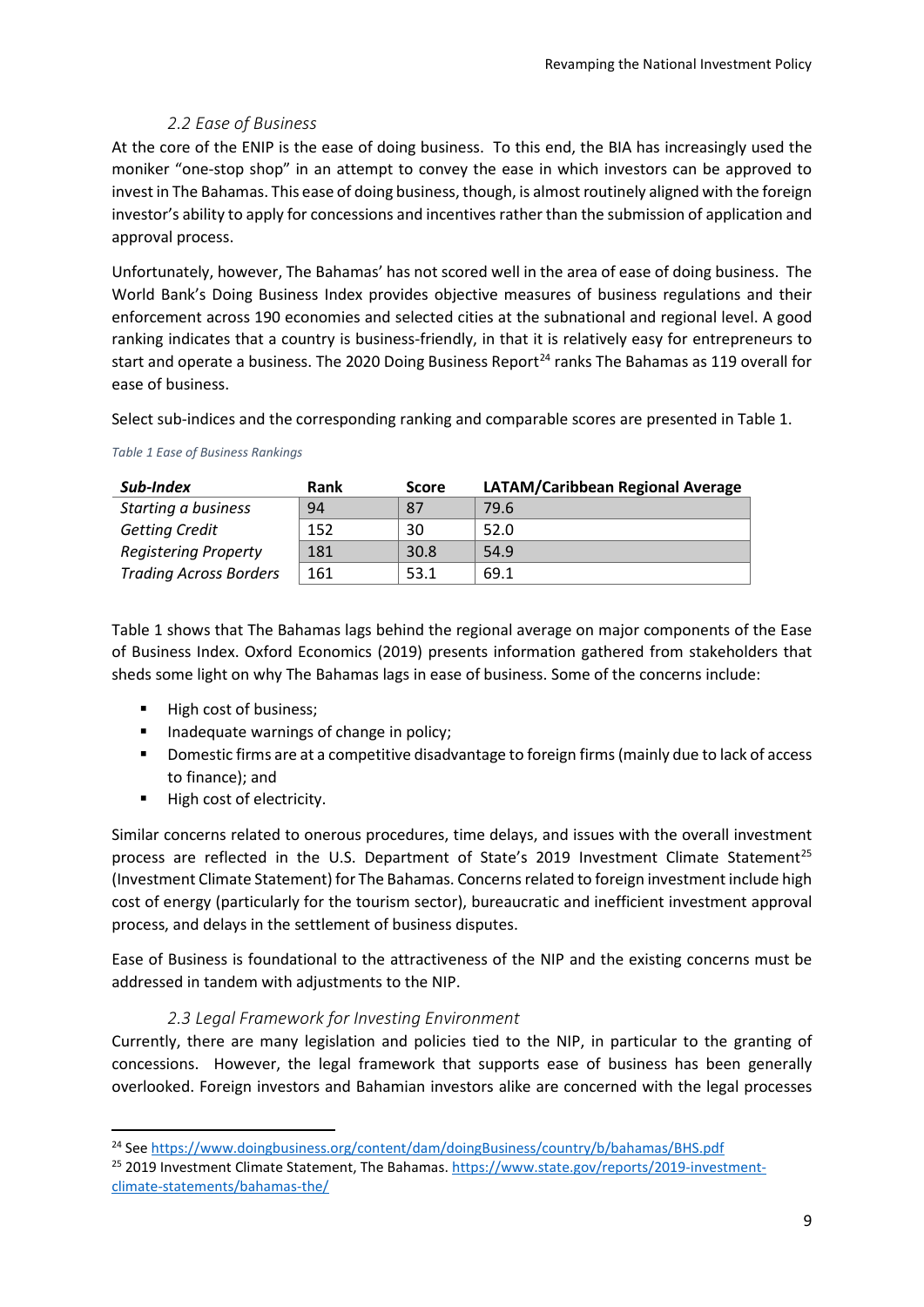involved in starting a business or making an investment as well as the corresponding taxes and fees. As it relates to foreign investment, the intellectual property ("IP") regime can be a deciding factor for innovators and multinational companies.

#### *Intellectual Property ("IP") Regime*

The Bahamas' IP regime is bound by the Paris Convention for the Protection of Industrial Property<sup>26</sup>, which means international investors currently do not have an option for a Patent Cooperation Treaty (PCT) filing<sup>[27](#page-9-1)</sup>in The Bahamas. The Paris Convention calls for the same protections on intellectual property for a national of a contracting state to be afforded to a national of another contracting state. It also affords applicants with a right of priority, where a filing in one state is given priority when filed in another contracting state as the date of filing is to be treated as the same. The PCT makes it possible to file one international application in one language for patent registration and such application will simultaneously be filed in a large number of countries. A PCT application may be filed by a national or resident of a PCT contracting state.

In becoming a PCT contracting state, The Bahamas can attract international innovators, such as multinational corporations and technological investors, who are generally interested in registering IP in a large number of jurisdictions at the same time as opposed to being limited or having to go through several states for IP registrations.

The Bahamas' Intellectual Property regime has been updated through the promulgation of a suite of legislation in 2015 including the Patents Act, Geographical Indications Act, False Trade Description Act, Integrated Circuits Act, and Copyright (Amendment) Act. While the passing of these Acts has improved the IP regime, there remains the matter of time delays in settling business disputes and enforcing contracts. According to the Doing Business Report 2020, The Bahamas Ranks 82 in the area of enforcing contracts while smaller island states like Antigua and Barbuda (rank 36) and St. Kitts and Nevis (49) performed better in this area. Supporting this score is the previously mentioned Investment Climate Statement, which notes, "Many companies have reported that there are many cases where investors have civil disputes tied up in the court system for many years."

Currently, the Intellectual Property Office of the Registrar Department administers the IP legislative framework. Applications for the registration of trademarks and patents must be done manually, and the requisite forms are not available online. This means that investors must manually submit registration and cannot pay the relevant fees online. Turnaround time for registering a trademark is 18 months, while registering a patent may take up to one year; these turnaround times seem to be relatively standard; however, the manual process may delay the turnaround time.

The IP regime can only be robust where innovators and businesses can access e-services and have timely legal protection. Central to IP protection is also a robust cybersecurity regime, an area in which The Bahamas lags.

When overall ease of business improves, legal processes are seamless, and the IP regime is robust, then investment concessions and incentives assigned to areas of development can work as a tool to foster development.

<span id="page-9-0"></span><sup>&</sup>lt;sup>26</sup> Se[e https://www.wipo.int/treaties/en/text.jsp?file\\_id=288514](https://www.wipo.int/treaties/en/text.jsp?file_id=288514)

<span id="page-9-1"></span><sup>&</sup>lt;sup>27</sup> Patent Cooperation Treaty. World Intellectual Property Organization. <https://www.wipo.int/treaties/en/registration/pct/>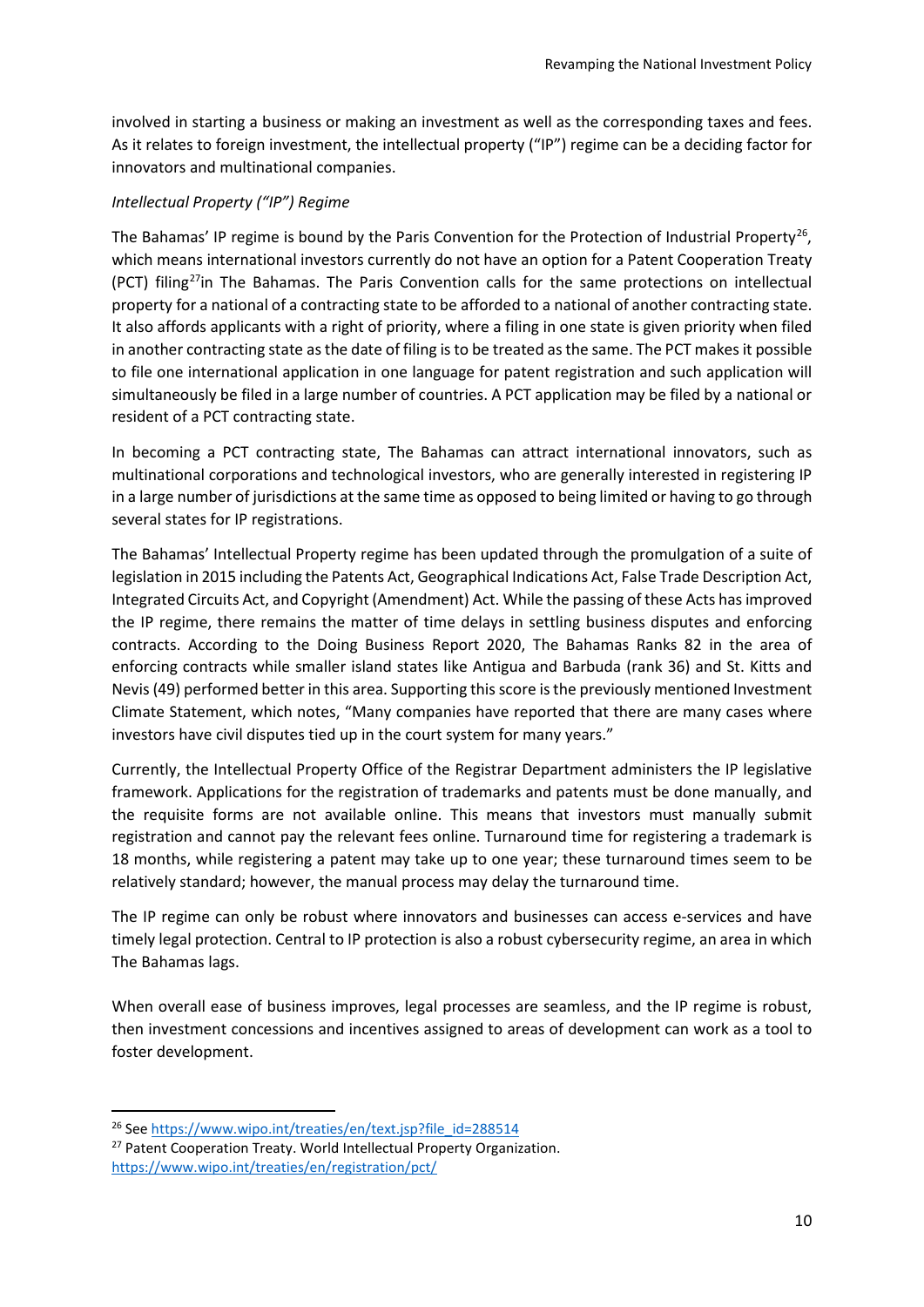The legal framework as it relates to starting a business or making an investment in The Bahamas are grouped into three categories for the purposes of this paper: Business and Taxes, Concessions and Incentives, and Property and Immigration Matters. The legislation under these categories are set out in Table 2.

<span id="page-10-5"></span>*Table 2 Legal Framework for Investment Environment*

| <b>Business and Taxes</b>                                                                                                                                          | <b>Investment Concessions</b>                               | Property Ownership and<br><b>Immigration Matters</b> |
|--------------------------------------------------------------------------------------------------------------------------------------------------------------------|-------------------------------------------------------------|------------------------------------------------------|
| Companies Act                                                                                                                                                      | Hotels Encouragement Act                                    | <b>International Persons</b><br>Landholding Act      |
| International Companies Act                                                                                                                                        | Industries Encouragement Act                                | Immigration Act                                      |
| Tariffs Act                                                                                                                                                        | The Bahamas Free Trade Zones Act                            |                                                      |
| <b>Business Licence Act</b>                                                                                                                                        | <b>Export Manufacturing Industries</b><br>Encouragement Act |                                                      |
| IP Regime: Patents Act, Trademarks<br>Act, Geographical Indications Act,<br>Integrated Circuits Act, False Trade<br>Descriptions Act, Copyright<br>(Amendment) Act | City of Nassau Revitalization Act                           |                                                      |
| Stamp Act                                                                                                                                                          | Family Island Development<br>Encouragement Act              |                                                      |
| Excise Act                                                                                                                                                         | <b>Economic Empowerment Zones</b>                           |                                                      |
| Commercial Enterprises Act                                                                                                                                         | Bahamas Investment Incentives Act                           |                                                      |
| Commercial Entities (Substance<br>Requirements) Act                                                                                                                | Agricultural Manufactories Act                              |                                                      |
|                                                                                                                                                                    | Spirits and Beer Manufacturing Act                          |                                                      |
|                                                                                                                                                                    | The Bahamas Vacation Plan and                               |                                                      |
|                                                                                                                                                                    | Time Sharing Act                                            |                                                      |

## *2.4 Taxes, Fees and Tariffs*

<span id="page-10-0"></span>The Bahamas' ENIP is supported by either low or no taxes and fees. There is currently no capital gains tax, inheritance tax, or corporate income tax. Currently, fees and taxes levied on businesses in The Bahamas include business licence taxes, custom duties, excise tax, real property taxes, and value added tax.

## *Business Licence Tax*

The Business Licence Act, 2010<sup>[28](#page-10-1)</sup> sets out business licence taxes in the first schedule. Prior to the 2017 amendment,<sup>[29](#page-10-2)</sup> the Business Licence Act, 2010 imposed a tax<sup>[30](#page-10-3)</sup> on International Business Companies<sup>[31](#page-10-4)</sup>. A full schedule of business licence taxes may be found in the First Schedule of the Business Licence Act, as amended.

Business licences may be applied for and registered through the Department of Inland Revenue's Online Tax Administration System ("OTAS"). This online application system may also be used to access

<span id="page-10-1"></span> <sup>28</sup> [http://laws.bahamas.gov.bs/cms/images/LEGISLATION/PRINCIPAL/2010/2010-](http://laws.bahamas.gov.bs/cms/images/LEGISLATION/PRINCIPAL/2010/2010-0025/BusinessLicenceAct2010_1.pdf) [0025/BusinessLicenceAct2010\\_1.pdf](http://laws.bahamas.gov.bs/cms/images/LEGISLATION/PRINCIPAL/2010/2010-0025/BusinessLicenceAct2010_1.pdf)

<span id="page-10-2"></span><sup>29</sup> Se[e https://inlandrevenue.finance.gov.bs/wp](https://inlandrevenue.finance.gov.bs/wp-content/uploads/2017/11/BusinessLicenceAmendmentAct2017.pdf)[content/uploads/2017/11/BusinessLicenceAmendmentAct2017.pdf](https://inlandrevenue.finance.gov.bs/wp-content/uploads/2017/11/BusinessLicenceAmendmentAct2017.pdf)

<span id="page-10-3"></span><sup>&</sup>lt;sup>30</sup> A business licence tax of \$300 annually.

<span id="page-10-4"></span> $31$  As defined under the International Business Companies Act (Chapter 308).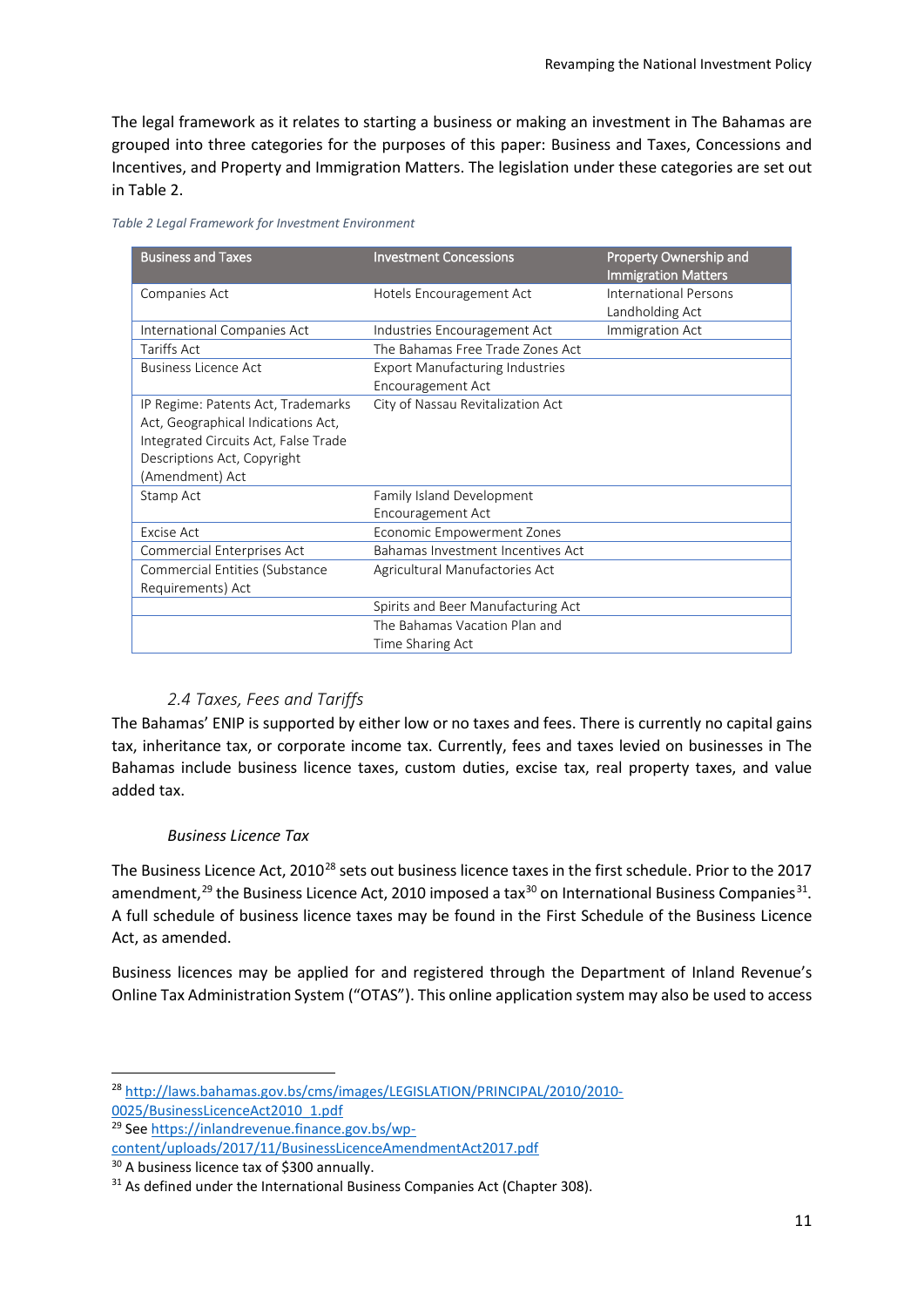other tax management services such as tax registration, filings and payments and tax objections and appeals. Value Added Tax and Real Property tax may also be paid using this application.

## *Value Added Tax ("VAT")*

The Value Added Tax Act, 2014 introduced VAT in The Bahamas at a rate of 7.5%. This rate was increased to 12% in 2018. Exported goods to customers abroad are exempt or zero-rated. Taxable persons include businesses that provide taxable supplies for sale and meet the VAT threshold of \$100,000 within 12 months. This is applicable even if the business is a temporary or occasional business.[32](#page-11-0).

## *Real Property Tax*

Real property tax is imposed in accordance with the Real Property Tax Act (Chapter 375) and may be paid through the OTAS. Real property tax may also be paid by credit card, cheques or wire transfer. For commercial buildings, the tax rate is:

- First \$500,000 of market value 1% of the market value;
- On the portion over \$500,000 2% of the market value<sup>[33](#page-11-1)</sup>.

## *Excise Duties*

Excise duties are calculated and charged on locally manufactured products that are intended for retail sale. Currently, excise duty is collected on locally produced alcoholic spirits and beer<sup>[34](#page-11-2)</sup>. Certain goods are exempted $35$  such as:

- **Aircraft parts and accessories;**
- **Farm tractors for agricultural co-operative societies;**
- Relief goods; and
- Educational, scientific, and cultural goods.

## *Customs Duties*

Customs duty ranges from 0% to 220%, with an average duty rate between 30 and 35%, and is collected on all imports by The Bahamas Customs Department. Customs duty rates may be found in the Tariff Act, 2013, as amended.

In 2019, the Customs Department launched, as a part of the Customs Modernisation Initiative, an online portal, Click2Clear<sup>36</sup>. This portal aims to facilitate customs payments on imports and importer/exporter registration and digitise processes. The Custom Department's website is user friendly and easy to navigate. This improves accessibility and ease of business.

[http://laws.bahamas.gov.bs/cms/images/LEGISLATION/PRINCIPAL/1969/1969-](http://laws.bahamas.gov.bs/cms/images/LEGISLATION/PRINCIPAL/1969/1969-0023/RealPropertyTaxAct_1.pdf)

[0023/RealPropertyTaxAct\\_1.pdf](http://laws.bahamas.gov.bs/cms/images/LEGISLATION/PRINCIPAL/1969/1969-0023/RealPropertyTaxAct_1.pdf)

<span id="page-11-0"></span> <sup>32</sup> Se[e https://inlandrevenue.finance.gov.bs/wp-content/uploads/2017/03/2017-01-01-VAT-Guidance-on-](https://inlandrevenue.finance.gov.bs/wp-content/uploads/2017/03/2017-01-01-VAT-Guidance-on-Filing-Your-Quarterly-VAT-Return.pdf)[Filing-Your-Quarterly-VAT-Return.pdf](https://inlandrevenue.finance.gov.bs/wp-content/uploads/2017/03/2017-01-01-VAT-Guidance-on-Filing-Your-Quarterly-VAT-Return.pdf)

<span id="page-11-1"></span><sup>33</sup> See Section 2 of Real Property Tax Act, 1969.

<span id="page-11-2"></span><sup>34</sup> Se[e http://www.bahamas.gov.bs/customs](http://www.bahamas.gov.bs/customs)

<span id="page-11-3"></span><sup>35</sup> See Excise Act, 2013 [http://laws.bahamas.gov.bs/cms/images/LEGISLATION/PRINCIPAL/2013/2013-](http://laws.bahamas.gov.bs/cms/images/LEGISLATION/PRINCIPAL/2013/2013-0024/ExciseAct2013_1.pdf) [0024/ExciseAct2013\\_1.pdf](http://laws.bahamas.gov.bs/cms/images/LEGISLATION/PRINCIPAL/2013/2013-0024/ExciseAct2013_1.pdf)

<span id="page-11-4"></span><sup>36</sup> Se[e https://www.bahamascustoms.gov.bs/landing-page/click2clear/](https://www.bahamascustoms.gov.bs/landing-page/click2clear/)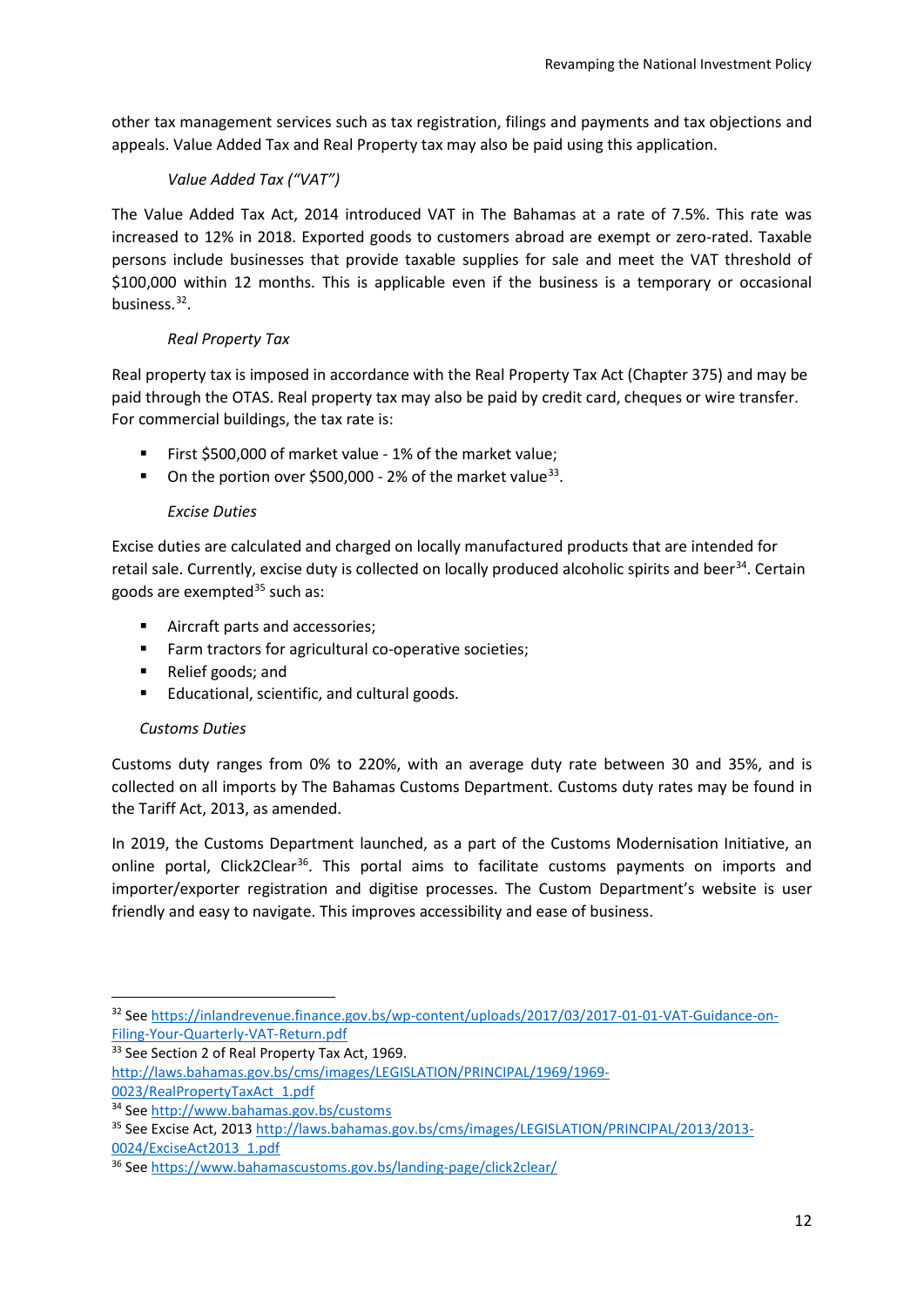<span id="page-12-0"></span>Additionally, various concessions on customs duties are provided for investors and developers as well as small business owners and entrepreneurs in select industries to encourage development.

## *2.5 Target Investment Areas: Concessions and Incentives* 2.5.1 Overview of Concessions and Incentives

The current legal framework supports the NIP through legislation that allows for investment concessions for investors and developers for both Bahamians and Non-Bahamians. Investors or entrepreneurs who seek to contribute to areas of development in the Bahamian economy in specified industries may apply for concessions on custom duties, excise tax, real property tax and exemptions on other fiscal impositions.

The NIP sets out target investment areas for foreign investment and areas reserved for Bahamians. The list of target areas, shown in Table 3 below, is not exhaustive and investors may seek approval through the BIA for projects that do not appear to fall within the list.

| <b>Target Areas for FDI</b>          | <b>Reserved for Bahamians</b>                                                 |
|--------------------------------------|-------------------------------------------------------------------------------|
| <b>Touristic Resorts</b>             | *Wholesale and Retail Operations                                              |
| Upscale Condominium, Time share      | Commission agencies engaged in the import/export trade                        |
| and Second Home Development          |                                                                               |
| Information and Data Processing      | Real estate and domestic property management agencies.                        |
| Services                             |                                                                               |
| Assembly Industries                  | Domestic newspapers and magazine publications                                 |
| High-Tech Services                   | Domestic advertising and public relations firms                               |
| Ship Repair and other services       | Security services                                                             |
| Light Manufacturing for export       | Domestic distribution of building supplies.                                   |
| Agro-Industries                      | Construction companies, except for special structures for which international |
|                                      | expertise is required                                                         |
| Food Processing                      | Personal cosmetic/beauty establishments                                       |
| Mariculture                          | Commercial fishing within the exclusive economic zone of The Bahamas          |
| Banking and other Financial Services | Auto and appliance service operations                                         |
| Captive Insurance                    | Public transportation inclusive of locally solicited charter boat tours       |
| Aircraft Services                    | Landscaping                                                                   |
| Pharmaceutical manufacture           | *International Investors may engage in the wholesale distribution of any      |
|                                      | product they produce locally                                                  |
| Off-shore Medical Centres            |                                                                               |

<span id="page-12-1"></span>*Table 3 Investment Target and Reserved Areas*

The lists do not seem to have been updated since 2011, which means considerations for contemporary economic focus areas, for example areas to push the country as a renewable energy hub or a technological hub, have not been made. The list should be adjusted to coincide with the vision for a modern Bahamas.

## *Customs Duties*

As mentioned earlier, concessions on taxes and duties are set out in a suite of legislation encouraging industrial development, development in the tourism industry and development in trade and manufacturing. Five areas providing concessions on customs duties and/or real property tax are presented below. A comprehensive list of the suite of legislation providing concessions for investors can be found in Appendix B.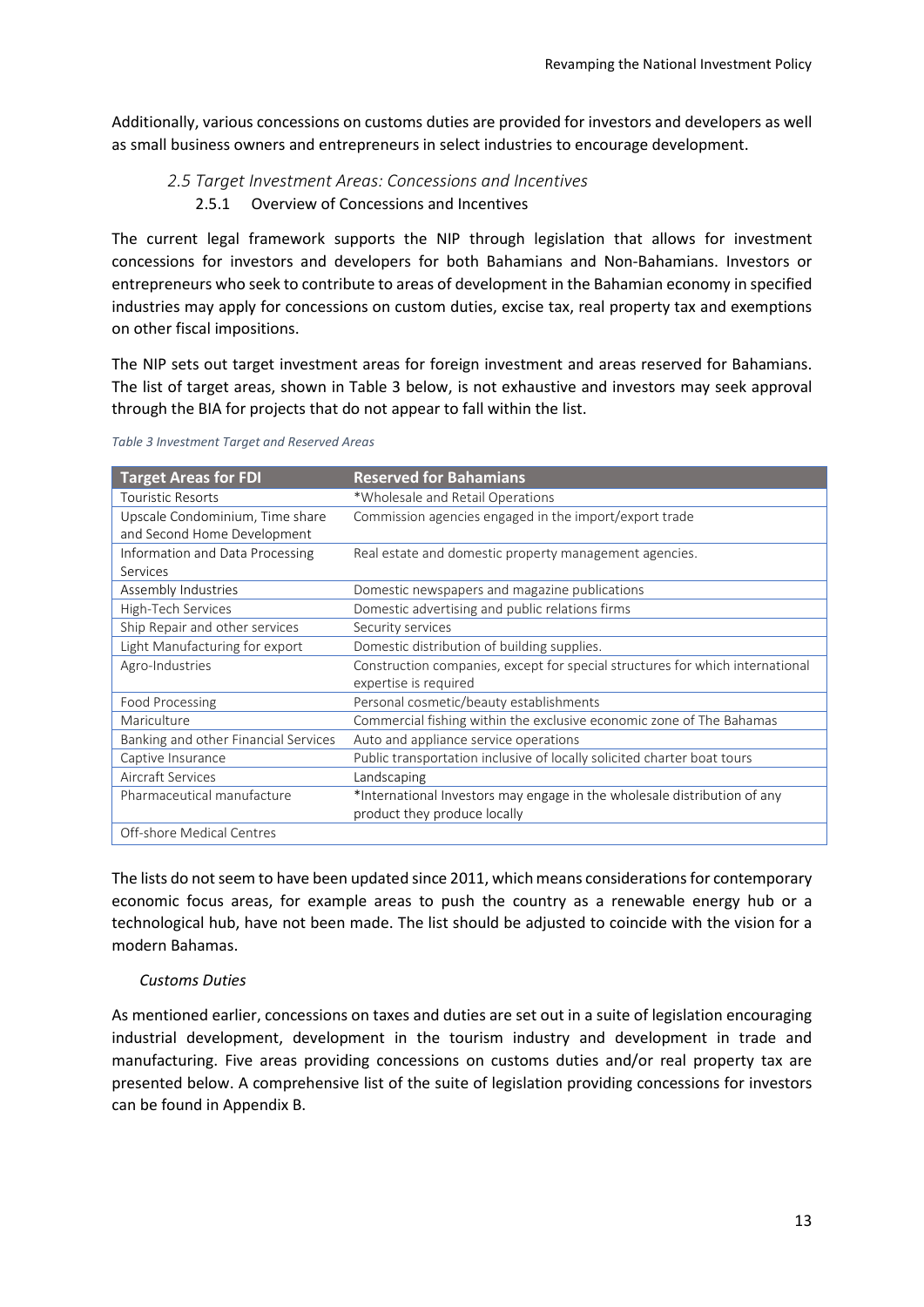| Legislation                                                                     | <b>Concessions Available</b>                                                                                                                                                                                                                                                                                                             |
|---------------------------------------------------------------------------------|------------------------------------------------------------------------------------------------------------------------------------------------------------------------------------------------------------------------------------------------------------------------------------------------------------------------------------------|
| Hotels Encouragement Act, 1954 (as<br>amended) (Chapter 289)                    | Exempt from customs import duties on materials related to the<br>development; exemption from real property tax for 10 years (may be<br>extended for up to 10 years); exemption from taxation on earnings.<br>Duplicated concessions for Entertainment Facility, Nightclub,<br>Restaurant and Shop Concessions                            |
| <b>Export Manufacturing Industries</b><br>Encouragement Act, 1990 (Chapter 327) | Exempt from custom duties on import of machinery or raw materials.<br>Exemption from export tax, real property tax on factories, tax on<br>income and profits (for 25 years).                                                                                                                                                            |
| Industries Encouragement Act, 1970 (as<br>amended) (Chapter 326)                | Exempt from custom duties on import of machinery or raw material<br>necessary for manufacturing approved product. Relief from<br>income/profits, export, real property tax on factory for 15 years after<br>commencing manufacturing of product.                                                                                         |
| The Family Island Development<br>Encouragement Act, 2008 (Chapter 328A)         | Exempt from custom duties on building materials, land-clearing<br>machinery. After 5 years imported materials subject to customs duties;<br>Exemption from excise tax.                                                                                                                                                                   |
| Economic Empowerment Zones Act, 2018<br>(No. 28 of 2018)                        | Property development: Exempt from real property tax; Exemptions<br>from custom duties on machinery, material, articles for 2 years; no<br>excise tax; no stamp duty on sale/transfer or property. Businesses:<br>conditional business licence-fee waiver; conditional waiver of customs<br>duties on commercial vehicles; no excise tax. |

#### <span id="page-13-4"></span>*Table 4 Concessions Available to Investors*

While concessions may encourage development, there does not appear to be a correlation between the amount of concessions offered to a foreigner investor and economic growth. In fact, ease of doing business and dispute resolution appear to be of much more valence for investors.<sup>37</sup> We recommend a thorough review of both the length and amount of concessions offered to attract foreign investors, particularly in industries that are already developed and industries that we especially would like to develop.

## *Incentives*

## *Small Business Guarantee Loans*

The Ministry of Finance offers guarantee loans<sup>[38](#page-13-2)</sup> to Bahamian citizens seeking to establish a small business. The loans are offered at a concessionary interest rate at a commercial bank and must be repaid within ten years.

## *Tourism Development Loans Guarantee Programme*

This loan<sup>[39](#page-13-3)</sup> is offered to Bahamian citizens seeking to establish a Family Island Tourist Development and to access guarantee loans at a concessionary interest rate at financial institutions. The loan must be repaid within 15 years.

## <span id="page-13-0"></span>*2.6 Overview of Current Investment Process*

2.6.1 Investment Process for Bahamians (Starting a business) for Bahamian Citizens or Permanent Residents

<span id="page-13-1"></span><sup>&</sup>lt;sup>37</sup> Please see previous ERC paper for a more detailed analysis of this topic.

<span id="page-13-2"></span><sup>38</sup> Se[e https://www.bahamascustoms.gov.bs/small-business-guarantee-of-loans/](https://www.bahamascustoms.gov.bs/small-business-guarantee-of-loans/)

<span id="page-13-3"></span><sup>39</sup> Se[e https://www.bahamascustoms.gov.bs/tourism-development-loans-guarantee-programme/](https://www.bahamascustoms.gov.bs/tourism-development-loans-guarantee-programme/)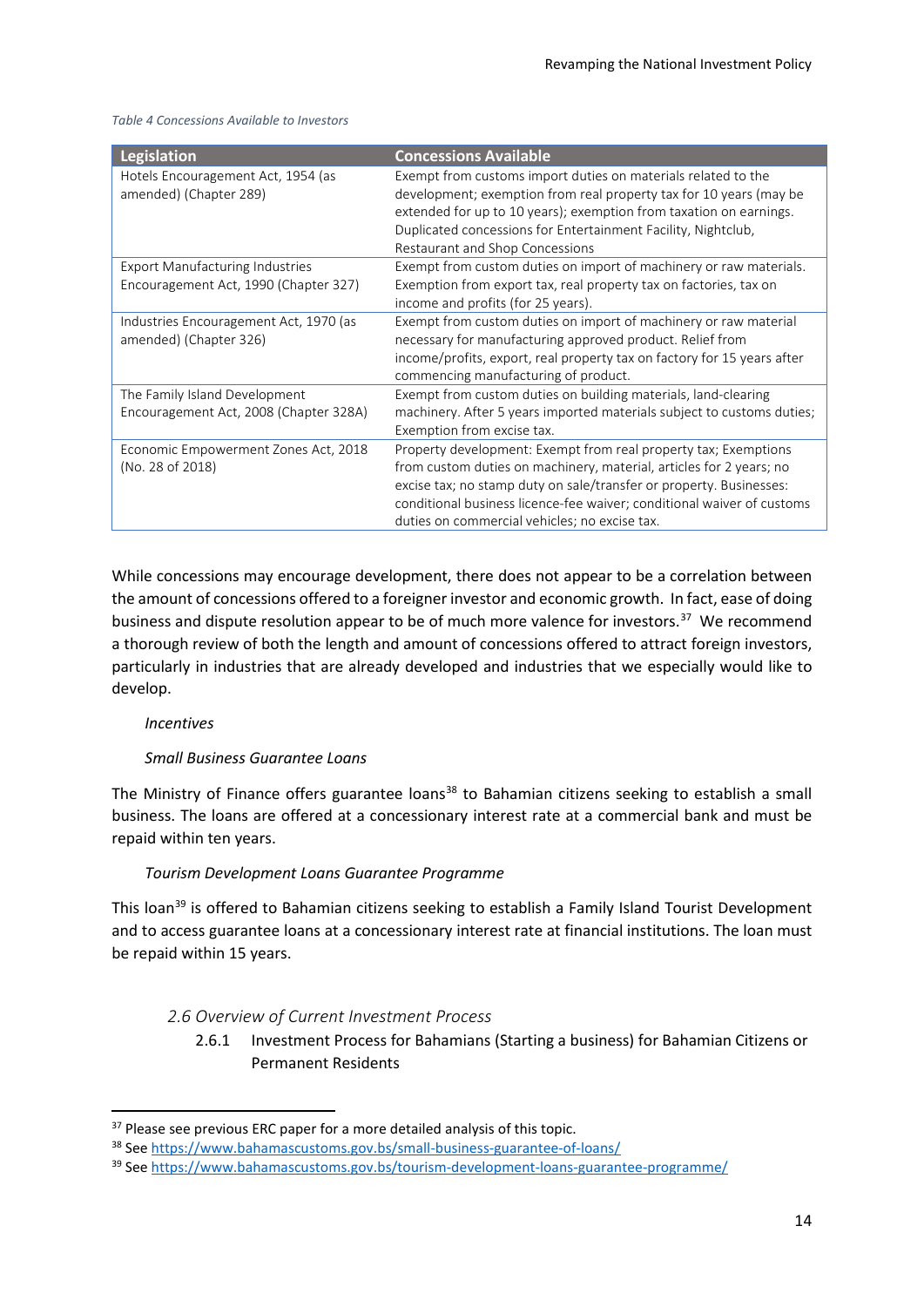- **Step 1:** Create account a[t vat.revenue.gov.bs](http://vat.revenue.gov.bs/)
- **Step 2:** For individuals or partnerships, Register Trade Name at [http://mofportal.bahamas.gov.bs/BSLI/Business\\_Licence\\_Application.nsf/DIR\\_Trade\\_](http://mofportal.bahamas.gov.bs/BSLI/Business_License_Application.nsf/DIR_Trade_Name_Splash.xsp) [Name\\_Splash.xsp](http://mofportal.bahamas.gov.bs/BSLI/Business_License_Application.nsf/DIR_Trade_Name_Splash.xsp) For Limited Companies, Register Trade Name via <https://www.bahamas.gov.bs/wps/myportal/public/rgd/company/reserve-name>
- **Step 3:** Using the Consolidated Agencies Application, apply for approvals.
- **Step 4:** Apply for Royal Bahamas Police Force inspection. Register Company with National Insurance Board if not done already: https://www.nib-bahamas.com/ m1758/Employers
- **Step 6:** Upon agency approvals and approval or business licence, print business licence. **Applications are usually processed within 7 days**, but may be delayed. Applicants are alerted via email. Once the licence is approved, the applicant may make online payment.

*Note that where the business owner also owns the commercial property of the business, real property tax must be paid to the Department of Inland Revenue.*

## 2.6.2 Investment Process for Non- Bahamians *Establishing a Business in The Bahamas*

## *First Stage*

- **Step 1:** Applicants must ensure that they have the required minimum investment of \$500,000.
- **Step 2:** Using the BIA's project proposal guidelines (available in pdf.), applicants should submit project proposal to BIA along with supporting documents. BIA will process proposal and send to the NEC for review. Relevant government agencies will also be consulted for input (Ministry of Public Works, Ministry of Environment, etc.).
- **Step 3:** BIA will communicate decision on proposal in writing.
- Step 4: Upon approval, BIA will coordinate with relevant government agencies to facilitate implementation. **Turnaround time for approvals is 60 days.**

## *Second Stage*

- **Step 1:** Register Company Name and Incorporate Company: If non-resident, have financial and corporate service provider register company name using the Registrar General's eservice[: https://www.bahamas.gov.bs/wps/myportal/public/rgd/company/reserve](https://www.bahamas.gov.bs/wps/myportal/public/rgd/company/reserve-name)[name](https://www.bahamas.gov.bs/wps/myportal/public/rgd/company/reserve-name)
- **Step 2:** Register Company with National Insurance Board<https://www.nib-bahamas.com/>
- **Step 3:** The applicant must make a consolidated agency application, if not facilitated already by the BIA [http://mofportal.bahamas.gov.bs/BSLI/Business\\_Licence\\_Application.nsf/Consolidated](http://mofportal.bahamas.gov.bs/BSLI/Business_Licence_Application.nsf/Consolidated_Splash.xsp) [\\_Splash.xsp](http://mofportal.bahamas.gov.bs/BSLI/Business_Licence_Application.nsf/Consolidated_Splash.xsp)
- **Step 4: Application processed within 7 days** and you are alerted through your email. Once licence approved make online payment.

*Note that where the business owner also owns the commercial property of the business, real property tax must be paid to the Department of Inland Revenue.*

As mentioned earlier, the application process is onerous, time-consuming and frustrating. We will recommend a consolidated application process for all foreign proposals.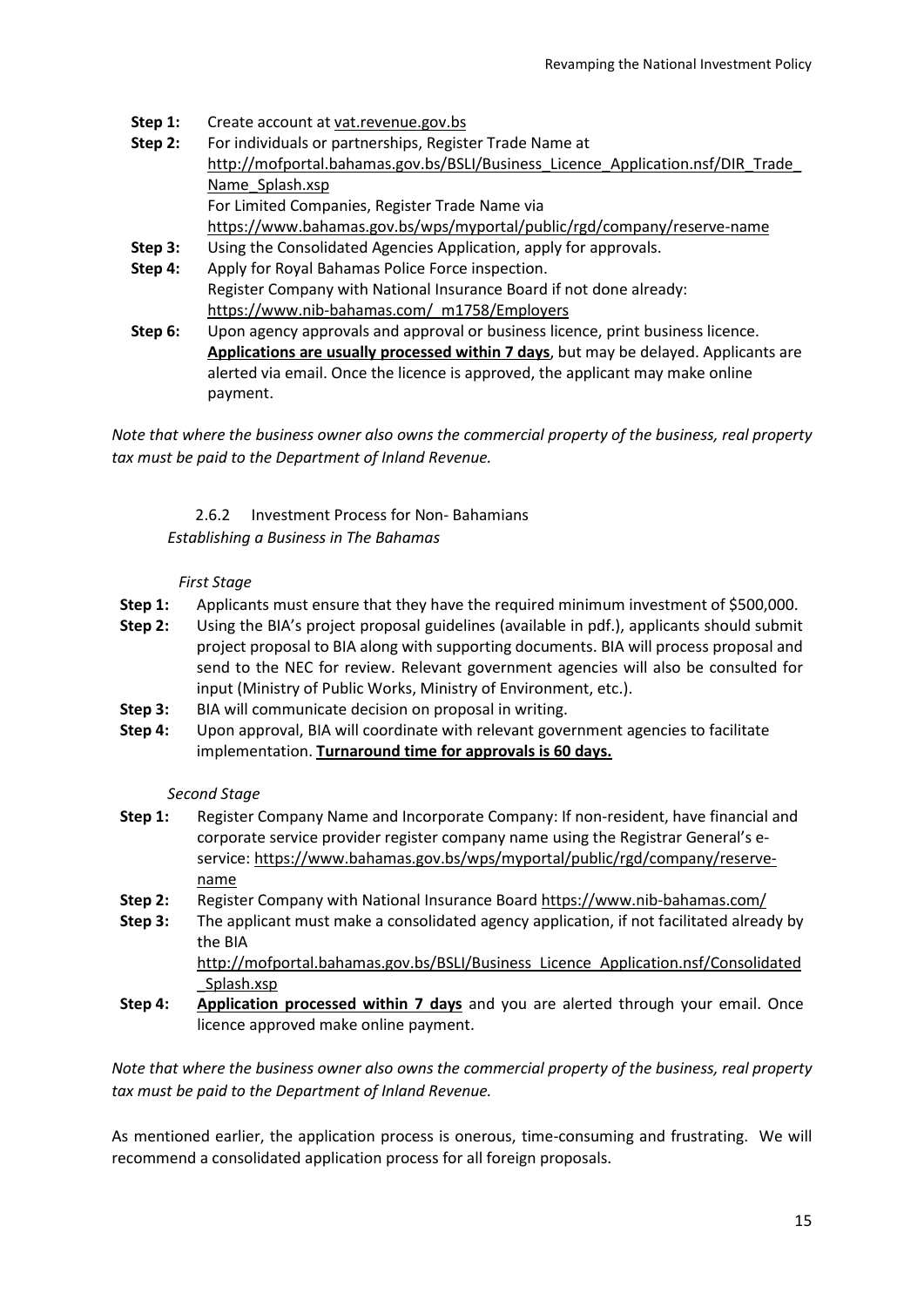## *Property Acquisition and Other Considerations*

For foreign nationals who wish to purchase property (non-investment) in The Bahamas, there are a number of additional legal requirements to consider, namely: property acquisition usage, number of acres purchased, intended time to develop the property, immigration matters including securing residency or other relevant permits and physical presence requirements.<sup>40</sup>

As previously mentioned, adjudication of these applications are exclusively under the remit of the Investment Board. As is the case with the foreign investors, the application process is equally archaic and not conducive to attracting foreign homeowners.

In summary, applications are submitted to the Secretary of the Investment Board where an approval letter may then be issued, which must be submitted to the BIA. The BIA will subsequently issue the permit to acquire property. The fee for the Permit to Acquire Property is \$500 with a turnaround time of 30 days.

The rate of stamp duty payable by a Non-Bahamian in respect of a transaction relating to the acquisition of an interest in land is the same as that which would be payable by a Bahamian.

#### *Immigration Matters*

Currently, the ENIP allows foreign investors, once approved, to acquire certain permits to allow them to either work or reside in the country (or both). These permits are processed via the Department of Immigration, and include:

- Work Permit: Foreign nationals seeking to work and live in The Bahamas for a period greater than 90 days, must first be authorized to do so by way of a valid work permit issued by the Department of Immigration. Persons have the option to apply for:
	- A short-term work permit, which allows an individual to work in the country for a period of 1-90 days. The turn-around time for approval or denial is 7 days and there is a non-refundable application fee of \$100; or
	- A long-term work permit, which allows an individual to work in the country for a period greater than 90 days. The turn-around time for an update of the work permit is 3-4 weeks and there is a non-refundable fee of \$100.00.
- **Permanent Residency<sup>41</sup>: Foreign investors who are legitimate owners of a residence in The** Bahamas are eligible for permanent residency and those with a residence valued at \$1.5 million or more receive special considerations. Major international investors and owners of residences valued at BS\$750,000.00 or more are given accelerated consideration for their annual or permanent residence applications. There is an application fee of \$100 with a 3-4 week turn around for an update of the process.

<span id="page-15-0"></span><sup>&</sup>lt;sup>40</sup> For further information see: The International Persons Landholding Act, 1994 (Chapter 140).

<span id="page-15-1"></span><sup>41</sup> Se[e https://www.immigration.gov.bs/permits-and-residencies/permanent-residence/](https://www.immigration.gov.bs/permits-and-residencies/permanent-residence/)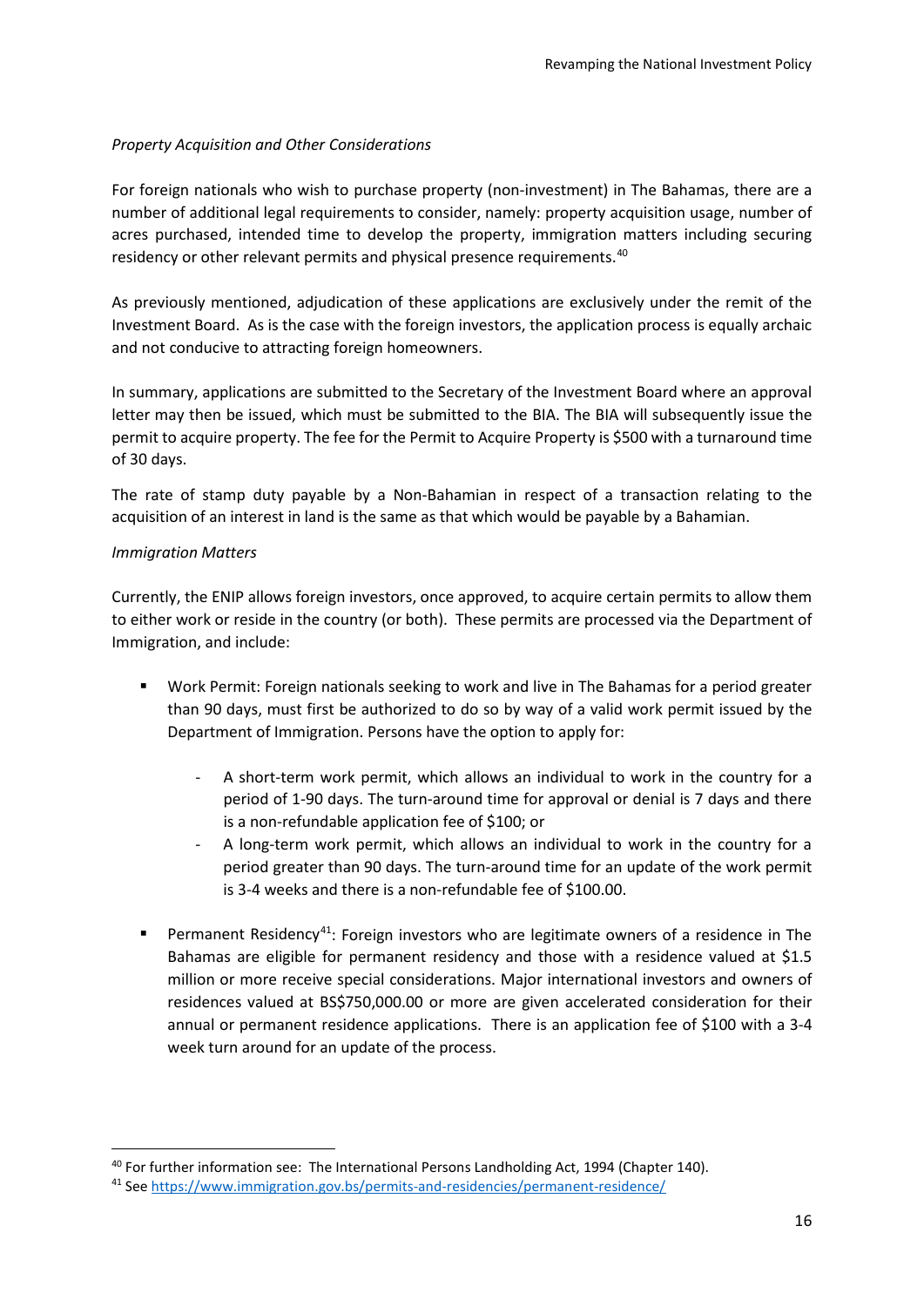Home Owner Identification Card<sup>[42](#page-16-2)</sup>: Foreign nationals who own a home in The Bahamas may apply for a Home Owner's Identification Card. This card entitles the homeowner, his/her spouse and minor children to enter and remain in The Bahamas for the duration of the validity of the card. The card carries a \$200 processing fee and an annual fee of \$250 per year.

## <span id="page-16-1"></span><span id="page-16-0"></span>3. Recommendations to Improve Current Investment Framework

*3.1 Recommended Updates to Support Ease of Business*

## *Starting a business*

Costs and time delays related to the processes of starting a business or making an investment in The Bahamas can be reduced through implementation of the recommended interagency coordination. The digitisation of all government forms is recommended in the first instance as a precursor to implementation of online applications.

## *Registering Intellectual Property*

The Intellectual Property Office currently operates out of the Registrar's Department. From benchmarking of the five top performing countries<sup>[43](#page-16-3)</sup> in the Global Competitiveness Report<sup>44</sup>, 2019, it is noted that all have an online process for IP registrations. Additionally, the structure of this office is usually an independent authority or operates as a state agency connected to the Registrar, but with its own units and Board of Directors.

As an example, the Swiss Federal Institute of Intellectual Property<sup>[45](#page-16-5)</sup> operates independently from the Federal Budget and is made up of a Board and Council and several departments. Further, employees have expertise in law, science, economic, and information technology. Similarly, the IP regime of Singapore is administered through the Intellectual Property Office of Singapore<sup>[46](#page-16-6)</sup> ("IPOS"), a government agency. This agency has a Board of Directors and the Chief Executive is the Registrar. The IPOS has several departments including corporate services, hearings and mediation, and policy and engagement. Registering a trademark, patent or design may be completed online. Notably, there is an accelerated process to expedite the application process for Artificial Intelligence Property.

It is recommended that the Intellectual Property Office be:

- Expanded to accommodate more staff with expertise in intellectual property law, communicators or officers that work with directly with applicants, domestic and international, and staff with knowledge in various industries to support the legal officers in the Office; or
- Restructured into a Commission or Authority, like the BIA, that operates under the Registrar General.

As previously noted, all of the jurisdictions benchmarked have an online presence with options to register intellectual property online or manually. Like the BIA, the IP Offices in the benchmarked

<span id="page-16-2"></span> <sup>42</sup> See https://www.immigration.gov.bs/permits-and-residencies/home-owners/

<span id="page-16-4"></span><span id="page-16-3"></span><sup>&</sup>lt;sup>43</sup> Singapore (1), United States (2), Hong Kong SAR (3) Netherlands (4) and Switzerland (5). <sup>44</sup> Se[e http://www3.weforum.org/docs/WEF\\_TheGlobalCompetitivenessReport2019.pdf](http://www3.weforum.org/docs/WEF_TheGlobalCompetitivenessReport2019.pdf)

<span id="page-16-5"></span><sup>45</sup> Se[e https://www.ige.ch/en/about-us/who-we-are.html](https://www.ige.ch/en/about-us/who-we-are.html)

<span id="page-16-6"></span><sup>46</sup> Se[e https://www.ipos.gov.sg/who-we-are](https://www.ipos.gov.sg/who-we-are)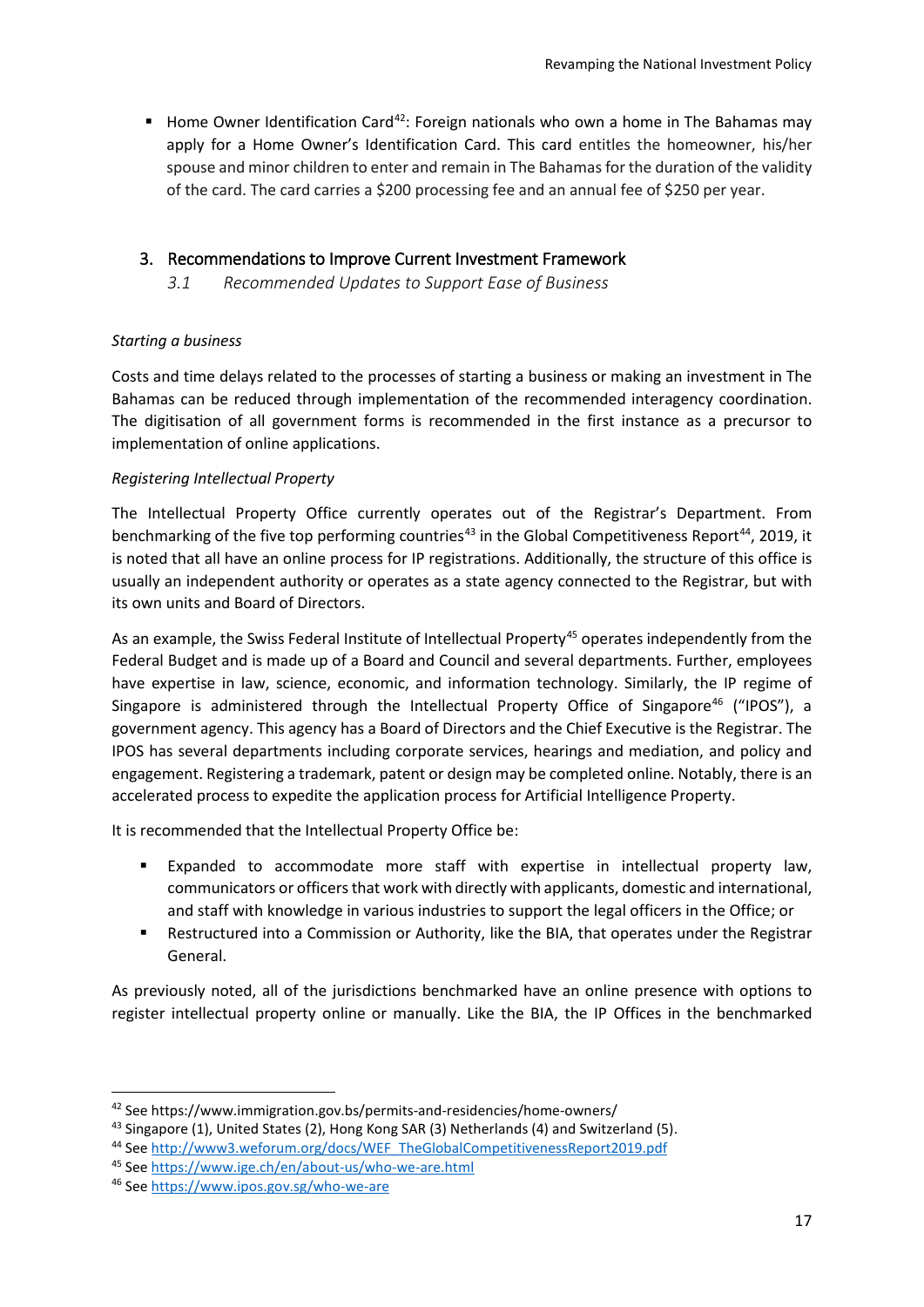jurisdictions have assigned officers to field any questions regarding IP registration and to manage the registration process.

As a near term recommendation, IP registration forms should be digitised and made available on the current Registrar General Webpage and registrations should be included as an e-service. The current process is manual, which is not attractive to international filings. Additionally, the Intellectual Property Office should have its own online presence, including a search portal for trademarks, and online registering of patents, trademarks and other related registrations and ability to check approval status of registration applications.

Finally, there appears to be benefits to countries that are bound by the PCT. This seems to be an attractive point to foreign investors as the top performing jurisdictions benchmarked are all contract parties to the PCT<sup>[47](#page-17-2)</sup>.

## <span id="page-17-0"></span>*3.2 Proposed Changes to Existing Legal Frameworks Enforcement of Contracts*

In addition to the recommendation to consider signing the PCT, as noted in the analysis of the current investment framework, The Bahamas did not perform well in the Enforcement of Contracts indicator under the Ease of Business index. Efforts should be directed toward improving this area so that the IP regime and overall ease of business is supported. This may mean digitisation of the processes in the legal system, which – by all accounts – appears to be a current focus of the government.

## *Introduce National Cybersecurity Framework*

Also having a nexus to the IP regime is cybersecurity. In early June of this year, the Attorney General revealed<sup>[48](#page-17-3)</sup> that the Bahamas Registrar General's online platform was attacked in a cybercrime of "hacking" the Registrar General's server; the information therein was published. As many of our recommendations are connected to leveraging advancements in technology and, as cybersecurity is a \$6 trillion dollar business<sup>[49](#page-17-4)</sup> the Bahamas must augment its cybersecurity and data protection legislation. In the short term, carefully reviewing and implementing a national cybersecurity framework and ensuring that cybersecurity personnel and/or an Information Security Officer is staffed at the Registrar General and Intellectual Property Office is pertinent.

## *3.3 Proposed Updates to Target Investment Areas: Concessions and Incentives*

<span id="page-17-1"></span>Recommendations for revising the concessions and incentives framework can be categorised as follows:

- **•** Determine and/or Refine Focus for The Bahamas;
- Designate industries or target areas as *Underdeveloped, Sensitive/Vulnerable and Developed;*
- Revise Concessions: and
- **Introduce Additional Incentives.**

## *Determine and/or Refine Focus for The Bahamas*

We recommend that two areas of focus should be Financial Technology (FinTech) (Development as an International FinTech Centre) and Alternative/Renewable energy. The impending promulgation of the Digital Assets and Registered Exchanges Act, 2020 and the current consideration for establishing an

<span id="page-17-2"></span><sup>47</sup> See List of PCT Contracting State[s https://www.wipo.int/pct/en/pct\\_contracting\\_states.html#note3](https://www.wipo.int/pct/en/pct_contracting_states.html#note3)

<span id="page-17-3"></span><sup>48</sup> See story at<https://thenassauguardian.com/2020/06/02/registrar-general-departments-system-hacked/>

<span id="page-17-4"></span><sup>49</sup> www.coindesk.com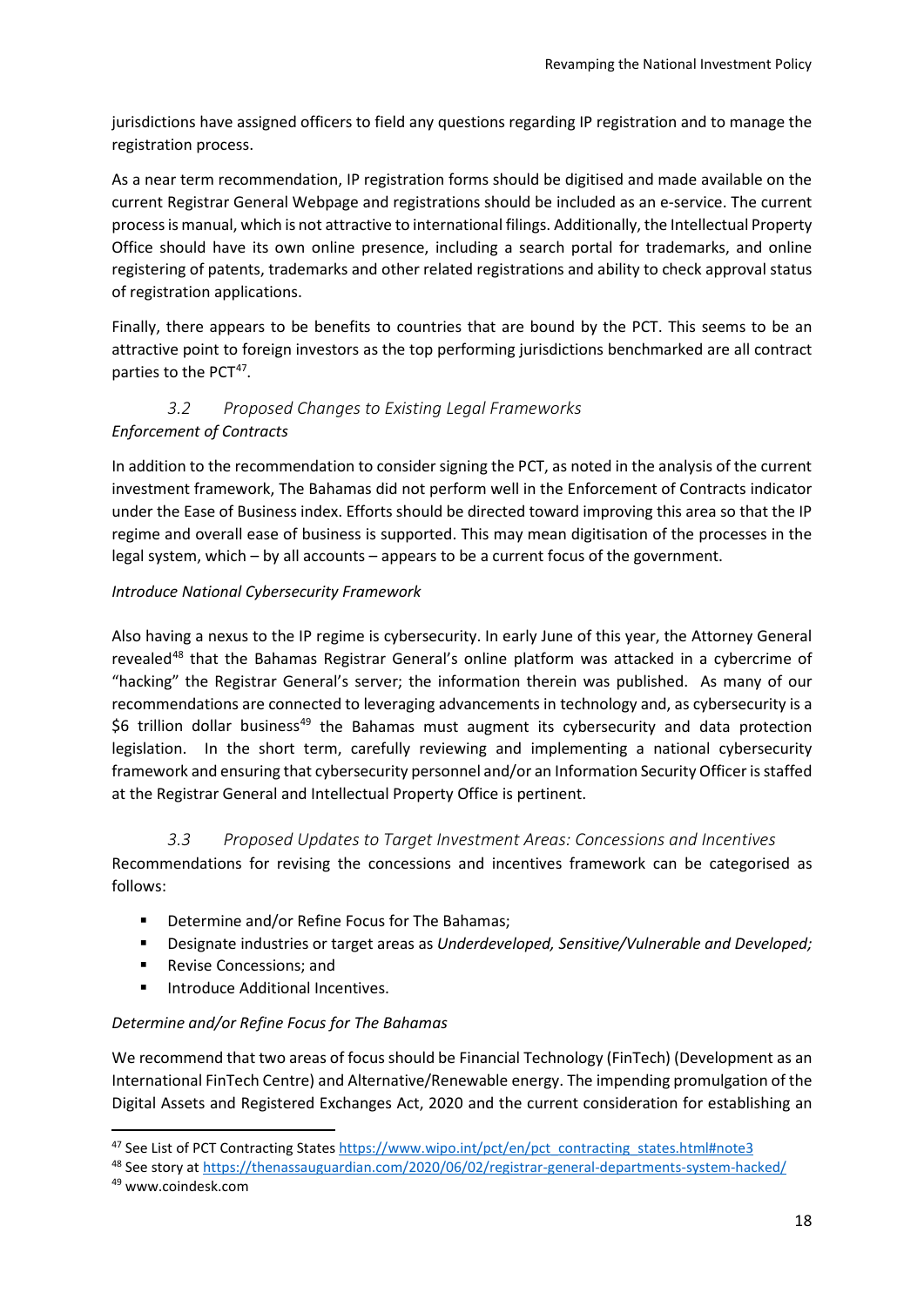Innovation Authority indicates that the area of digital assets and innovation is already a focus for The Bahamas. As there appears to be a direct, positive correlation between countries that have embraced integrating technology and the level of direct FDI inflow, The Bahamas should continue to pursue this strategy. Singapore, for example, a previously benchmarked country, ranks in the top ten innovative countries as reflected on the 2019 Global Innovation index<sup>[50](#page-18-0)</sup>, while Hong Kong – also benchmarked in the initial paper - ranks in the top  $15^{51}$  $15^{51}$  $15^{51}$ 

As it relates to renewable energy, The Bahamas currently ranks 81 in the Doing Business *Getting Electricity* Index, again falling behind the smaller island state of Antigua and Barbuda (rank 50). Energy reform is no longer just a good idea, but rather a most needed and viable option as a focus area for The Bahamas.

## *Designate industries or target areas as Emerging/Underdeveloped, Sensitive/Vulnerable and Developed*

Prior to adjusting the investment incentives and concessions regime, we recommend redefining the industries into three categories: 1) underdeveloped, 2) sensitive and 3) developed. Investment concessions will be apportioned based on the category of the industry a foreign investor is applying to engage in. In short, we recommend the elimination of blanket concessions for all foreign investment proposals.

Since the NIP has not been significantly updated since 2011, certain industries that needed encouragement may have already become developed, such as "mega-hotels", which were "encouraged" under the Hotels Encouragement Act, and may not necessarily require the same level of concessions now. Alternatively, sensitive or vulnerable and underdeveloped industries, or industries that The Bahamas may want to encourage, such as agriculture, farming and manufacturing, may lead the government to offer more incentives for investment in sensitive areas.

Categorising the industries as recommended may prove as a guide to assist in economic diversification efforts. For Example, the Oxford Economics review<sup>[52](#page-18-2)</sup> indicates a decline in output from the manufacturing sector where some 4000 individuals are employed in the Light Manufacturing sector (pg.3). On the other hand, according to The Bahamas Department of Statistics' Preliminary Results Labour Force Survey<sup>53</sup>, at May 2019, 31,230 individuals were employed in the hotels and restaurant industry; this accounted for 20.9% of the labour force at that time for New Providence alone. With the determination of an industry categorisation methodology, the Hotels and Industry may be categorised as developed as compared to the manufacturing industry and as such, may be able to survive amid reduced concessions.

It is also recommended the list of Target Investment Areas, under the ENIP, be refined and more specified. For example, the area of High-Tech may be refined to FinTech or Digital/ICT, Biotechnology, etc. Additionally, Alternative/renewable energy, Island Logistics, E-commerce, Science, Technology, Engineering and Math (STEM) or STEAM (to include the Arts) projects or educational facilities, and investment projects that promote sustainable development may also be considered as additions to the list.

<span id="page-18-0"></span><sup>&</sup>lt;sup>50</sup> See, Global Innovation Index Report 2019, https://www.globalinnovationindex.org/gii-2019-report

<span id="page-18-1"></span> $51$  See previous Revamping the National Investment Policy of The Bahamas.<br> $52$  Ibid.

<span id="page-18-2"></span>

<span id="page-18-3"></span><sup>53</sup> Se[e http://www.bahamas.gov.bs/wps/wcm/connect/6cbfd694-837f-49e5-9e69-](http://www.bahamas.gov.bs/wps/wcm/connect/6cbfd694-837f-49e5-9e69-94cc51bb8799/FOR+PRESS+RELEASE_Labour+Force+Survey+December+2019.pdf?MOD=AJPERES) [94cc51bb8799/FOR+PRESS+RELEASE\\_Labour+Force+Survey+December+2019.pdf?MOD=AJPERES](http://www.bahamas.gov.bs/wps/wcm/connect/6cbfd694-837f-49e5-9e69-94cc51bb8799/FOR+PRESS+RELEASE_Labour+Force+Survey+December+2019.pdf?MOD=AJPERES)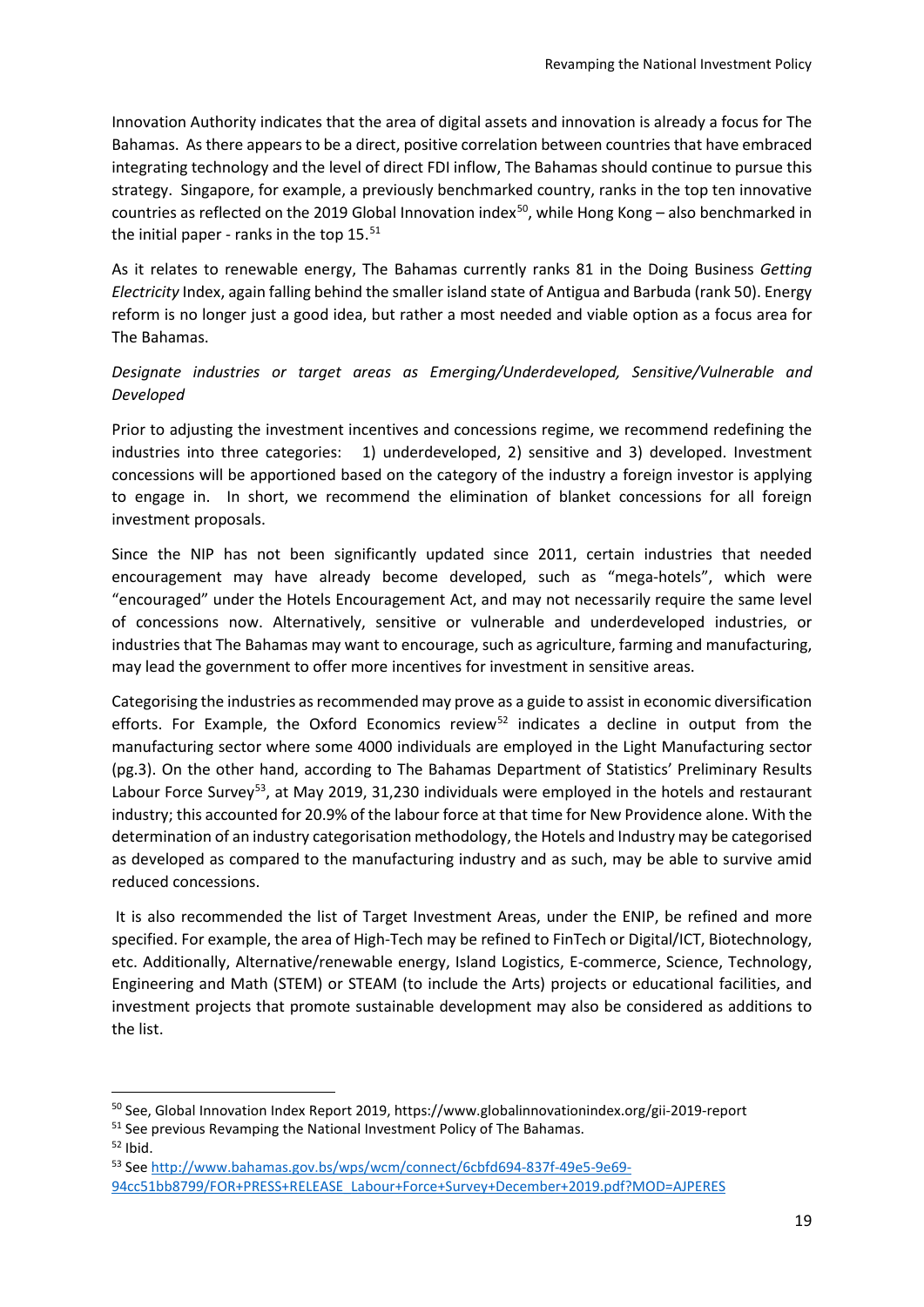Government investment in STEM programmes and incentives to attract talent and FDI in STEM driven businesses projects or research efforts can lead to diversification in skills translating to growth and diversification of the economy and supporting the recommended focus on FinTech. Many countries have implemented STEM programmes into the educational framework, including the United States and the United Kingdom. In 2018, The United Kingdom's House of Commons Committee of Public Accounts published a report *Delivering STEM Skills for the Economy[54](#page-19-0)* noted concerns of an inadequately skilled workforce in STEM; the committee realised that this can negatively affect economic growth and productivity and set out initiatives to address challenges of the workforce in this area. The Bahamas is behind in this area and this is a good time to set this course toward a diversified and skilled labour force.

#### *Revising Current Concessions*

The Bahamas should consider special and/or additional concessions for foreigners wishing to invest in emerging, undeveloped and/or underdeveloped industries, such as technology, medical and environmental tourism, light manufacturing, and alternative energy. This could broaden the types of investments received by The Bahamas and, more appropriately, ensure that the level of concessions provided to the FDI are commensurate with the potential benefit to The Bahamas.

One area of recommendation for reduced incentives is that of the length of time available for claiming an exemption of real property taxes for hotels under the Hotels Encouragement Act. This Act allows for real property tax exemptions for ten years with the ability to extend for another ten years. While this has been a marketable point for developing the hotels industry, this Act was introduced in 1954 to encourage development of the industry. It must now be determined whether this industry remains underdeveloped or whether re-categorisation is required. Considerations may also be made to the regions of The Bahamas that may be developed or underdeveloped in this industry.

#### *Introduce Additional Incentives*

## *Grants and Financing for Investment in Areas Reserved for Bahamians*

We recommend that access to funding be significantly diversified to incentivize Bahamians to invest in the areas reserved for them as an effort to develop these areas. One recommendation is for the government to introduce grants in areas that support socio economic development. As an example, a grant may be given to a Bahamian business owner engaged in commercial fishing for domestic distribution. While we are aware that the existing investment incentives are available to both foreigners and Bahamians, the issue is that Bahamians are unable in the first instance to accumulate business capital to support their objectives. Diversifying opportunities for business capital should be a major addition to the incentives structure.

#### *Small Businesses*

As previously mentioned, the Bahamas ranks 152 and scores 30 in the Doing Business *Getting Credit*  index, falling behind the average score for the LATAM/Caribbean region (52.0). While the government has introduced incentives such as the small business guarantee loan, it is evident that there is more work to be done in this area. More concessions and incentives are required for small businesses, particularly in the area of access to finance. It is further recommended that any concession or incentive

<span id="page-19-0"></span> <sup>54</sup> See <https://publications.parliament.uk/pa/cm201719/cmselect/cmpubacc/691/691.pdf>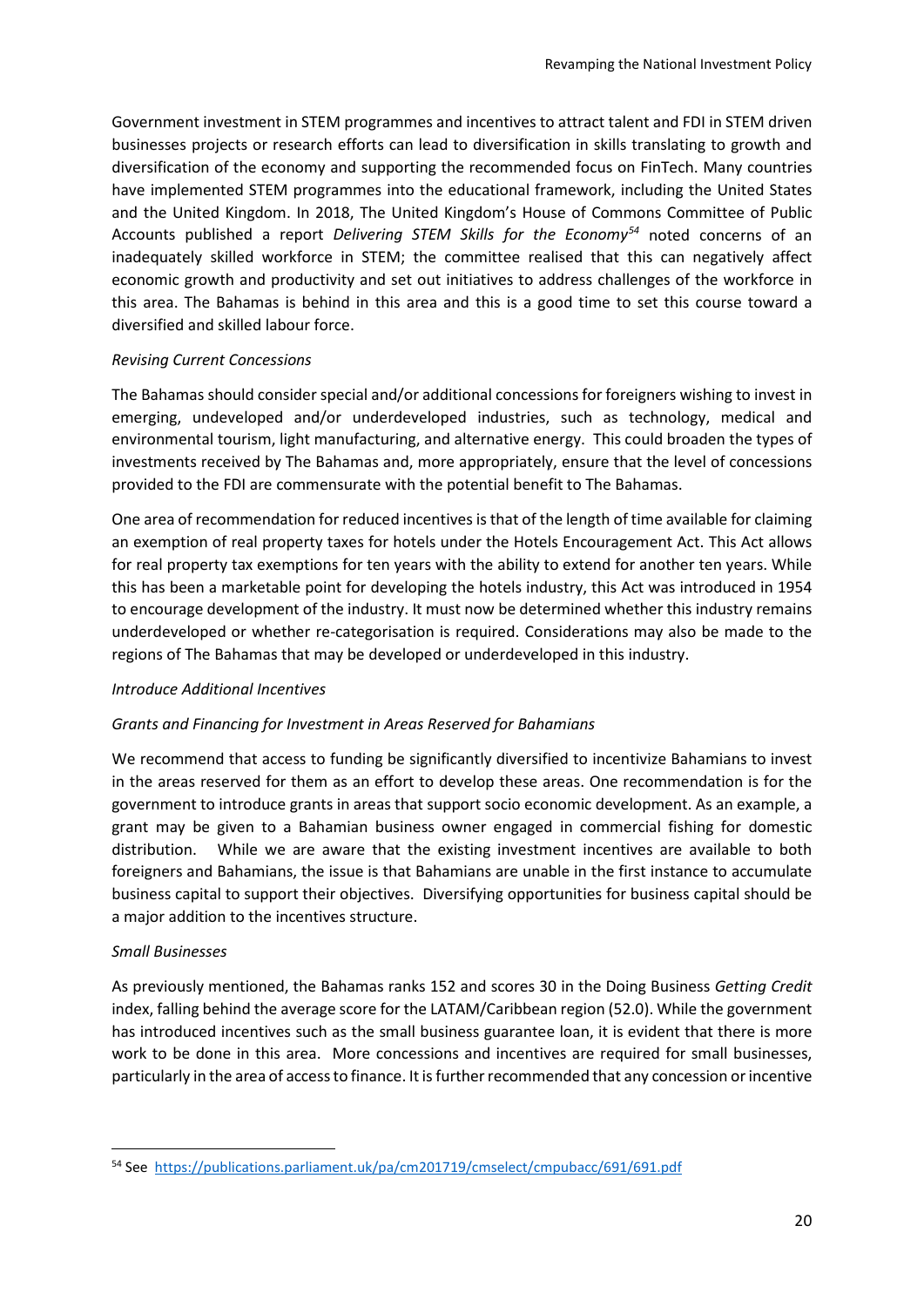introduced for small businesses with storefronts also be awarded to small businesses that only have an online presence as an encouragement for businesses to embrace technology**.**

## *Small Business Development Centre*

The governments of Hong Kong and Singapore see merit in focusing on small businesses and startups. In the case of Hong Kong, the initiative *Startmeup HK[55](#page-20-0)* was launched in 2013 with an aim to promote Hong Kong as a start-up destination. This initiative assists founders of innovative start-ups or existing start-ups seeking expansion. Startmeup HK fosters the collaboration between overseas and Hong Kong-based companies. Notably, Startmeup HK hosts an annual festival, which serves as a platform for entrepreneurs, investors, industry leaders and government to exchange ideas and network. It features investor and entrepreneur matching, a services marketplace, start-up villages, etc. and focuses on technology innovation across sectors. Startmeup HK also provides resources on its designated webpage where entrepreneurs and investors can explore incubation and acceleration programmes available to them.

It is recommended that the BIA in collaboration with the Small Business Development Centre, serve as a resource for start-ups, providing resources, linking vendors with companies and creating a platform for networking and promoting The Bahamas as a start-up destination.

#### *Bahamian Diaspor[a56](#page-20-1) (Talent Abroad*)

Rodriguez-Montemayor (2012) notes that Diaspora Direct Investment ("DDI") contributes to boosting productivity in countries and offers that a main advantage of DDI is stability during unfavourable economic conditions compared to other types of FDI, attributed to the emotional connection to the country<sup>[57](#page-20-2)</sup>. Attracting talent and investment from the Bahamian diaspora may be done through the introduction of research and development grants for specified areas of focus for The Bahamas, particularly in the areas of medicine (stem cell), FinTech (digitization, AI/ML) and science (alternative energy/etc.). Additionally, the government can collaborate with Category 1 diaspora investors or subsidise the launch of their business operations. Here, the government has the opportunity to develop specified industries that may be underdeveloped or emerging while giving Bahamians a feasible avenue for investment in their country. Finally, the government may offer special visas<sup>[58](#page-20-3)</sup> or citizenship status to Category 2 diaspora if they meet specific investment guidelines/thresholds.

#### *FinTech incubator*

To support the recommendation that The Bahamas develops as an International FinTech Centre<sup>59</sup>, it is recommended that a FinTech Incubator Programme be launched, through the Small Business Development Centre or through a public-private partnership. This incubator may work alongside established regulator-led initiatives, such as the Commission's FinTech Hub, SCB FITLink.

*3.4 Updates to Immigration Permit Regime Minimum Investment*

<span id="page-20-0"></span> <sup>55</sup> Se[e https://www.startmeup.hk/](https://www.startmeup.hk/)

<span id="page-20-1"></span><sup>&</sup>lt;sup>56</sup> For the purposes of this paper diaspora is: Category 1 - A person born in The Bahamas, but living outside of The Bahamas; and Category 2 - A person born to a Bahamian, though the person him/herself is not a Bahamian.

<span id="page-20-2"></span><sup>57</sup> Rodriguez-Montemayor, Eduardo (2012) Diaspora Direct Investment: Policy Options for Development, Inter-American Development Bank, Policy Brief.

<span id="page-20-3"></span><sup>58</sup> Similar to Barbados' proposed "Welcome Stamp".

<span id="page-20-4"></span><sup>&</sup>lt;sup>59</sup> The ERC is currently working on a FinTech Centre/Financial Hub paper, which we intend to imminently disseminate to committee members.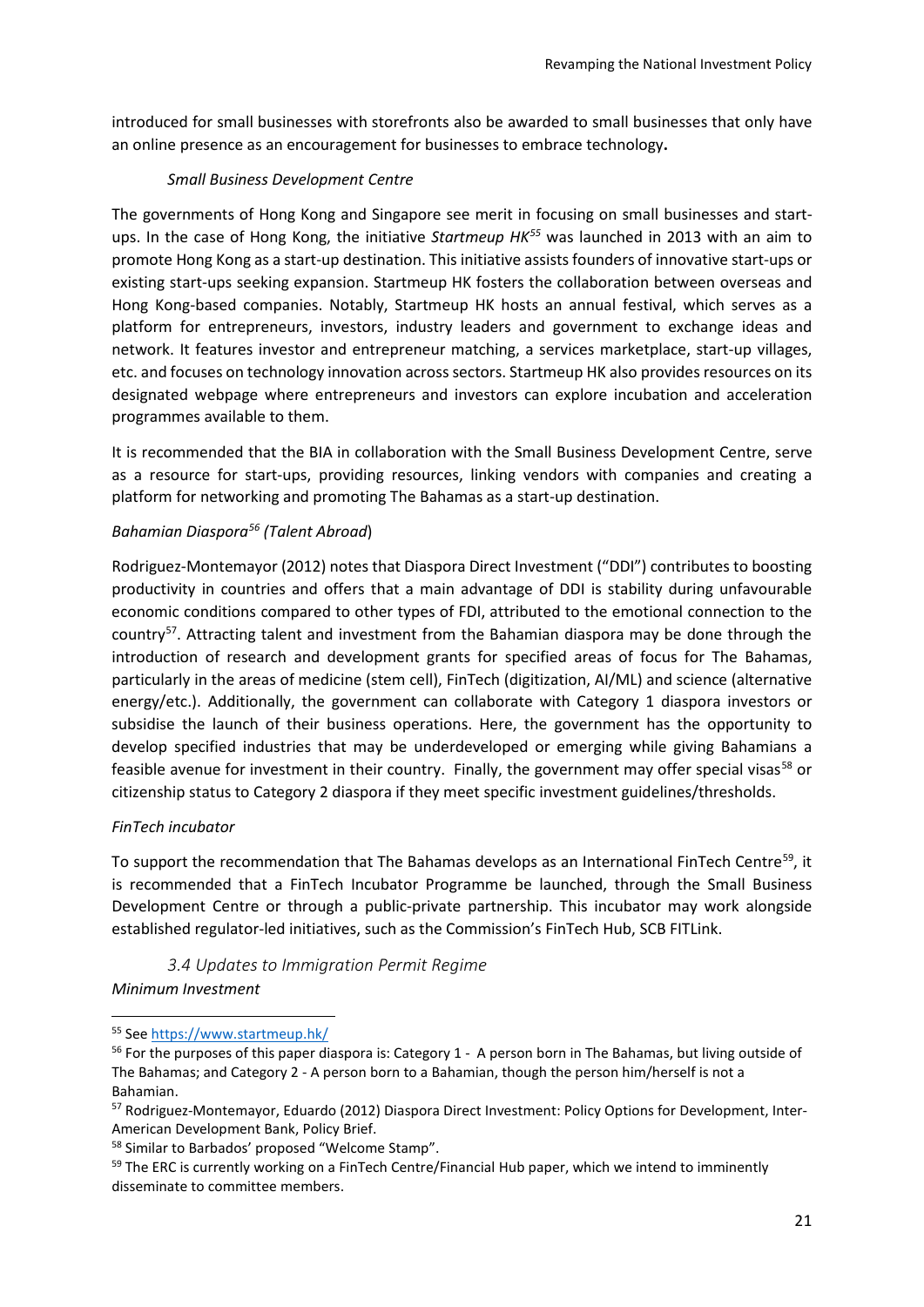Currently investors with feasible project proposals must make a minimum capital investment of \$500,000. When benchmarked against other jurisdictions, such as Hong Kong (no minimum amount of company paid-up capital), Jamaica (no minimum investment threshold) and Singapore (minimum investment is SGD\$1), The Bahamas' minimum investments appear exorbitant. However, in reviewing the investment policies of these countries, it should be noted that taxes on profits, corporate income taxes are imposed. With this in mind, recommendations are not made to change the investment threshold; however, it is recommended that investors be required to agree to corporate social responsibility similar to the provision prescribed in section 12 of the Economic Empowerment Zones Act, 2018.

Upon the submission of a foreign investment project to the BIA, we recommend that the principal investor is automatically conferred a special investor visa, which allows, among other things: a) entry to The Bahamas (without having a travel visa); b) limited ability to conduct business relating to the proposal (e.g. banking and negotiating leases, where applicable).

#### *Special Visas*

To attract development in High-Tech, FinTech and other determined areas of focus, we recommend that special *Entrepreneur Visas* be considered. Singapore allows for an Entrepreneur Visa called *EntrePass[60](#page-21-0),* which allows entrepreneurs to start a private limited company in Singapore upon conditions being met. Some of the conditions include the business must be entrepreneurial and innovative and the applicant must have an entrepreneurial track-record, investment track-record or own intellectual properly. The Visa is renewable every 1-2 years and allows for the relocation of immediate family.

Similarly, Hong Kong issues the *Entrepreneur Visa[61,](#page-21-1)* which may only be granted upon proving that the venture will make a substantial contribution to the economy (mainly in areas of cyber and technology). The Visa is renewable annually as long as the business remains viable and allows for relocation of spouse and dependent children. Under both regimes, permanent residency may be applied for in due course.

It should be noted that prior to implementing such a Visa, key High-Tech, FinTech and innovative areas must be defined. Additionally, strict criteria regarding the evidence of contribution to the Bahamian economy should be imposed; a 1 to 3 year renewable fee may be imposed (as temporary business licences do not exceed 3 years). This Visa should only be made available in areas that are undeveloped and that are innovative in nature.

As a final recommendation, the NIP should be revisited periodically, for example every 6 years, to ensure relevance and to make any amendments based on FDI statistics and international business trends post revamping of the investment framework.

A summary of the recommendations to update the NIP framework is presented in Appendix C.

<span id="page-21-0"></span> <sup>60</sup> Se[e https://www.mom.gov.sg/newsroom/press-releases/2017/0803-enhanced-entrepass-to-attract-global](https://www.mom.gov.sg/newsroom/press-releases/2017/0803-enhanced-entrepass-to-attract-global-startup-talent-to-build-innovative-businesses-in-singapore)[startup-talent-to-build-innovative-businesses-in-singapore](https://www.mom.gov.sg/newsroom/press-releases/2017/0803-enhanced-entrepass-to-attract-global-startup-talent-to-build-innovative-businesses-in-singapore)

<span id="page-21-1"></span><sup>61</sup> Se[e https://www.investhk.gov.hk/en/setting-hong-kong/visa-immigration.html](https://www.investhk.gov.hk/en/setting-hong-kong/visa-immigration.html)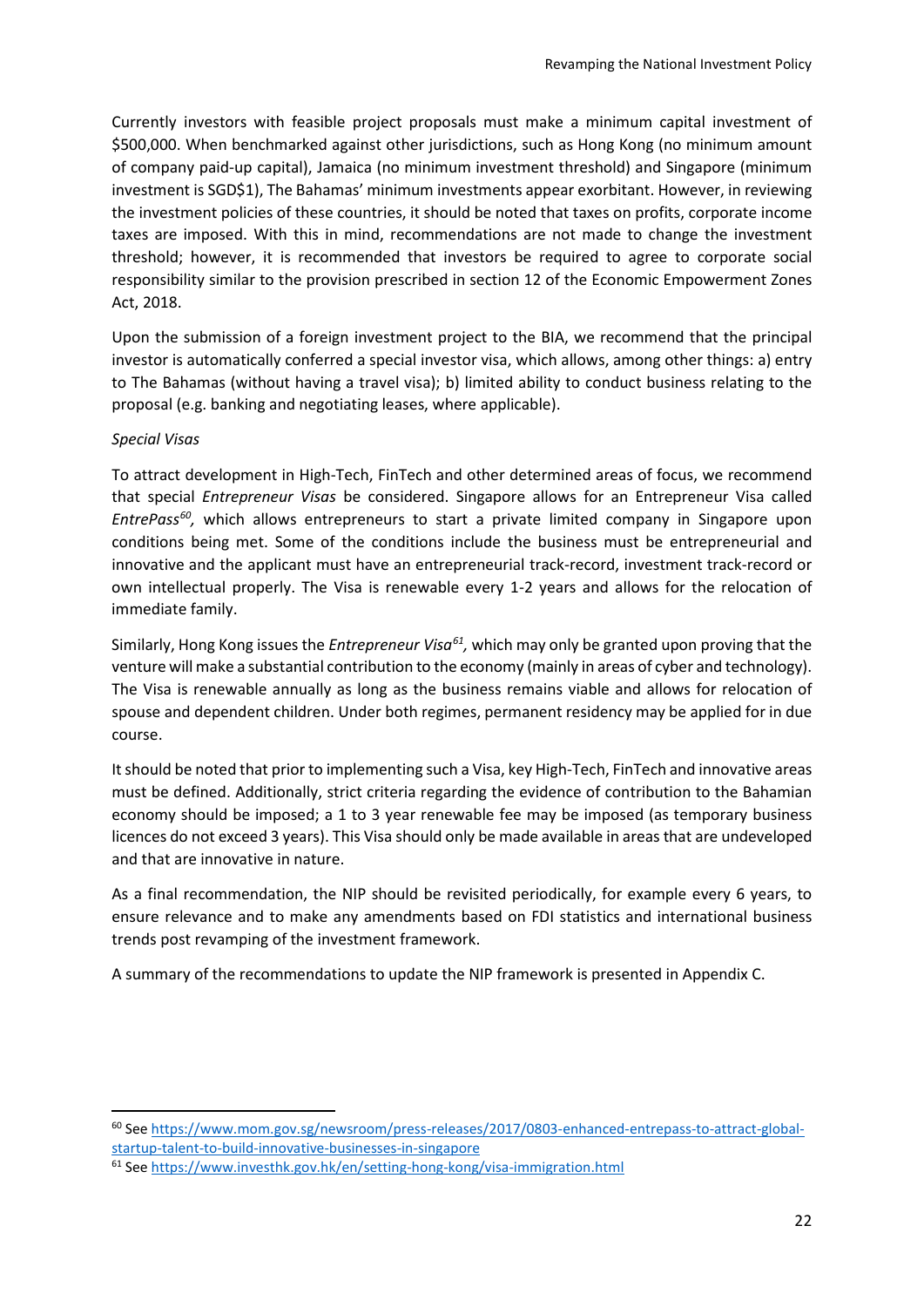## <span id="page-22-0"></span>4. Revamped Bahamas Investment Authority: Digitised and Efficient

## *4.1 Mandate*

<span id="page-22-1"></span>While the focus is on foreign direct investment, changes to the national investment policy and the BIA affect both Bahamian and Non-Bahamian investors. As such, recommendations are made to facilitate an easier investment process for all investors.

## *Role of the BIA[62](#page-22-2)*

Currently, the mandate of the BIA as publicised on their website is as follows:

*"The government's proactive economic growth and development policies are guided by the Bahamas Investment Authority (BIA), established to reduce bureaucratic delays for domestic and international investors. Operating from the Office of the Prime Minister, the BIA has been designated a "one-stop shop" designed to simplify investing in The Bahamas."*

To facilitate this mandate efficiently, we recommend an improvement in promotion efforts, a streamlined investment process for evaluating project proposals, an enhanced interagency coordination effort supported by technology, and specific units for policy and research to monitor FDI developments and to allow for more informed advisement regarding the NIP. Additionally, in carrying out its mandate, it is recommended that the BIA operate by a published code of conduct on confidentiality, transparency, and efficiency.

We further recommend that BIA engage with investors from the approval and implementation stage to operations stage, including after-investment care, acknowledging the experience of investors, the potential for reinvestments, and the potential for cluster-development because of follow-up investments.

The BIA should operate autonomously, and should undergo a restructuring event to facilitate the updates to its role. The structure should be changed from having several investment officers responsible for facilitating investment approvals per assigned legislation, and should include a more diversified staff working under new specified units.

## *Promotional Efforts*

The promotional effort, being an important element in revamping the NIP, should be reviewed and enhanced. Current efforts seem to be limited to the Bahamas Financial Services Board's efforts in promoting the financial industry of The Bahamas and presenting certain areas for concessions on the BIA website.

Promotional efforts should be expanded to include a social media presence for the BIA, international advertisements, and a campaign, whether on the BIA website or otherwise, that promotes investment incentives for domestic and international investors. International roadshows, where staff from the BIA are prominently included, should be conducted quarterly and, a BIA officer with the requisite experience, seniority and an appropriate level of decision making authority, should be stationed in every overseas embassy, consulate, tourism and maritime office.

Further, while the BIA acts as a one-stop shop for investment, the BIA public presence<sup>[63](#page-22-3)</sup> can be perceived as being mainly concerned with foreign investment. This is one of the challenges being

<span id="page-22-2"></span><sup>&</sup>lt;sup>62</sup> A detailed approach to the role of the BIA is presented in section 4.

<span id="page-22-3"></span><sup>&</sup>lt;sup>63</sup> The Bahamas Investment Authority webpage.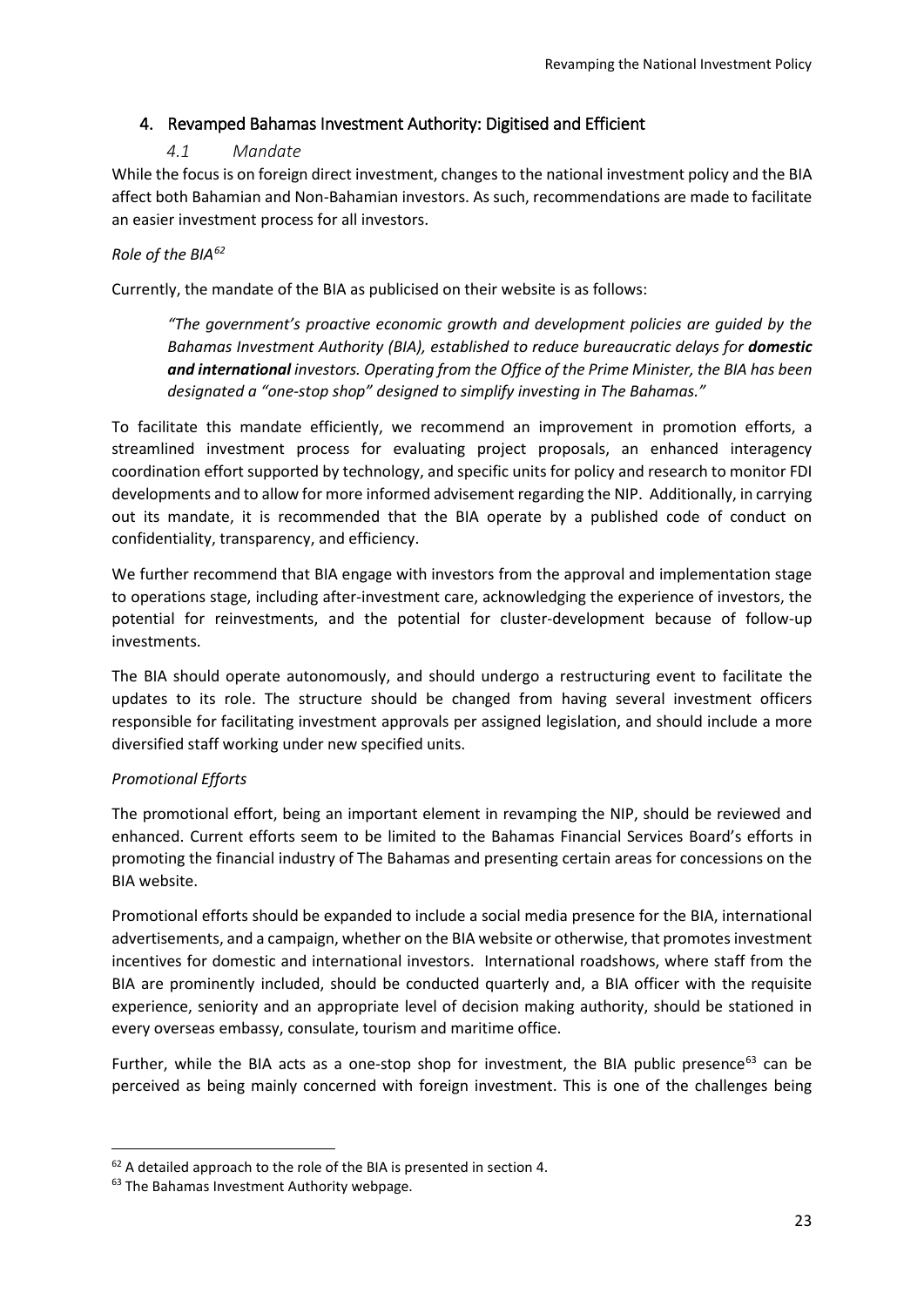addressed in this paper. It is therefore recommended that the BIA promote itself as an available resource for all investors (Bahamian and Non-Bahamian).

## *Streamlining the FDI Application Process*

Currently, the process for investment approval from the BIA can take 60 days. This is not a competitive timeline<sup>[64](#page-23-0)</sup>. Additionally, the process is manually intensive and lacks transparency. It is recommended that the BIA be digitised in the first instance, that is, pdf versions of documents such as the Proposal Guideline document should be converted into an online form<sup>[65](#page-23-1)</sup>.

Ideally, an online portal like that of the Department of Inland Revenue is recommended for the BIA. Investors should be able to electronically submit applications online, receive an acknowledgement of receipt of application, track the stages of the proposal and be notified of approval, denial or any request for additional information. To this end, the BIA should have an initial response rate of 1 to 3 days for acknowledgement of receipt of proposal and the entire process should not take more than seven (7) working days if The Bahamas is to remain competitive.

If completion of approval within 7 days is not feasible, efforts should be made to increase response time to acknowledge receipt of proposal and to reduce the NEC approval timeline. Foreign investors should also have the ability to register for property acquisition or apply for permit to acquire property via an online platform. Additionally, application for investment concessions should be able to be made through the BIA as opposed to investors having to apply for them separately.

A complete recommendation for an updated model for the BIA is presented in section 4.

## *Modernisation and Interagency Coordination*

In efforts to update the current investment framework, the foreign investment component in particular, it is recommended that relevant agencies associated with approvals for business operations and investments (including BIA, Ministry of Environment, Ministry of Works, and Department of Physical Planning) be modernised. This should be done through the digitisation of processes and technical updates to introduce online platforms (where they may be absent) and interagency coordination. A review of the current framework reveals time consuming and manual processes combined with minimal digital components. The manual process undoubtedly add to the time delays and make the foreign investment process onerous.

More specifically, from a review of current processes, it is recommended that agencies coordinate processes to streamline the overall experience for investors. Ideally, databases would be shared and would be able to speak to each other by way of Application Programming Interface<sup>[66](#page-23-2)</sup> technology. Additionally, updates made to shared relevant legislation would be updated on all publications by all agencies at the same time. It was noted for example, that legislative updates were not included in an updated business licence guide on the Department of Inland Revenue's website. Further, certain figures related to minimum investment for expedited permanent residency permits differed on the BIA's website and the Department of Immigration's website.

<span id="page-23-0"></span> $64$  The U.A.E. provides approval within 5 days; Hong Kong processes online application within 1 day and hard copy applications within 4 days; Cayman Islands processes in 2-4 weeks; Jamaica 3-5 days for acknowledgement.

<span id="page-23-1"></span><sup>65</sup> Se[e http://forms.bahamas.gov.bs/documents/OPM\\_OPM\\_Project%20Proposal%20Guidelines.pdf](http://forms.bahamas.gov.bs/documents/OPM_OPM_Project%20Proposal%20Guidelines.pdf)

<span id="page-23-2"></span><sup>&</sup>lt;sup>66</sup> Application Programming Interface refers to software that allows interaction between multiple software intermediaries. See<https://www.mulesoft.com/resources/api/what-is-an-api>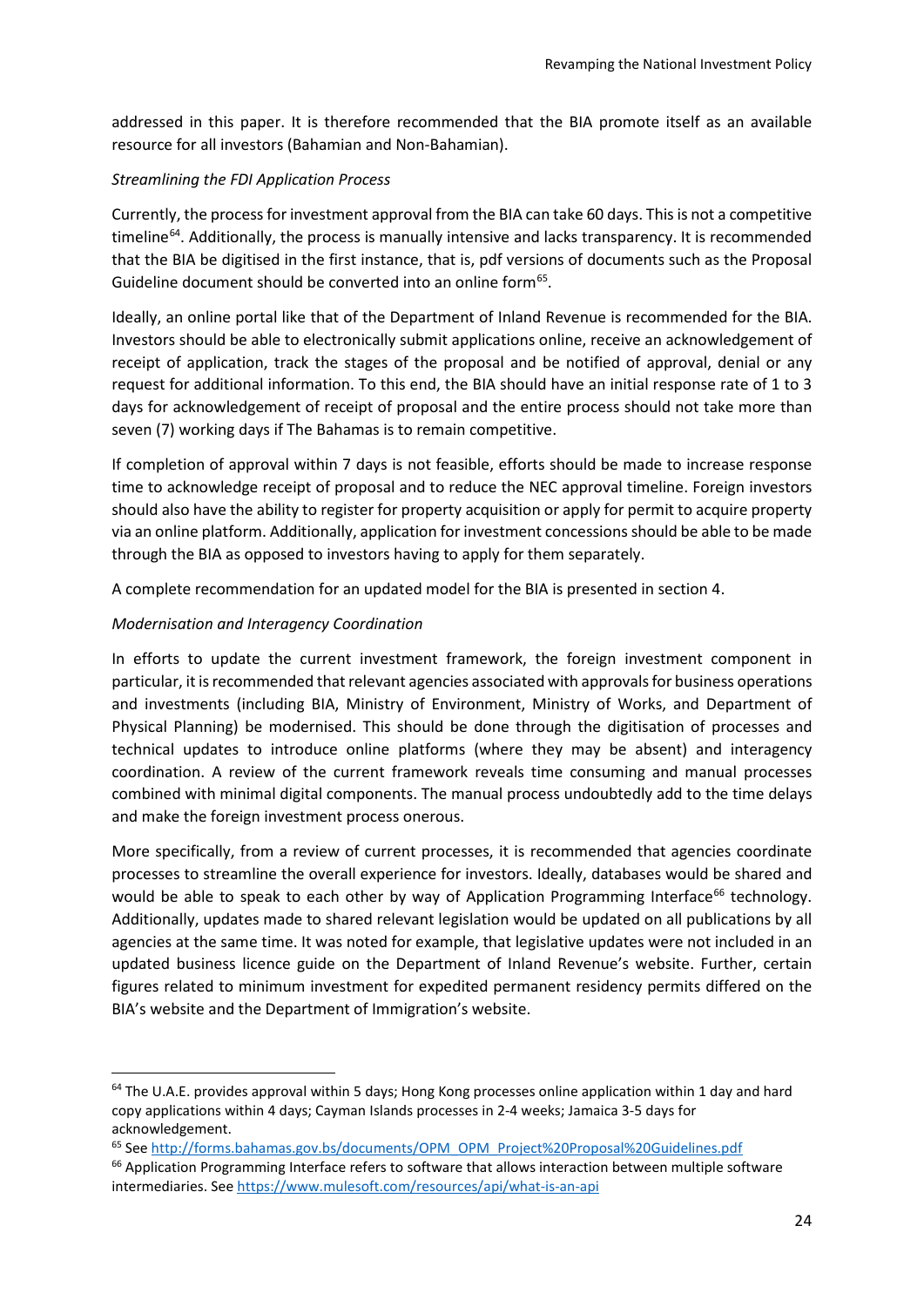The agencies that are being recommended for coordinated efforts and shared databases and/or online application platforms include:

- **Shared e-registry portal between Department of Inland Revenue and the Registrar General** (so that applicants do not have to leave the Department of Inland Revenue's page to access the Registrar General's e-service for registering a company name).
- **The Department of Immigration, Ministry of Foreign Affairs, and the BIA** (similar information is collected and/or required by these agencies, for example, the Department of Immigration requires a verified birth certificate from the Ministry of Foreign Affairs as a part of the Permanent Residency application process. The Department of Immigration requires the International Landholders Certificate from BIA for granting of the Homeowner's identification card).
- **BIA and Department of Inland Revenue** (to streamline the investment and business licence process for foreign investors. The BIA approval is required for application of a business licence).

#### *Structure of BIA*

The BIA is currently staffed with Investment Officers who are assigned by area of legislative purview, that is, for example, investment officers are assigned under the Hotels Encouragement Act, Industries Encouragement Act, etc. To accommodate recommendations made to the NIP framework, the below changes are suggested.

#### *Recommended Organizational Structure*

It is recommended that the BIA be restructured where departments are associated with the various industries and areas of focus for investment for The Bahamas. For example, recommended department or units may include:

- **FinTech and Innovation Unit:**
- **Trade and Industry Unit;**
- **T** Tourism Unit (including medical tourism, eco-tourism, etc.);
- **Food and Agriculture Unit (including responsibility for Mariculture);**
- **Information, Communication and Technology Unit;**
- **Business and Finance Services:**
- **Domestic Investors Unit:**
- Marketing and Promotions Department; and
- Policy and Research Unit.

## *4.2 Units and Functions*

#### <span id="page-24-0"></span>*Unit Responsibility and Staffing*

Pursuant to the recommended units, each unit should have responsibility over the associated target areas and in the case of the Domestic Unit, areas reserved for Bahamians. Investment Officers in each unit should be skilled and well versed in legislation and concessions offered in the applicable industry.

Similar to the current process, investment officers will manage investment proposals and liaise with the investor to ensure transparency and continued engagement. This structure hopes to support the recommendation that investment queries and proposals are all given a timely response.

Staff in these Units should be skilled in law and policy, research, finance, economics, business, technology, marketing and communications, including social media coordination.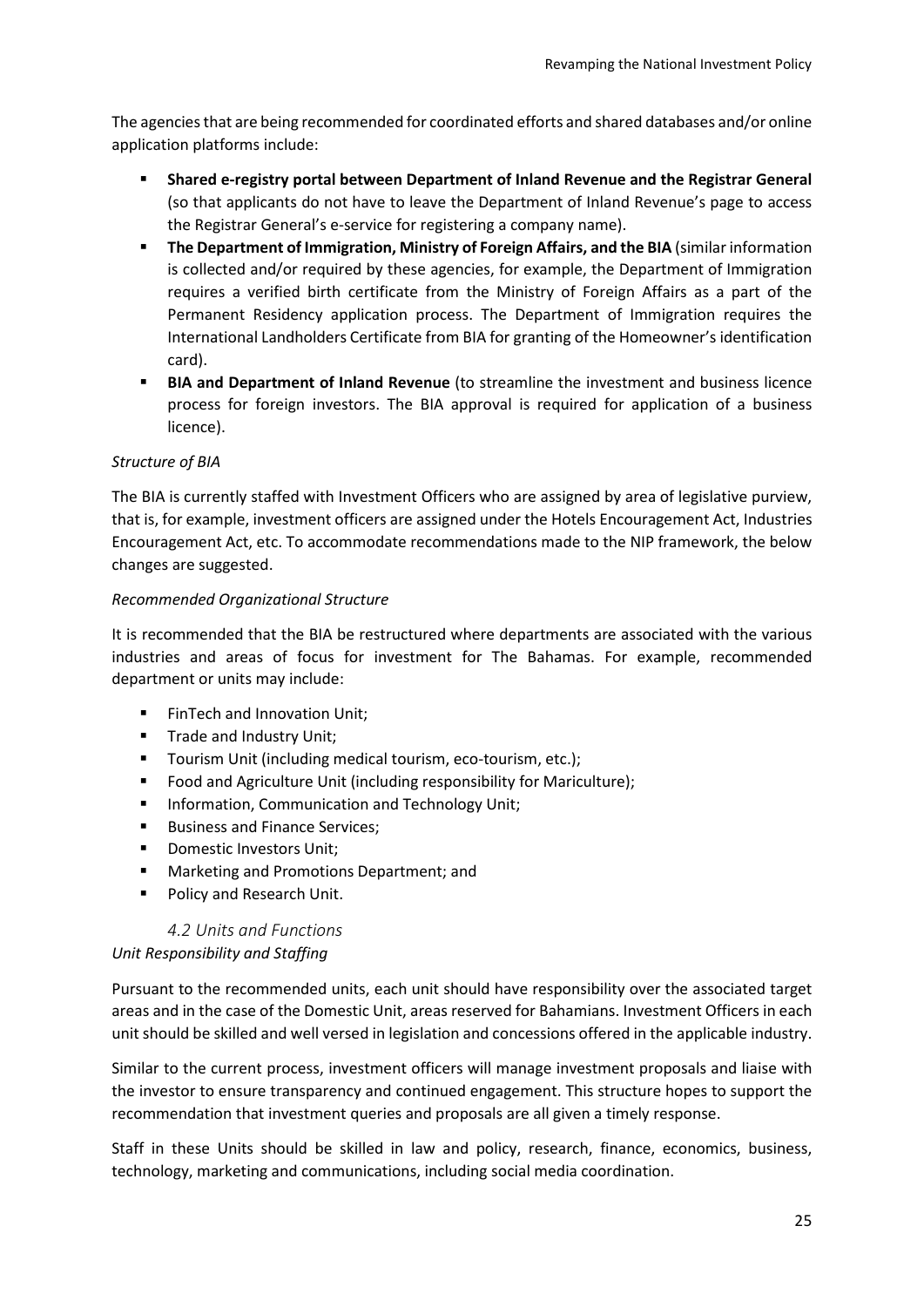#### *FinTech Unit*

The FinTech Unit should be responsible for FinTech developments and proposals and should keep track of all FinTech related investments through a FinTech Register. The FinTech Unit should also focus efforts on monitoring the FinTech environment and observing areas for development, in addition to facilitating promotion efforts with the Marketing and Promotions Unit.

#### *Policy and Research Unit*

The Policy and Research Unit should have sole responsibility for research, statistics and monitoring efforts of global and domestic FDI statistics and developments and should collect and maintain FDI statistics and produce comprehensive annual reports. Through these efforts, any changes to the NIP can be supported by statistical evidence. Complaints about the FDI process and experience should also be tracked to inform changes in processes, where necessary.

#### *Marketing and Promotions Unit*

The Marketing and Promotions Unit should be responsible for all investment communication and promotion efforts, both locally and internationally. Duties may include:

- Liaising with the public and private sector to conduct roadshows to promote The Bahamas as an FDI destination;
- Hosting special events to attract investors;
- **Publishing advertisements;**
- Managing promotion efforts on the website and establishing and monitoring BIA's presence on social media platforms; and
- **Ensuring that the website has updated information on the BIA and its functions.**

## *Updated Investment Process*

We further recommend that in place of the NEC, the BIA is empowered to approve certain investment proposals.[67](#page-25-0) *T*he NEC has been heavily criticized by both foreign investors and local law firms, whose staff typically processes the investment applications on behalf of foreign investors. Firstly, the NEC has been characterized as non-value adding and overly bureaucratic. Critics aver that the NIP already outlines the areas that are targeted for foreign investment and the requirements to qualify for the investment. As a result, a foreign investor, assuming they have met the requisite stipulations, should not have to receive a separate approval for their investment. Moreover, even when the NEC approves a project, the foreign investor is still obliged to seek additional ancillary approvals for other government agencies. The NEC's involvement is considered duplicative and uninviting to foreign investors. Secondly, critics assert that the often capricious meeting schedule of NEC members elongates an already haphazard and onerous process. As previously mentioned, the NEC convenes weekly meetings, however, due to the exigencies of the government, the meetings are not always held. Investors note that the frustration in having to "wait for the NEC to meet" discourages foreign investment. Finally, and perhaps most importantly, critics aver that the NEC is an analogue institution that is not conducive for 21<sup>st</sup> century business. NEC communications and meetings, for example, are still held "in-person" with limit use of existing technology to expedite both meeting times and the decision process. Moreover, the NEC appears unique to The Bahamas as virtually no other country

<span id="page-25-0"></span><sup>&</sup>lt;sup>67</sup> Currently approval authority is vested with the NEC. See the previous paper: "Revamping The National Investment Policy", for further information.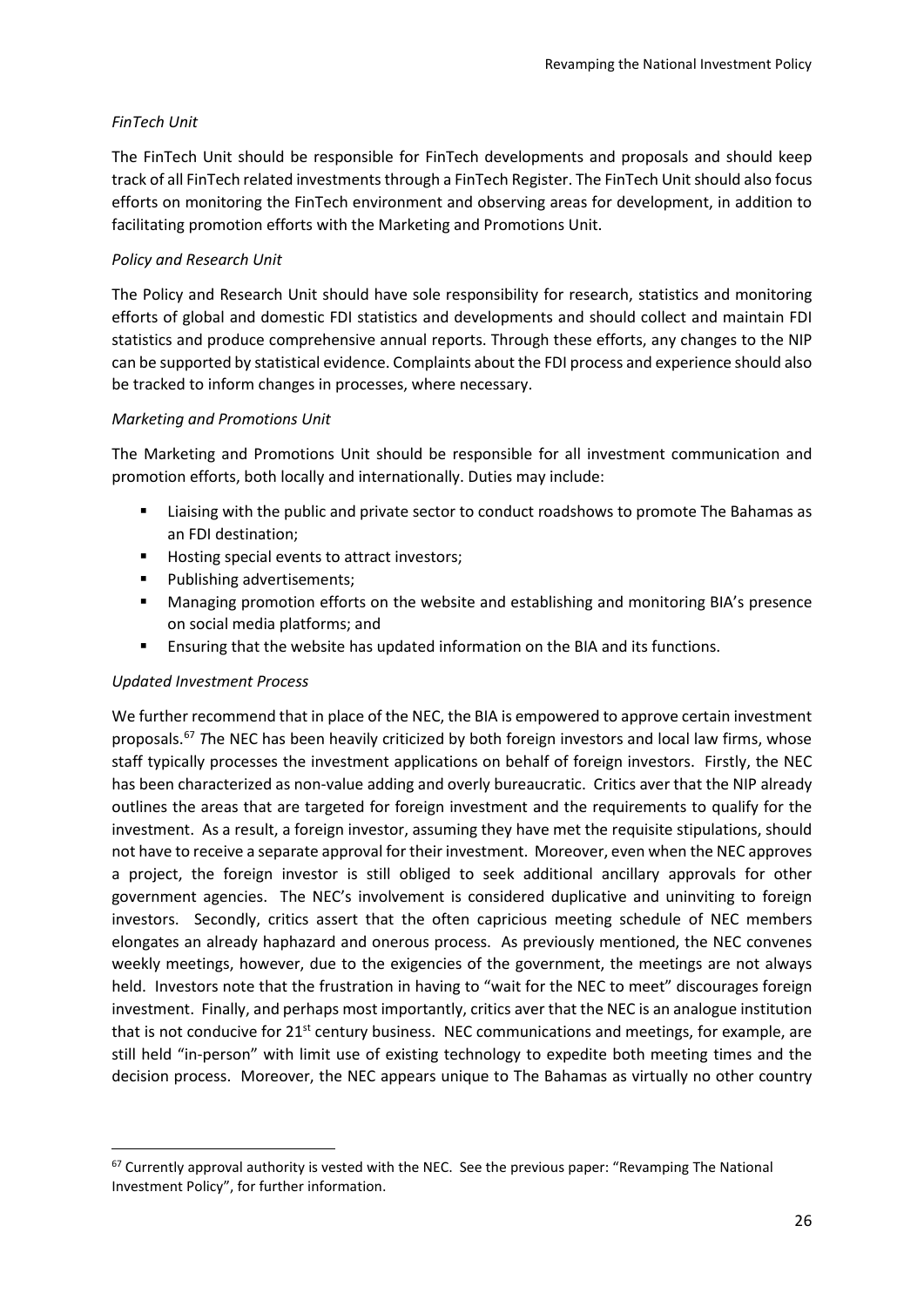employs an NEC-type organization to both review and render decisions on foreign investment approvals.

We recommend that all industries that are encouraged for foreign investment be reviewed and approved (or refused) internally by the Director of the BIA<sup>[68](#page-26-0)</sup>, assuming all Security Intelligence Branch and World Criminal checks are met, and the investor meets the project proposal and approval guidelines that will be prominently displayed on BIA's website. In essence, a transparent and revised policy will outline the requirements for an approval – which will not be refused if the applicant meets the requirements.

Sensitive applications, involving bespoke matters such as crown land, environmental concerns and applications to develop industries that are not on the "specifically targeted for investors list", and investments greater than one hundred million dollars (\$100,000,000) may be referred to the NEC.

In summary, the application processed is recommended as follows:

- i. Investor makes application via BIA digital platform or portal and uploads supporting documents including the online project proposal guidelines, which is incorporated into the online process.
- ii. The online platform alerts the investor of the received submission and simultaneously alerts the relevant BIA Unit. A case reference number is given and an investment officer is assigned.
- iii. Investment officer reviews application for good order and feasibility and communicates the same to the investor via the online platform or requests additional information. This process should be completed within 1 to 3 days.
- iv. Investment Officer submits application to NEC for review and makes a simultaneous submission to relevant agencies for review and provisional approvals. (Throughout this process, the investment officer should makes status updates via the online platform so that the investor can track process).
- v. Upon NEC approval, Investment Officer coordinates with caseworkers at relevant agencies to secure formal approvals. Investment officer updates status of application in platform, which alert the investors. The Investment Officer also Notes next steps for the investor. Timeline should not take more than 14 business days, noting that a competitive timeline is 7 days.
- vi. Should the Investor need to acquire property, this service may be facilitate through the BIA platform (for registering or application for permit to acquire property).
- vii. Should the investor wish to seek investment concessions, the BIA and Customs Department should coordinate application process.
- viii. Case is closed by Investment Officer upon implementation of investment.

To ensure efficiency in this updated process, case workers – with the authority to approve permits, licences, etc. - should be assigned at each government agency to liaise with the investment officers, including financial services regulators, the Department of Immigration, the Ministry of Foreign Affairs, The Department of Inland Revenue, Ministry of Environmental Health, the Bahamas Trade Commission, the SBDC, the Ministry of Public Works, and the Registrar General.

## *Helpdesk*

It is recommended that a Helpdesk/Help line be established to forward queries based on industry Unit and to allow for the facilitation of non-legally binding advice (calls should be recorded). The

<span id="page-26-0"></span><sup>&</sup>lt;sup>68</sup> The Minister with responsibility for BIA and an appropriate senior level official can also be included in process.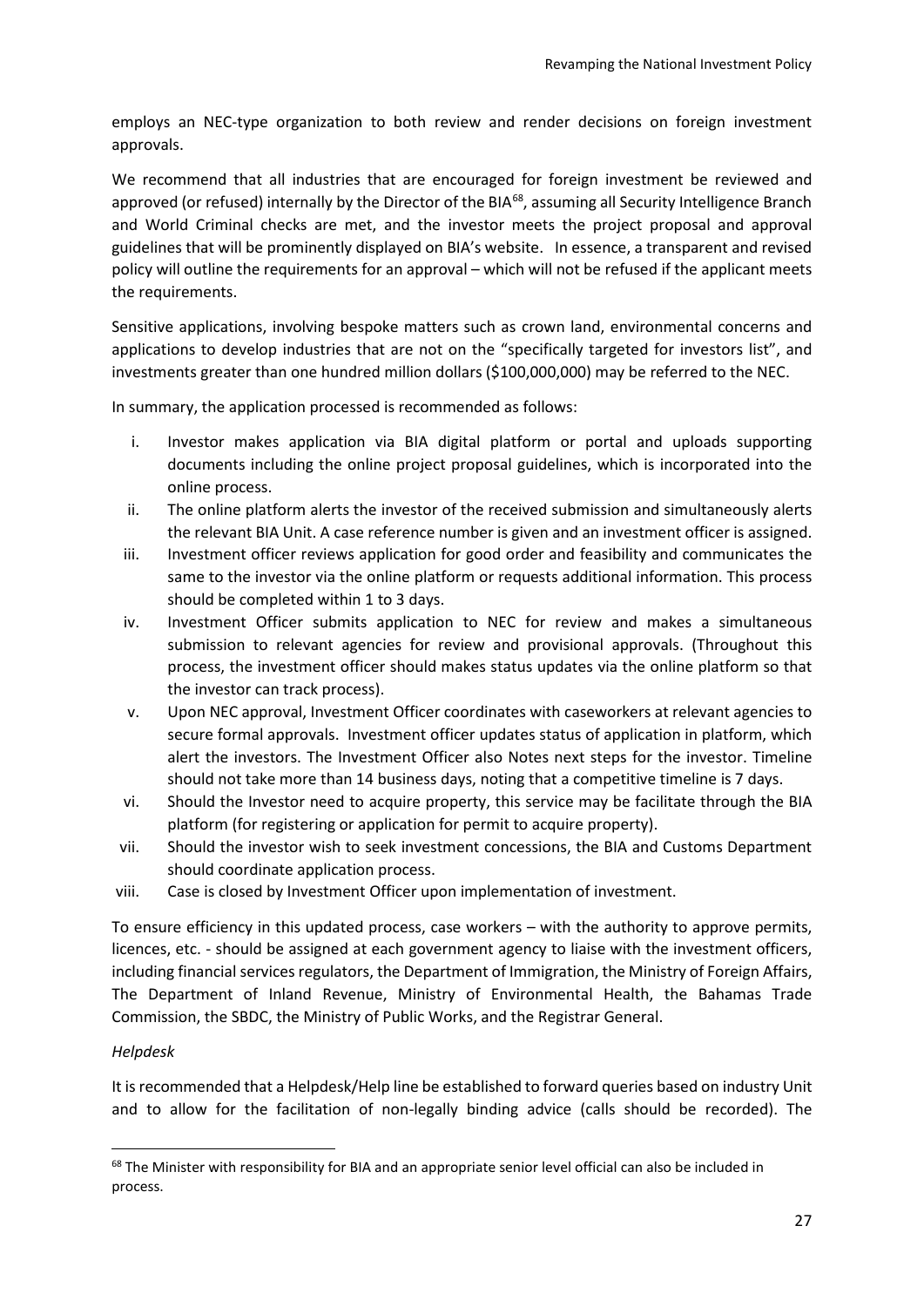helpdesk/investor services contact will be responsible for answering all queries and concerns from potential investors in real time, via live chat or via email channels. Help desk facilitators will also be responsible for escalating complaints to the relevant departments of the BIA.

## *4.3 Interagency Coordination*

## <span id="page-27-0"></span>*Short Term*

As a short-term update to the investment process as it relates to agency approvals and interagency coordination, the BIA should send an electronic notification to all ministries and affected government agencies advising the decision status of an application and next steps. The BIA investment officers should work with case officers in the relevant agencies to ensure the timely review and/or approval of the application.

## *Long Term*

It is envisioned that through the modernisation of government agencies, all government agencies responsible for permits and approvals of any type of business use an integrated API platform and data management system in order to promote interagency cooperation. The platform will allow for automatic and electronic notifications to all ministries and affected government agencies advising the decision status of the investment application and next steps involved and will allows for tracking of applications via a shared key identifier for applicant cases.

It is believed that by implementing an integrated agency system the following functions will be improved:

- i. Tracking of all investor case statuses from application process to completion, whether accepted or rejected;
- ii. Coordinated functions between pertinent agencies, including:
	- The BIA;
	- The Department of Inland Revenue;
	- The Department of Immigration;
	- The Registrar General's Office; and
	- Other governmental offices that authorise special approvals and/or permits for businesses.
- iii. Reducing the timelines on all approvals and permits necessary;
- iv. Streamlining the FDI and domestic investment process; and
- v. Gathering statistical information on the amount and types of foreign and Bahamian investment efforts.

## *4.4 Promotion Efforts and Independent Website*

<span id="page-27-1"></span>The BIA website serves as an important promotion tool for investment. It is recommended that the BIA create a new website that is independent from the Government of The Bahamas' website, much like the Customs Department's website. Issues with the current webpage include:

- It does not prove to be user-friendly;
- It lacks e-fillable or digital forms;
- **Information appears scattered and unorganized;**
- News articles and notices unrelated to FDI are linked to the webpage, which creates confusion; and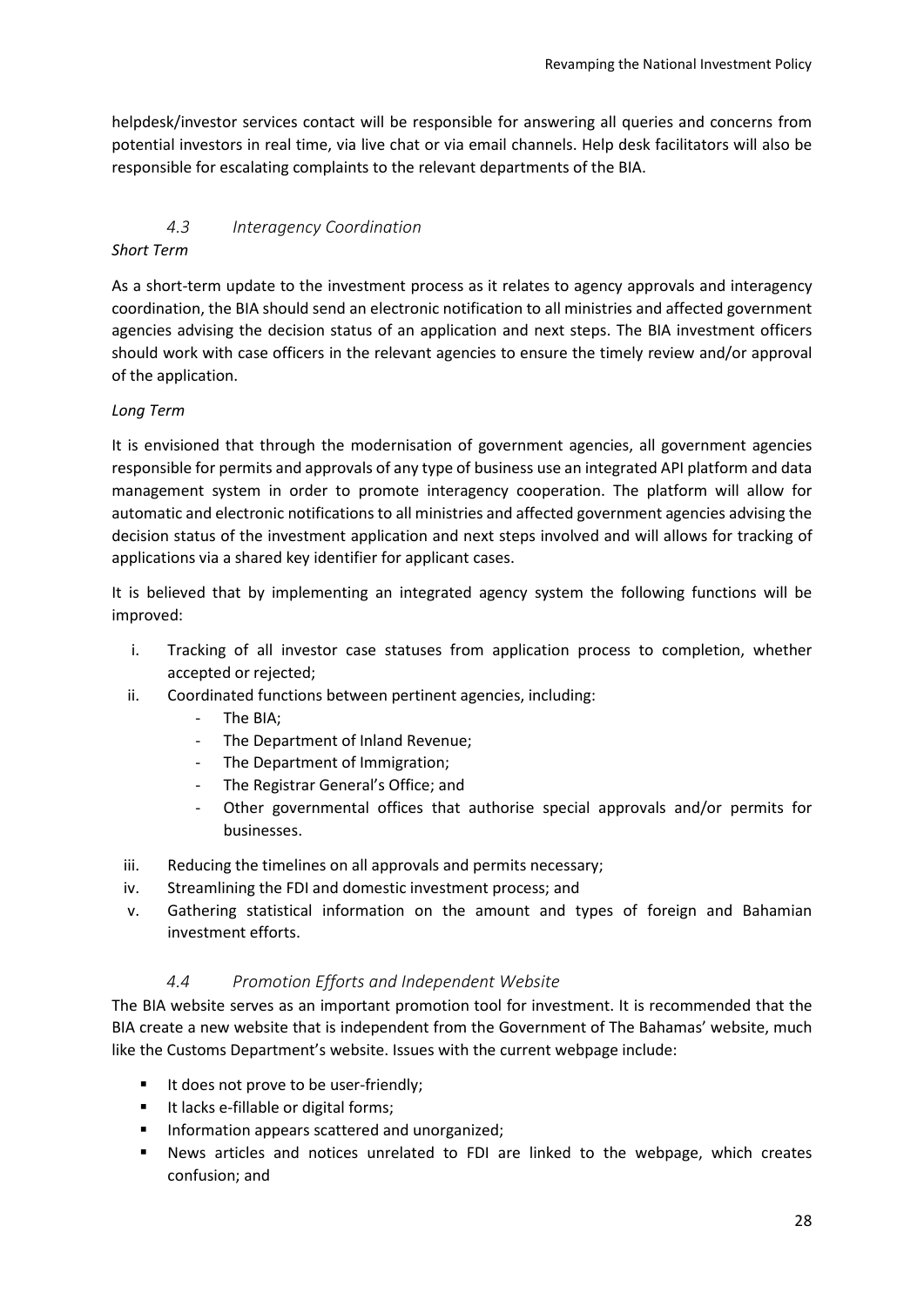**The webpage lacks robust and easily digestible information for potential investors.** 

The new website design should promote The Bahamas as an investment destination by illustrating, among other things, the ease of doing business in the country and the efficiency levels of the BIA. This can be accomplished by a completely new and efficient website design, similar to that of the Bahamas Customs Department's website and offering information in a user-friendly way like that of Singapore's Economic Development Board's website<sup>[69](#page-28-0)</sup> Hong Kong's Invest HK<sup>70</sup>.

In Singapore, for example, the Economic Development Board<sup>71</sup> ensures a fully transparent, convenient, and digitised business start-up process via its website. InvestHK also has an efficient website model that competently promotes Hong Kong as an investment hotspot to foreigners. On both websites mentioned, the steps are easily understood, sufficient information on taxes and other business necessities is presented, and the websites are user friendly.

An efficient website design can be one of the most important tools to attract FDI to The Bahamas. A few things that separate a less attractive website design from an inviting and user-friendly website design include navigation, visual design and branding, content and information accessibility, interaction, internal and external links, and limitation of advertisements.

## *Navigation*

The BIA's website should be easy to navigate with an option to view the menu on every webpage. The menu should include items such as steps to invest, permits and approvals needed, business taxation and fees, contact information, targeted FDI areas, policies and legislation summaries for businesses, and documentation needed. It may also prove beneficial for website users to have access to frequently asked questions ("FAQs") for quick and easy access to pertinent information (for e.g. apply for concessions; opening a bank account).

## *Visual Design and Branding*

Many people are drawn to visual aspects of a website and proper designs lend to user-friendliness elements. The BIA's new website should be welcoming and professional. The homepage of the website should promote the brand of The Bahamas as an FDI hotspot. A few elements that can aid visual design and branding are the promotion of a digital application platform, a quick response time, and fast approval rates. The focus areas for The Bahamas should also be promoted.

Additionally, the BIA should establish a twitter account and/or Facebook page to increase its social media presence and promotion efforts.

## *Content and Information Accessibility*

Content plays a major role in keeping website users engaged. It is important that content is easily located, digestible, and sufficient. The Department of Inland Revenue's website is a good example of content and information accessibility. Their website has various guides on virtually any topic related to taxation and payment avenues. The new BIA website should have content related to all things FDI, including steps to invest, permits and approvals needed, contact information, targeted FDI areas, policies and legislation summaries for businesses, required supporting documentation needed, and designated sections for all tax and fee information connected with starting a business.

<span id="page-28-0"></span> <sup>69</sup> Se[e https://www.edb.gov.sg/](https://www.edb.gov.sg/)

<span id="page-28-1"></span><sup>70</sup> See [https://www.investhk.gov.hk/en/setting-hong-kong.html.](https://www.investhk.gov.hk/en/setting-hong-kong.html)

<span id="page-28-2"></span> $71$  The agency responsible for FDI application processes.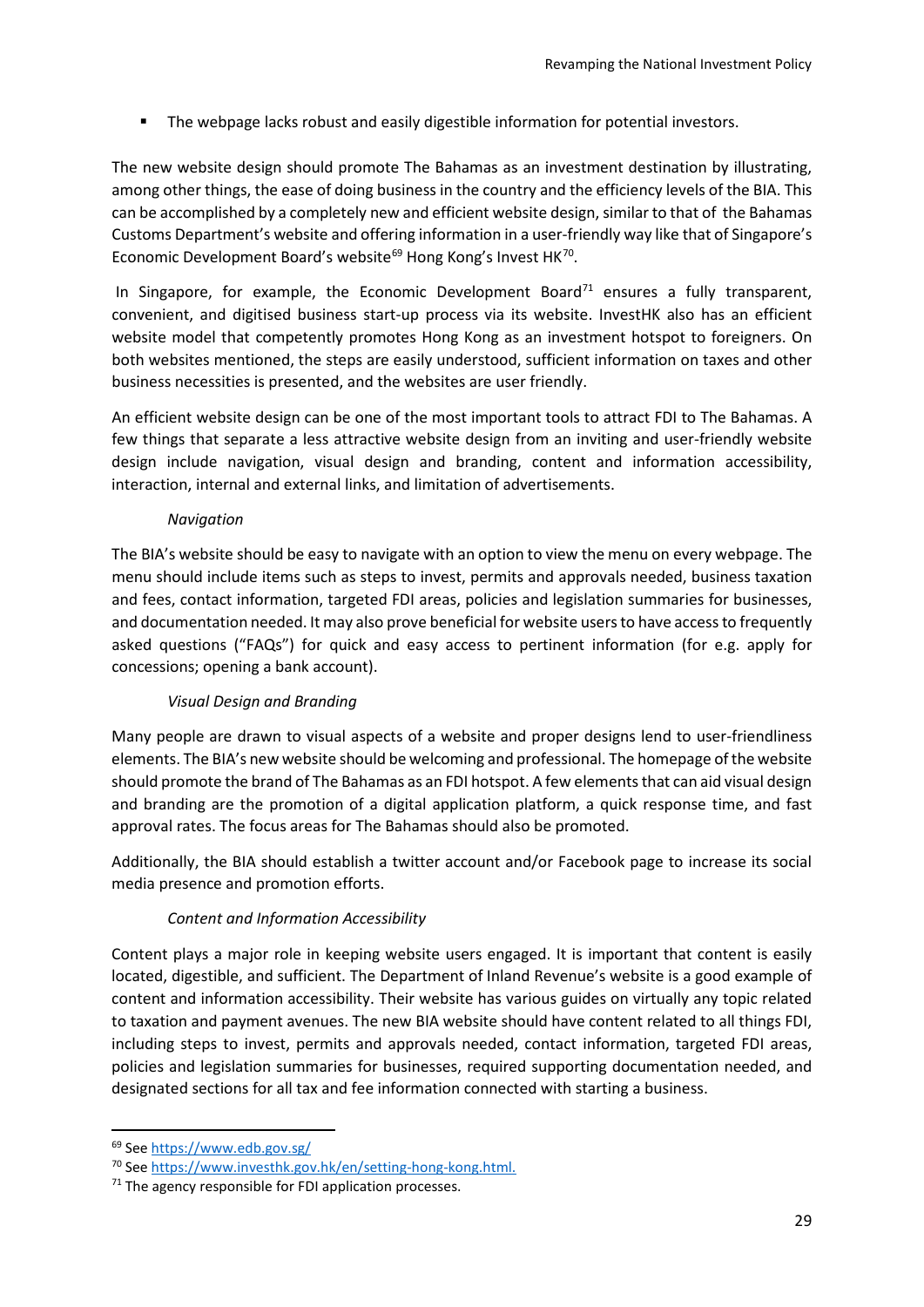#### *User-friendliness and Interaction*

An effective website offers interaction with users and allows for ease of navigation between webpages. A few elements that can be beneficial in this area include:

- **Search Engine Optimization ("SEO"),** which is the process of making website search functions more efficient. For example, if a website user is on the BIA's website and types in "taxes" in the search engine, all content on taxation should appear. SEO is also about optimizing the content on the website so that the website is one of the top results when someone is looking for a particular item. For example, if a foreign investor is searching for the best Caribbean country to invest in, the BIA should be one of the top results;
- **Live Chat and Chat Bot** Live chat adds a human element to the website and requires software or messenger application. Persons seeking information or assistance from the BIA can use a live chat option for updates on cases or help with application process. An alternative to live chat is chat bot, which uses artificial intelligence to answer standard or FAQs in real-time;
- **A digital application platform** or online portal with an application tracker is central to the overall ease of business in submitting an investment proposal. The platform should allow applicants to view investment officers' notes and updates. The platform should also be able to send updates or notifications to the applicants related to application receipt and approvals/rejections; and
- **Different databases** for SMEs, contractors, corporate service providers, and vendors can also be a useful feature for the new BIA website, as it will allow interested persons to review their options for business assistance in The Bahamas.

## *Internal and External Links*

The BIA should only link helpful resources on the new website; otherwise, the website may become confusing. Some useful links may include:

- External link to the proposed FinTech Unit Webpage, which would include information on all things FinTech The Bahamas, including the recommended FinTech Target Area, FinTech Incubator Programme, Opportunities in The Bahamas and agency FinTech developments such as the Securities Commission of The Bahamas' FinTech innovation office;
- **External links to the relevant agencies' website and key contact information;**
- SME and Start-Up portal and link to the Small Business Development Centre's website;
- **External links to BIA social media platforms on Facebook and Twitter; and**
- **Internal links to popular BIA webpages.**

## *Limitations of Advertisements and News Articles*

In the event the BIA accepts advertisements on the website, advertisements should be limited to investor related material. Additionally, if news articles are posted on the website, they should only be articles related to the BIA and other investor-related matters.

## 5. Points for Consideration

## <span id="page-29-0"></span>*Areas of National Interest*

In conducting research for this paper, it was found that there are no restrictions on the level of ownership (percentage of shares) a foreign investor can own in companies. While no argument is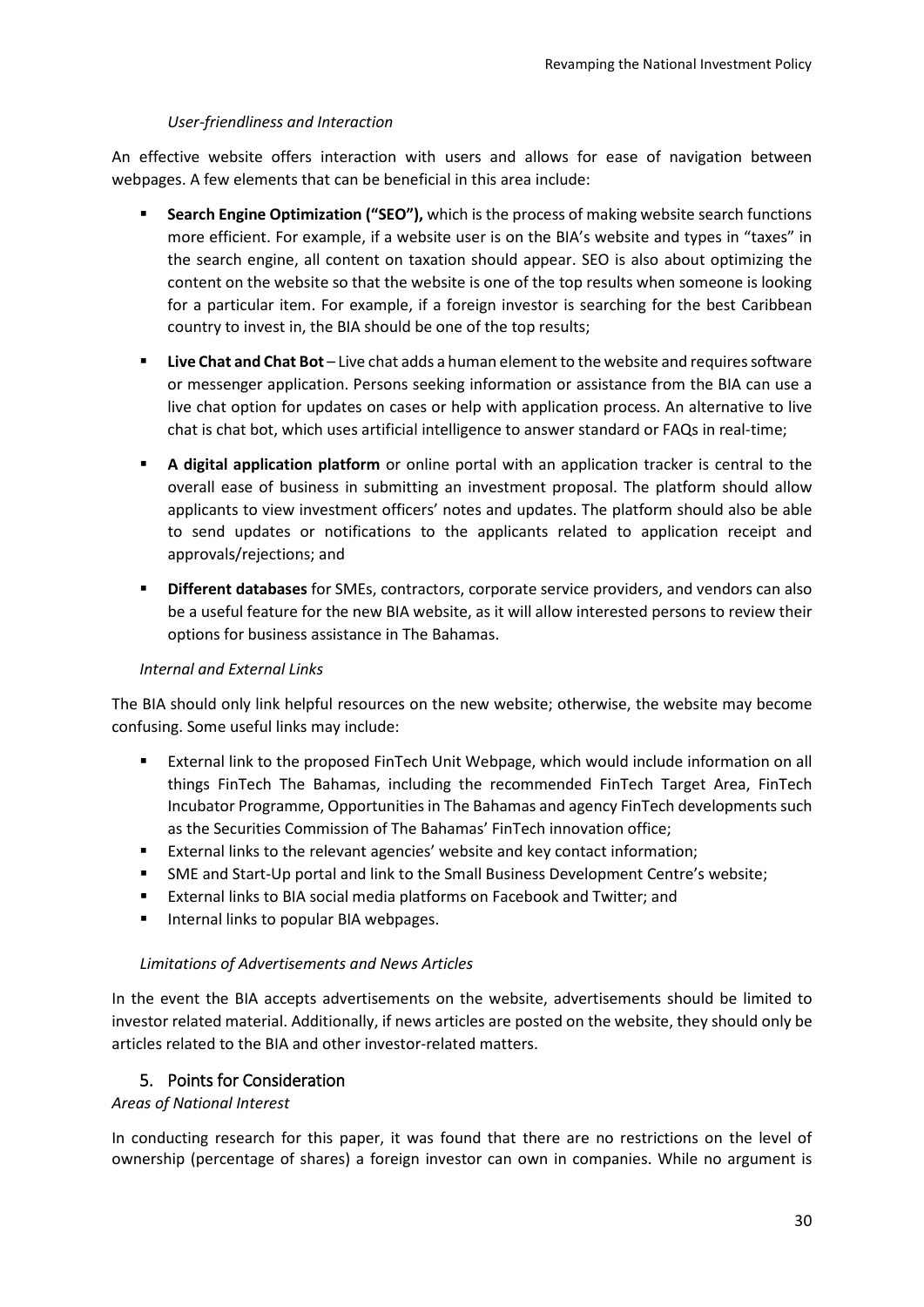presented to support changing this approach, the ERC may want to consider whether restrictions should or can imposed as it relates to companies in the telecommunications and broadcasting sectors.

For example, while Singapore does not generally restrict foreign investment, there are certain restrictions in areas of media, telecommunications, and broadcasting. Foreigners are allowed to invest in these areas; however, they are not allowed to own majority shares as the government aims to protect these sectors for nationals.

Certain media sectors are already reserved for Bahamians, such as public relations and domestic news. In support of a comprehensive review of the NIP, it may be beneficial to review areas that may not be reserved for Bahamians but are of national interest, such as the telecommunications and broadcasting sectors.

#### **WTO and Impact on Foreign Direct Investment**

The World Trade Organization ("WTO") is an intergovernmental organization established on 1 January 1995, through the Marrakesh Agreement during the Uruguay Round Negotiations and subsequently replaced the General Agreement on Tariffs and Trade ("GATT"). The WTO is the only global international organization dealing with the rules of trade between nations; and it operates a global system of trade rules, acts as a forum for negotiating trade agreements, settles trade disputes between its members, and supports the needs of developing countries. There are currently 164 members of the WTO, which represents 98 per cent of total world trade.

The Bertelsmann Foundation published a report that assesses the economic value of the WTO and the GATT. According to its analysis, countries with strong exports and production tend to be the main beneficiaries of WTO membership. The study concludes that country-specific effects for the exports of each member country to trade partner members are heterogeneous but positive for the majority of the considered countries. Further, a comparison of how trade volumes in countries emerged before and after accession to the WTO appears to suggest that for some countries, trade increased significantly and continuously after membership in the GATT and WTO. However, what seems apparent is that most of these countries already embedded a favourable investment culture as a part of their regulatory framework and, accordingly, were prepared to reap the benefits of FDI upon accession to the WTO. The Bahamas does not appear to possess the requisite robust regulatory framework.

With reference to the initial National Investment Policy benchmarking, all countries have WTO membership, commencement dates below:

- Singapore –member since 1 January 1995;
- **The United Arab Emirates member since April 1996;**
- Hong Kong member since 1 January 1995;
- **Estonia member since 13 November 1999; and**
- **Jamaica member since 9 March 1995.**

The Bahamas is not a member of the WTO; however, The Bahamas' Working Party on the Accession of The Bahamas was established on 18 July 2001 and held its first and second meeting in September 2010 and in June 2012, respectively. In April 2019, the Working Party expressed full support to the government's ambition to secure WTO membership.

There does not appear to be robust empirical evidence to support the claim that WTO accession, in and of itself, translates to increased FDI inflow for a country. At best, and according to the Oxford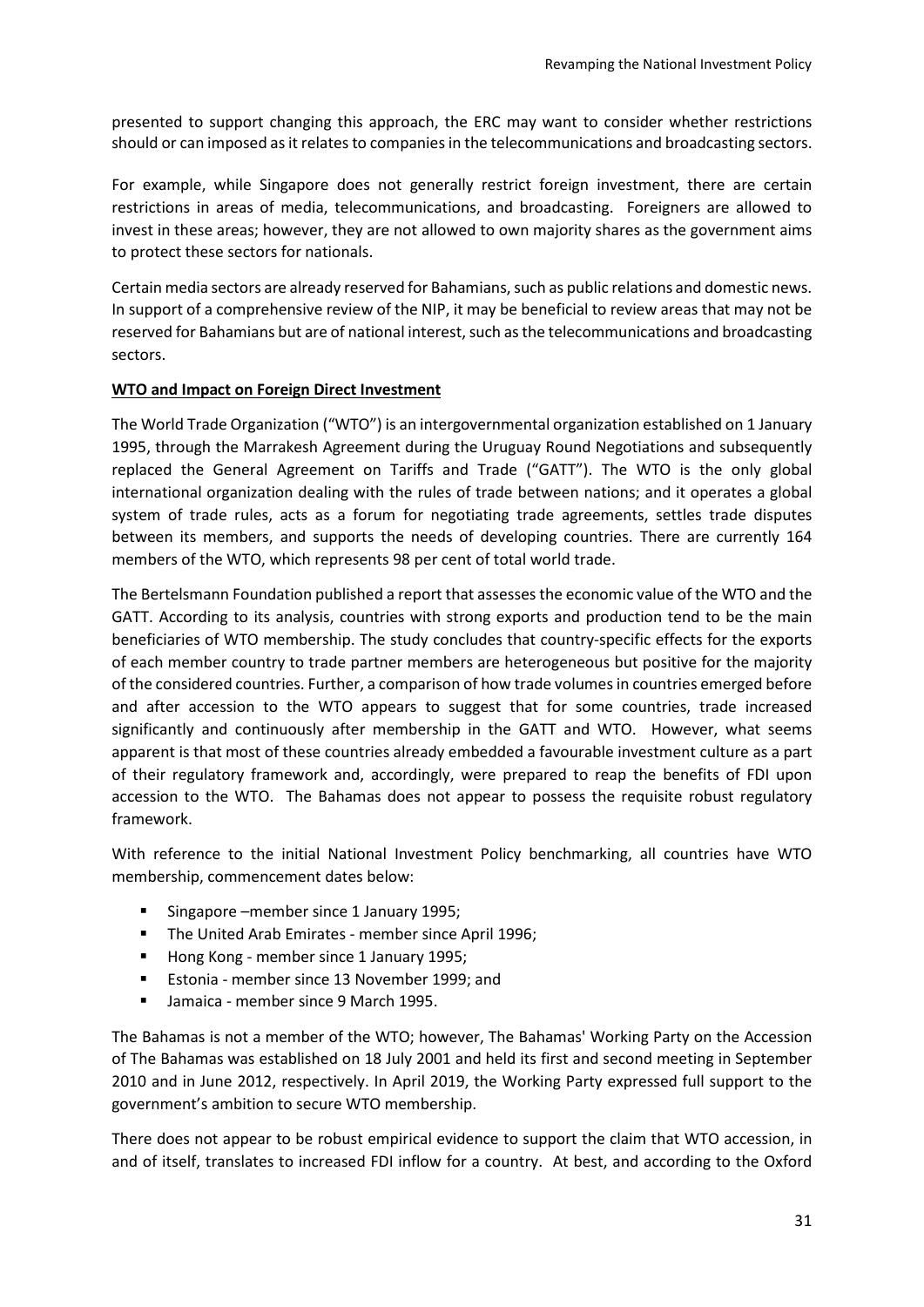Economics Reports commissioned for The Bahamas, the full benefits of joining WTO can only be seen once The Bahamas has updated business, investment and policy frameworks – such as the FDI policy.

Further, though The Bahamas is not a WTO member, FDI inflows to the country are relatively healthy when compared to those of the benchmarked jurisdictions. Below is a comparison table showing the FDI inflow data prior to and after WTO accession of the benchmarked jurisdictions:

| Foreign direct investment: Inward, annual (US\$ at current prices I Millions) (Before and after WTO Accession) |        |       |                          |       |       |        |        |        |        |        |        |
|----------------------------------------------------------------------------------------------------------------|--------|-------|--------------------------|-------|-------|--------|--------|--------|--------|--------|--------|
| <b>Jurisdictions</b>                                                                                           | 1990   | 1991  | 1992                     | 1993  | 1994  | 1995   | 1996   | 1997   | 1998   | 1999   | 2000   |
| Bahamas                                                                                                        | $-17$  | - 1   | $\overline{\phantom{a}}$ | 27    | 23    | 107    | 88     | 210    | 847    | 782    | 609    |
| Estonia (1999)                                                                                                 |        |       | 82                       | 161   | 214   | 193    | 147    | 268    | 578    | 303    | 391    |
| Hong Kong<br>(1995)                                                                                            | 3,275  | 1.021 | 3,887                    | 6,930 | 7,828 | 7,828  | 10,460 | 11,368 | 13,939 | 25,355 | 54,582 |
| Jamaica (1995)                                                                                                 | 175    | 171   | 190                      | 139   | 130   | 147    | 184    | 203    | 369    | 524    | 469    |
| Singapore (1995)                                                                                               | 5,575  | 4,887 | 2,204                    | 4,686 | 8,550 | 11,943 | 11,432 | 15,702 | 5,959  | 18,853 | 14,752 |
| United Arab<br>Emirates (1996)                                                                                 | $-116$ | 26    | 130                      | 401   | 62    | 400    | 301    | 232    | 258    | $-985$ | $-506$ |

*Table 5 FDI Inflow Before and After WTO Accession*

*Highlighted numbers represent the year of WTO accession.*

For further comparison, below is a table showing FDI inflow data between 2014-2018:

#### *Table 6 FDI Inflow Comparison*

| Jurisdiction         | 2014    | 2015    | 2016    | 2017    | 2018   |  |
|----------------------|---------|---------|---------|---------|--------|--|
| Bahamas              | 3,551   | 865     | 1,260   | 901     | 947    |  |
| Estonia              | 685     | 36      | 1,059   | 1,921   | 1,486  |  |
| Hong Kong            | 113,038 | 174,353 | 117,387 | 110,685 | 68,379 |  |
| Jamaica              | 582     | 925     | 928     | 888     | 775    |  |
| Singapore            | 73.287  | 59,700  | 68,818  | 83,604  | 79,738 |  |
| United Arab Emirates | 11,072  | 8,551   | 9,605   | 10,354  | 10,385 |  |

Foreign direct investment: Inward, annual (US\$ at current prices I Millions)

Singapore and Hong Kong are the most successful jurisdictions in the period portrayed, but their success does not appear solely reliant on WTO membership. Other, arguably more important, factors include: the type of government incentives, other trade agreements, technological infrastructure, ease of doing business metrics, the government's willingness to grow underdeveloped sectors, and the emphasis on technology transfer, globalization, export growth, and production capacity.

If The Bahamas elects to pursue WTO accession, policy makers should ensure that other areas of the NIP are sound, adequate, and backed by relevant frameworks and policies to guarantee the increase of FDI inflow. Such areas for improvement include technology, intellectual property regime, improvement in the ease of doing business indices, refinement of government incentives, and sustainable energy efforts. It is also recommended that the Working Party review efforts to make an informed decision.

## 6. Conclusion

<span id="page-31-0"></span>Foreign Direct Investment in The Bahamas has been on the decline over the past two years. Ease of business is undoubtedly one of the factors that drives FDI; however, The Bahamas does not perform well in ease of business measures and in fact, lags behind smaller jurisdictions in the region. Ease of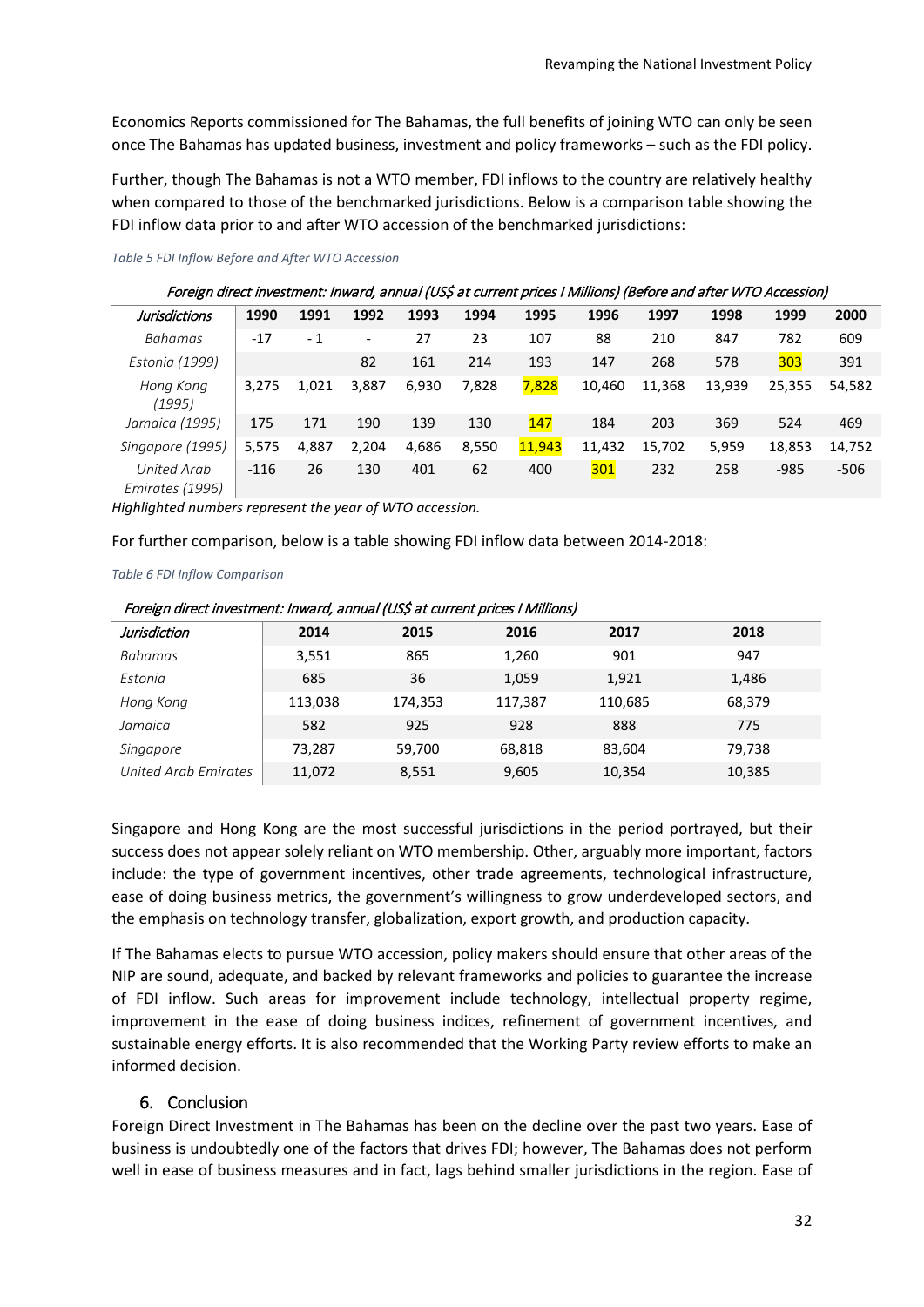business is central and pertinent to the overall attractiveness of the National Investment Policy. In this vein, increased efforts should be directed toward addressing the major challenges revealed by stakeholder and reflected in the World Bank's Doing Business Index.

Secondly, the national investment policy framework, which has not changed substantially from the first introduction in 1994 and subsequent 2011 amendment, should be revisited and reviewed at a macro level. Outdated components or components that no longer serve their intended purpose can be adjusted and new components should be added to reflect the development of the economy since 2011 and the direction of global advancement. This process includes refining The Bahamas' focus and building concessions to attain goals related to these areas of focus.

This means that the target area list for FDI may require amending and more re-defining and concessions and incentives should be properly aligned with the intended purpose for the associated industry.

Finally, the role of the Bahamas Investment Authority should be enhanced and the overall investment process for both domestic and international investors should be streamlined.

This paper makes specific and general recommendations to improve ease of business, revamp the national investment policy and redefine the role of the Bahamas Investment Authority to facilitate the ease of business vis-à-vis investment and, ultimately, increase economic growth.

The ERC is invited to review such recommendations and consider implementing the same in the NIP framework.

## Tables and Figures

<span id="page-32-0"></span>

|--|--|

## <span id="page-32-2"></span><span id="page-32-1"></span>Appendix:

- A. BIA Interagency Coordination Concept: Case Examples
- <span id="page-32-3"></span>B. Incentives and Concessions: Applicable Legislation
- <span id="page-32-4"></span>C. Recommendations to Update Investment Policy Framework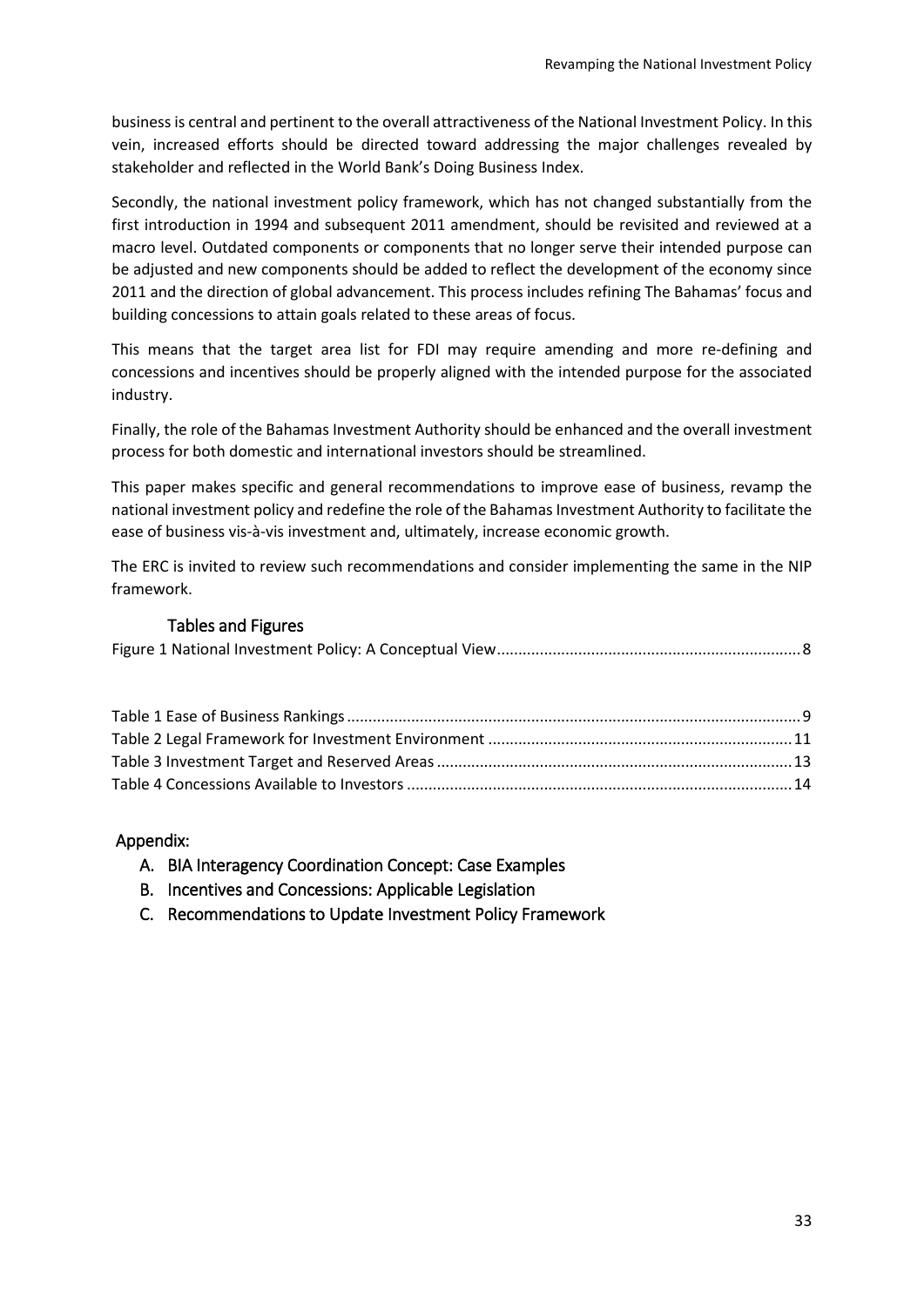#### **Appendix A: BIA Interagency Coordination Concept: Case Examples**

**Example 1:** This case example follows an investment proposal from a Dr. Cares to develop a mental health facility on Long Island. The case assumes that medical tourism and offshore medical are areas where new concessions are granted and that concessions are allowed for development of a family island. It also assumes that BIA has an online platform and facilitates agency approvals through a coordinated effort. Land and Property will also be necessary for the development and Dr. Cares plans to relocate to The Bahamas and apply for permanent residency. The caseworker follows the investment through all stages and follows up on the investment.



**Example 2**: To better illustrate the interagency coordination for processing investment prospects, here is an example case, following an investment opportunity in the mariculture (marine agriculture) industry by a fictional investor of the Bahamian diaspora, Ms. Katy Smith, resident of Australia. Katy Smith, because of her love of marine species, is interested in starting a sustainable grouper farm in The Bahamas, where she will farm different grouper species and offer them for local consumption and exportation. Katy is directed to the BIA's new website, where she completes and submits the application form. The following infographic illustrates the entire process.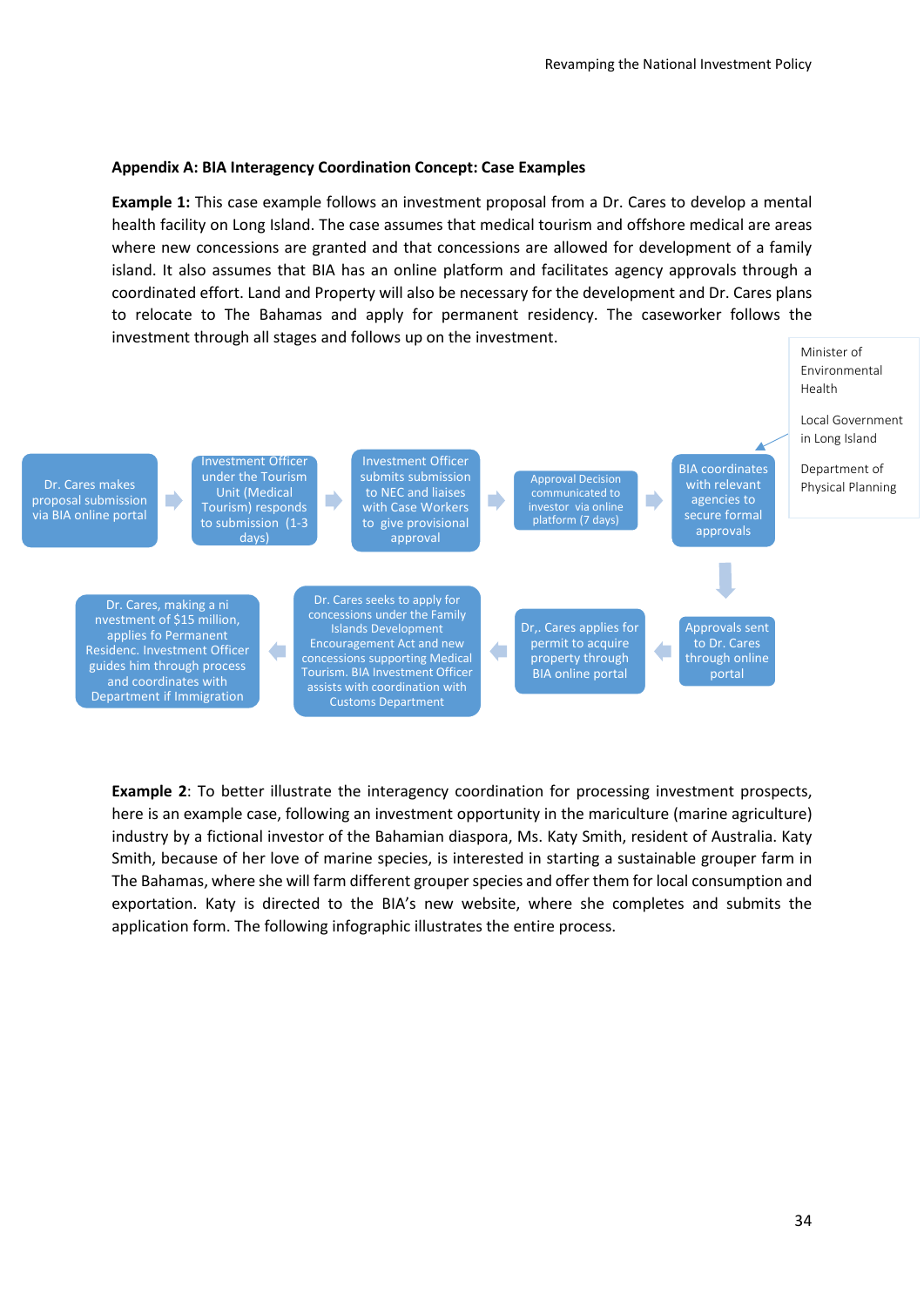## $\bullet$ **INVESTMENT PROCESS** CASE STUDY - KATY SMITH



#### **STEP 1: BIA RECEIVES APPLICATION**

Immediately after Katy sends her application form, an automated email is generated and sent to Katy notifying her of BIA's receipt and an issued case tracking number.

#### **STEP 2: APPLICATION SENT TO INVESTMENT OFFICER**

The Help Desk reviews the application and sends it to the investment officer responsible for investments in agriculture and marine sciences in the BIA. The investment officer reviews the application and in a 7day period determines if the application is approved on condition of receiving necessary approvals or if the application is rejected. An email is then sent to Katy on her conditional approval and her case is updated to reflect the same.





#### **STEP 3: REQUEST FOR DOCUMENTATION**

The investment officer requests necessary certified documentation for all approvals and permits necessary from Katy and sends a list of approvals and permits needed.

#### **STEP 4: NOTIFICATION SENT TO RELEVANT AGENCIES**

Once Katy send the necessary documents, the BIA officer sends a notification and the documents to the relevant agencies for approvals. The relevant agencies for this case may include:

- The Registrar General, for business name and registration:
- The Department of Inland Revenue, for tax and land registration;
- The Department of Immigration, for due diligence on citizenship: and
- The Department of Marine Resources, for permits and approvals.





#### **STEP 5: APPROVALS RECEIVED**

Once the necessary approvals are received, notifications and written approvals are sent to the BIA investment officer.

#### **STEP 6: INVESTMENT FULLY APPROVED**

The BIA sends a congratulatory email to Ms. Katy Smith notifying her that everything was approved and that she can commence business operations. The case is marked as complete on the API platform and automated notifications are sent to each agency involved.



35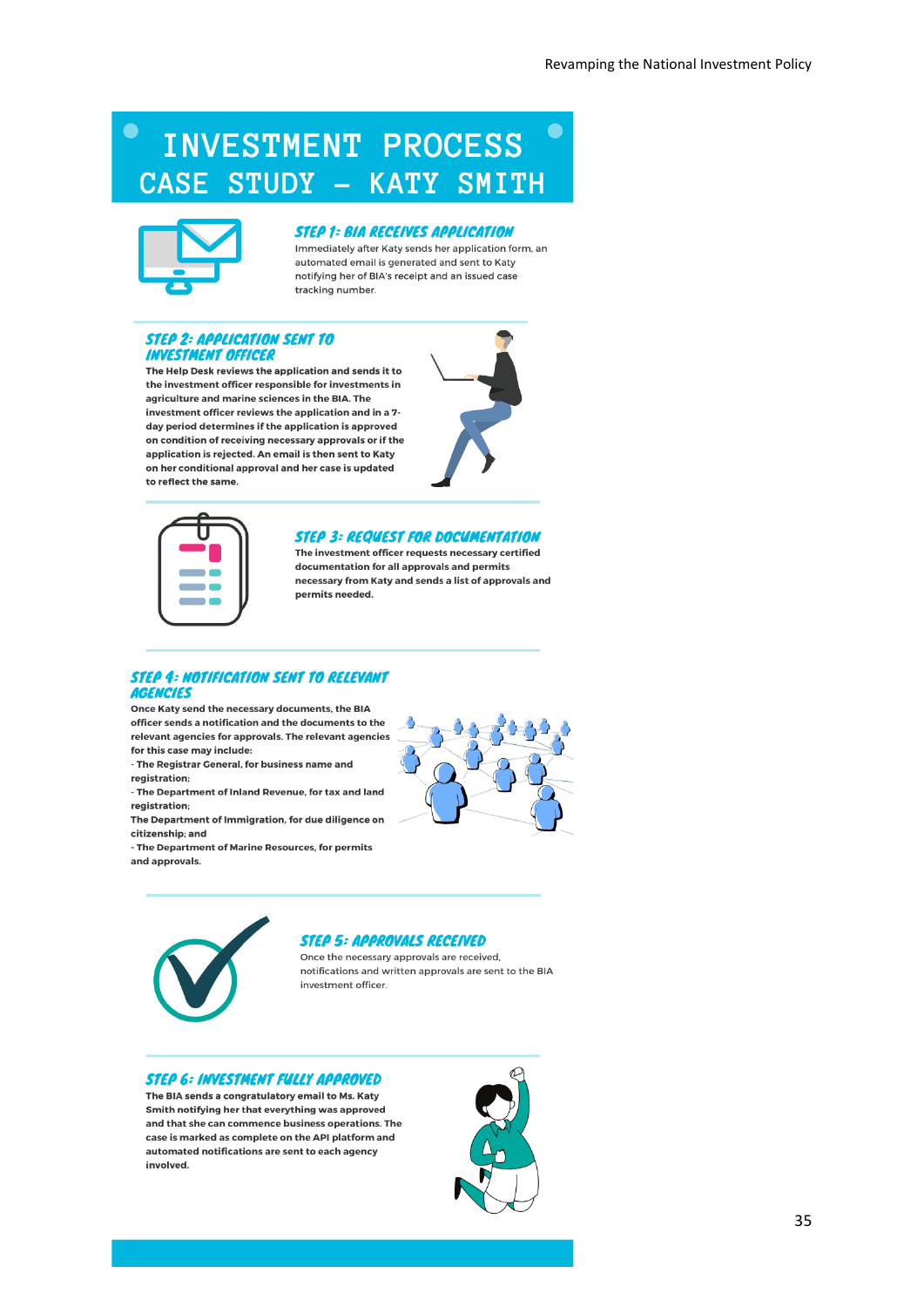| Legislation                                   | <b>Investment Concessions</b>                                         | Scope                                   |
|-----------------------------------------------|-----------------------------------------------------------------------|-----------------------------------------|
| Bahamas Investment Incentives Act, 1991       | Exempt from customs import duties on                                  | Person desirous of developing an island |
| (Chapter 328)                                 | supplies necessary for the development,                               | or zone.                                |
|                                               | real property tax and taxes or fees on                                |                                         |
|                                               | earnings over scheduled period.                                       |                                         |
| <b>Tourism Industry</b>                       |                                                                       |                                         |
| Hotels Encouragement Act, 1954 (as            |                                                                       | New and Current hotels/hotel            |
|                                               | Exempt from customs import duties on                                  |                                         |
| amended) (Chapter 289)                        | materials related to the development;                                 | developers. Any promoter or owner       |
|                                               | exemption from real property tax for 10                               | who desires to erect, repair or         |
|                                               | years (may be extended for up to 10                                   | refurbish premises for use as a new     |
|                                               | years); exemption from taxation on                                    | hotel.                                  |
|                                               | earnings. Duplicated concessions for                                  |                                         |
|                                               | Entertainment Facility, Nightclub,                                    |                                         |
|                                               | <b>Restaurant and Shop Concessions</b>                                |                                         |
| The Bahamas Vacation Plan and Time Sharing    | Exempt from customs duties on materials                               | Person who intends to develop a time    |
| Act, 2000 (Chapter 141)                       | necessary for construction.                                           | sharing project.                        |
| <b>Manufacturing Industry</b>                 |                                                                       |                                         |
| <b>Export Manufacturing Industries</b>        | Exempt from custom duties on import of                                | Person who intends to or currently      |
|                                               |                                                                       |                                         |
| Encouragement Act, 1990 (Chapter 327)         | machinery or raw materials. Exemption                                 | exports 95% of approved products        |
|                                               | from export tax, real property tax on                                 | annually. Approved manufacturers        |
|                                               | factories, tax on income and profits (for                             | other than licensees of Grand Bahama    |
|                                               | 25 years).                                                            | Port Authority.                         |
| Agricultural Manufactories Act, 1913 (Chapter | Exempt from import duties on machinery                                | Person maintaining or intending to      |
| 243)                                          | and supplies to maintain or support                                   | build an agricultural factory.          |
|                                               | processes carried out in factory.                                     |                                         |
|                                               | Exemption from inward or outward                                      |                                         |
|                                               | tonnage or light dues.                                                |                                         |
|                                               |                                                                       |                                         |
| Spirits and Beer Manufacture Act, 1963        | Licence for 25 years. Reduction of duties                             | Distilling, brewing, and rectifying     |
| (Chapter 373)                                 | on exports. Exempt from duties or bond                                | spirits.                                |
|                                               | agreement for raw materials necessary                                 |                                         |
|                                               | for distillation/brewery.                                             |                                         |
| <b>Industry and Development</b>               |                                                                       |                                         |
| Industries Encouragement Act, 1970 (as        | Exempt from custom duties on import of                                | Person who is manufacturing, or         |
| amended) (Chapter 326)                        | machinery or raw material necessary for                               | proposes to manufacture.                |
|                                               |                                                                       |                                         |
|                                               | manufacturing approved product. Relief                                |                                         |
|                                               | from income/profits, export, real                                     |                                         |
|                                               | property tax on factory for 15 years after                            |                                         |
|                                               | commencing manufacturing of product.                                  |                                         |
|                                               |                                                                       |                                         |
| City of Nassau Revitalization Act, 2008       | Application may be made for exemption                                 | Persons making capital investment in    |
| (Chapter 328B)                                | of excise tax, real property tax, and                                 | commercial or residential or renovation |
|                                               | custom duties in respect to the capital                               | of buildings in the city of Nassau.     |
|                                               | investment.                                                           |                                         |
|                                               |                                                                       |                                         |
| The Family Island Development                 | Exempt from custom duties on building                                 | Development on Family Islands           |
| Encouragement Act, 2008 (Chapter 328A)        | materials, land-clearing machinery. After                             |                                         |
|                                               | 5 years imported materials subject to                                 |                                         |
|                                               | customs duties; Exemption from excise                                 |                                         |
|                                               | tax.                                                                  |                                         |
| Economic Empowerment Zones Act, 2018 (No.     | Property development: Exempt from real                                | Persons engaged in economic activity    |
| 28 of 2018)                                   | property tax; Exemptions from custom                                  | in designated zones. Owner of property  |
|                                               | duties on machinery, material, articles for                           | in zone desirous of improving,          |
|                                               | 2 years; no excise tax; no stamp duty on                              | renovating or restoring dwelling place  |
|                                               | sale/transfer or property. Businesses:                                | or business.                            |
|                                               | conditional business licence-fee waiver;                              |                                         |
|                                               | conditional waiver of customs duties on                               |                                         |
|                                               |                                                                       |                                         |
|                                               | commercial vehicles; no excise tax.                                   |                                         |
| Out Islands Utilities Act, 1965 (Chapter 28)  | Concessions on customs duties.                                        | Develops desirous of constructing       |
|                                               |                                                                       | utility project on Out Islands.         |
| Trade                                         |                                                                       |                                         |
| The Bahamas Free Trade Zone Act, 1984         | No taxes or levies on transactions in free                            | Persons who are desirous of             |
| (Chapter 325)                                 | trade zone with licensee and person                                   | establishing and carrying on an         |
|                                               | carrying on business outside of The                                   | industrial or commercial undertaking.   |
|                                               | Bahamas; No taxes or rates on machinery<br>or goods; no export taxes. |                                         |

## **Appendix B: Incentives and Concessions: Applicable Legislation**